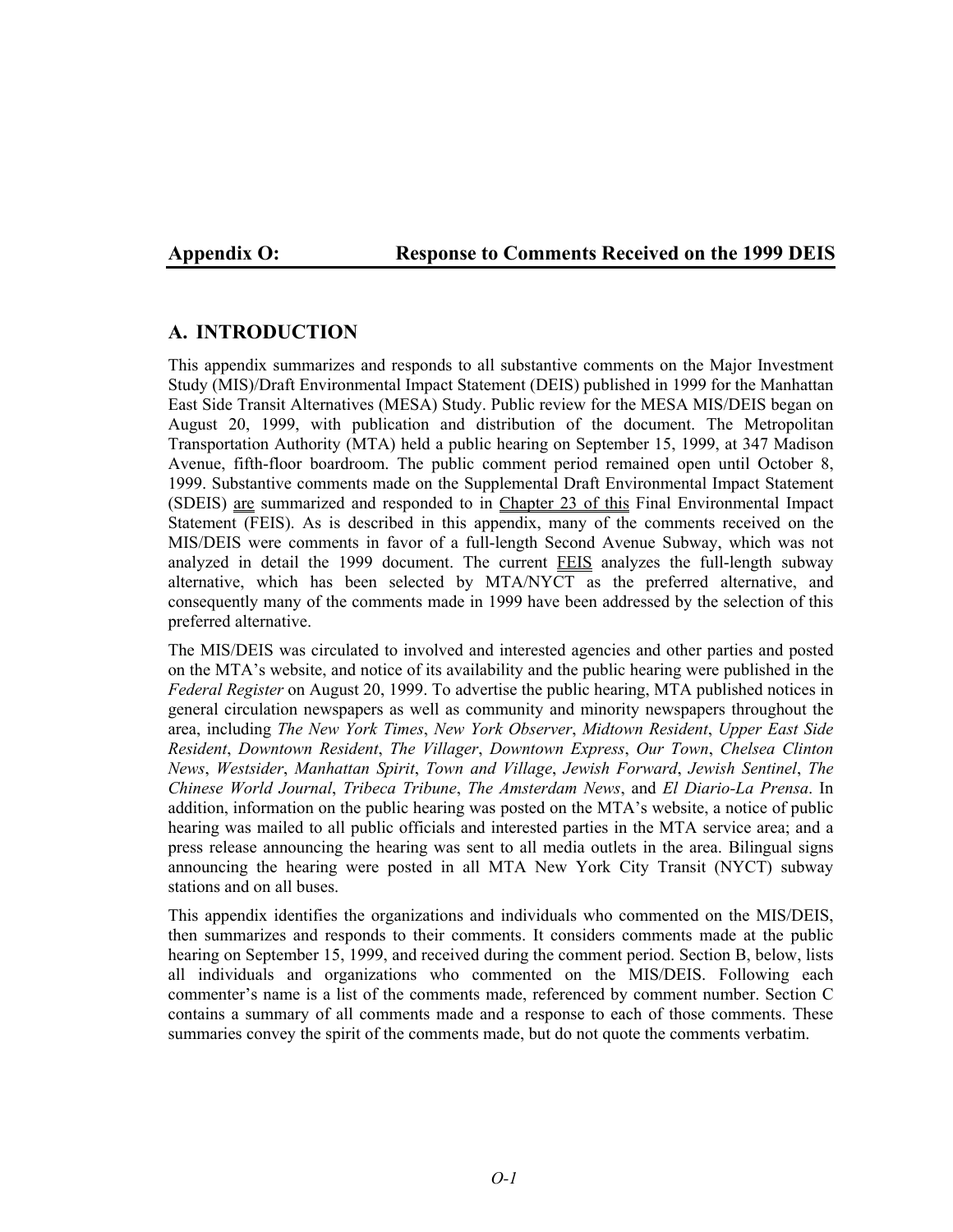## **Second Avenue Subway FEIS**

The comments are organized by subject area, as follows:

- Subway Alternatives, including the following:
	- MESA Subway Proposal vs. Full-Length Subway
	- Specific Design Issues
	- Other Subway Alternatives
- No Build Alternative
- Transportation Systems Management (TSM) Alternative, including the following:
	- Bus Service
	- Vehicular Traffic
	- Subway Service Changes
- Light Rail Transit (part of Build Alternative 2)
- Evaluation Process for Alternatives
- Construction Methods, including the following:
	- Phasing
	- Construction Disruption
	- Shaft Sites
- Air Quality
- Infrastructure and Energy
- Environmental Justice
- Indirect and Cumulative Impacts, including the following:
	- LIRR East Side Access Project
	- Other Projects
- Financial Analysis/Funding
- Process and Public Participation

Following each comment is a list in parentheses of people or organizations who made the comment. If multiple comments were made on the same subject, they are summarized into a single comment with all commenters listed afterward.

# **LIST OF GROUPS AND INDIVIDUALS WHO COMMENTED ON THE 1999 MIS/DEIS**

## *RESOURCE AGENCIES*

1. U.S. Environmental Protection Agency, Robert H. Hargrove, letter received October 29, 1999 (Comments 14, 65, 67, 80, 81, 82, 89).

## *ELECTED OFFICIALS*

- 2. Honorable Martin Connor, New York State Senator, letter of September 29, 1999 (Comments 1, 2, 9, 29, 53, 65, 67, 89, 97).
- 3. Honorable Tom Duane, New York State Senator, comments made at public hearing (presented by Brad Usher), and written testimony submitted at public hearing (Comments 1, 2, 17, 28, 65, 89).
- 4. Honorable Fernando Ferrer, Bronx Borough President, comments made at public hearing (presented by Xavier Rodriquez), and letter of August 30, 1999 (Comments 1, 9, 25, 67).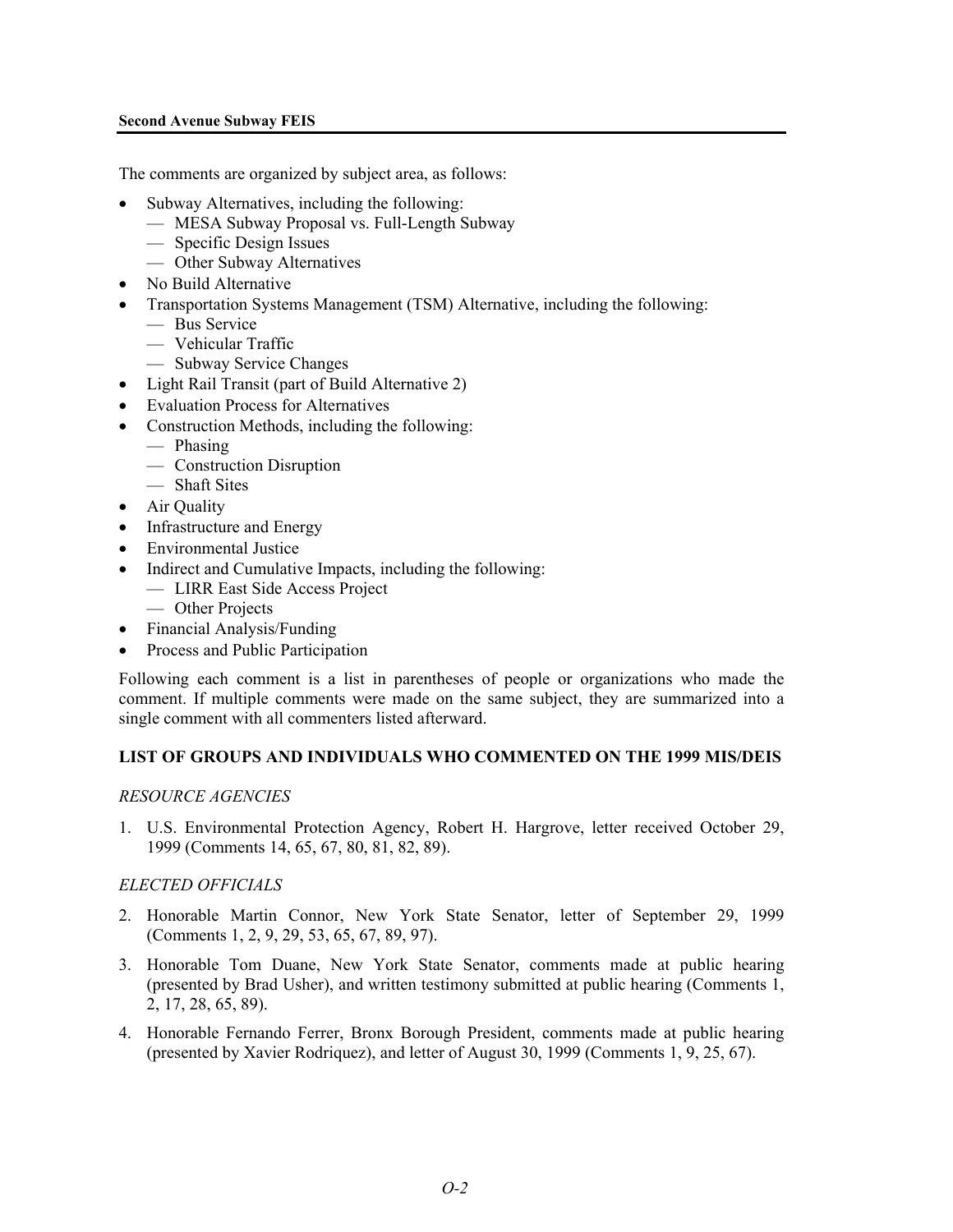- 5. Honorable Virginia C. Fields, Manhattan Borough President, comments made and written testimony submitted at public hearing; written comments of October 8, 1999 (Comments 1, 2, 13, 14, 15, 16, 17, 24, 25, 29, 33, 65, 67, 69, 78, 79, 85, 86, 89, 90, 97).
- 6. Honorable Kathryn Freed, Member of the New York City Council, comments made and written testimony submitted at public hearing; letters of August 23, 1999, and September 27, 1999 (Comments 1, 2, 9, 24, 28, 67, 89, 97).
- 7. Honorable Deborah Glick, Member of the New York State Assembly, comments made and written testimony submitted at public hearing (Comments 1, 2, 53, 65, 89, 97).
- 8. Honorable Roy Goodman, New York State Senator, comments made at public hearing (presented by Joseph Zedrosser) and written testimony submitted at public hearing (Comments 1, 67, 88, 89, 97).
- 9. Honorable Richard Gottfried, Member of the New York State Assembly, comments made and written testimony submitted at public hearing (Comments 1, 2, 67, 89, 97).
- 10. Honorable Alexander "Pete" Grannis, Member of the New York State Assembly, comments made and written testimony submitted at public hearing (Comments 1, 2, 89, 97).
- 11. Honorable Mark Green, Public Advocate for the City of New York, comments made and written testimony submitted at public hearing (Comments 1, 2, 9, 97).
- 12. Honorable Carolyn B. Maloney, U.S. representative, written testimony submitted for public hearing and letter of October 7, 1999 (Comments 2, 7, 9, 65, 67, 89, 90, 97).
- 13. Honorable A. Gifford Miller, Member of the New York City Council, comments made and written testimony submitted at public hearing (Comments 1, 2, 9, 15, 65, 67).
- 14. Honorable John Ravitz, Member of the New York State Assembly, comments made and written testimony submitted at public hearing (Comments 1, 2, 8, 89, 97).
- 15. Honorable Philip Reed, Member of the New York City Council, letter of August 23, 1999 (Comments 89, 97).
- 16. Honorable Steven Sanders, Member of the New York State Assembly, comments made at public hearing, presented by Bert Nusbacher (Comments 1, 2, 9, 70, 96, 97).
- 17. Honorable Sheldon Silver, Speaker of the New York State Assembly, comments made at public hearing (presented by Yvonne Morrow) and written testimony submitted at public hearing (Comments 1, 9, 28, 53, 65).
- 18. Honorable Scott Stringer, Member of the New York State Assembly, comments made at public hearing (presented by Susanna Friedman) and written testimony submitted at public hearing (Comments 1, 9, 12, 89).

#### *COMMUNITY BOARDS*

- 19. Community Board 1, resolution of September 1999, submitted by Anne Compoccia on September 23, 1999 (Comments 1, 89).
- 20. Community Board 6, William Oddo, Transportation Committee Chair, Community Board 6 Resolution of March 1999, submitted as written testimony for public hearing (Comments 1, 2, 67, 96).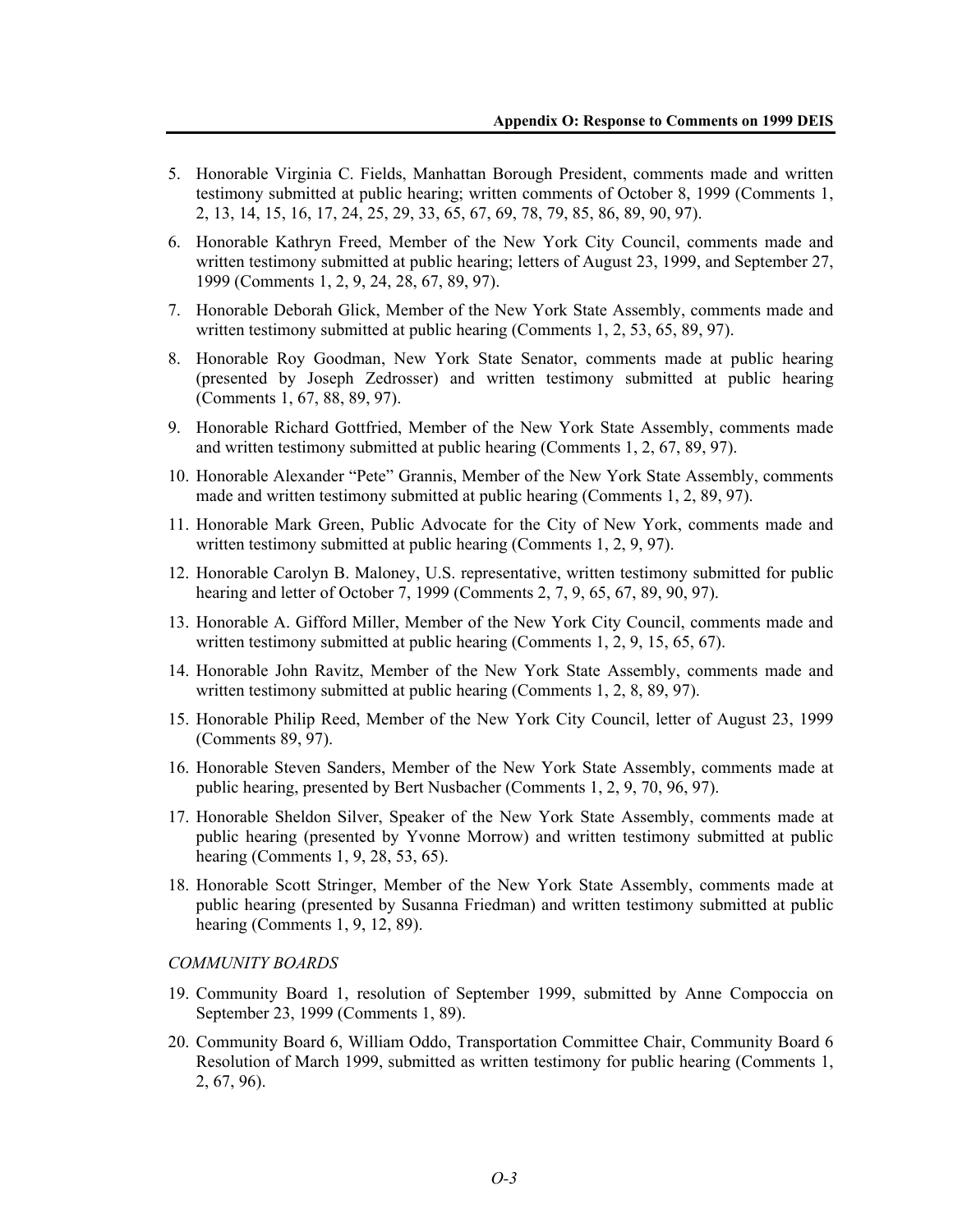- 21. Community Board 8, M. Barry Schneider comments made at public hearing; and Reba W. Williams, comments made at public hearing (presented by Andrea Polci) and written testimony submitted (Comments 1, 2, 9, 89, 97).
- 22. Community Board 11, Cora Shelton, Transportation Chair and Vice Chair of Board, comments made at public hearing (Comments 1, 83).

#### *ORGANIZATIONS*

- 23. Committee for Better Transit, Brendan Read, comments made at public hearing and written statement of September 15, 1999 (Comments 6, 62, 64, 87, 93).
- 24. CIVITAS, Gorman Reilly, comments made and written testimony submitted at public hearing, with additional copies of testimony submitted by Genie Rice, President, on September 17, 1999 (Comments 1, 3, 32, 33, 39, 53, 96).
- 25. East Sixties Neighborhood Association, Inc. (ESNA), letter of September 15, 1999, from Judith Schneider, President (Comments 1, 2, 89, 97).
- 26. Environmental Defense Fund, James Tripp, comments made at public hearing (Comments 1, 9, 38, 90).
- 27. Fordham-Bedford Community Coalition, John Rozankowski, Ph.D., comments made and written testimony submitted at public hearing (Comments 1, 6, 9, 26).
- 28. General Contractors Association of New York, Inc., Francis McArdle, comments made and written testimony submitted at public hearing (Comments 1, 2, 13, 14, 15, 17, 19, 20, 21, 22, 76, 89, 91, 96).
- 29. Institute for Rational Urban Mobility, George Haikalis, comments made and written testimony submitted at public hearing (Comments 2, 6, 46, 47, 58, 62, 63, 64, 66, 90).
- 30. MetroEast, Lou Sepersky, comments at made and written testimony submitted at public hearing (Comments 1, 2, 4, 5, 53, 55, 89, 92).
- 31. Natural Resources Defense Council, Richard Kassel, comments made and written testimony submitted at public hearing (Comment 83).
- 32. New York City Transit Riders Council, Andrew Albert, comments made at public hearing (Comments 1, 13, 28, 89).
- 33. Regional Plan Association, H. Claude Shostal, letter of October 8, 1999; Jeff Zupan, comments made and written testimony submitted at public hearing; and written submission of September 17, 1999 (Comments 4, 7, 9, 14, 15, 17, 18, 24, 51, 67, 68, 69, 74, 75, 77, 89, 90, 97, 100).
- 34. Straphangers Campaign, Gene Russianoff, comments made at public hearing (Comments 1, 2, 9, 89).

#### *INDIVIDUALS*

- 35. Approximately 24,300 residents and interested parties who submitted a form letter/postcard in support of the full-length Second Avenue Subway (Comment 1).
- 36. Barry Adler, comments made at public hearing (Comments 1, 9, 26, 90, 96, 97).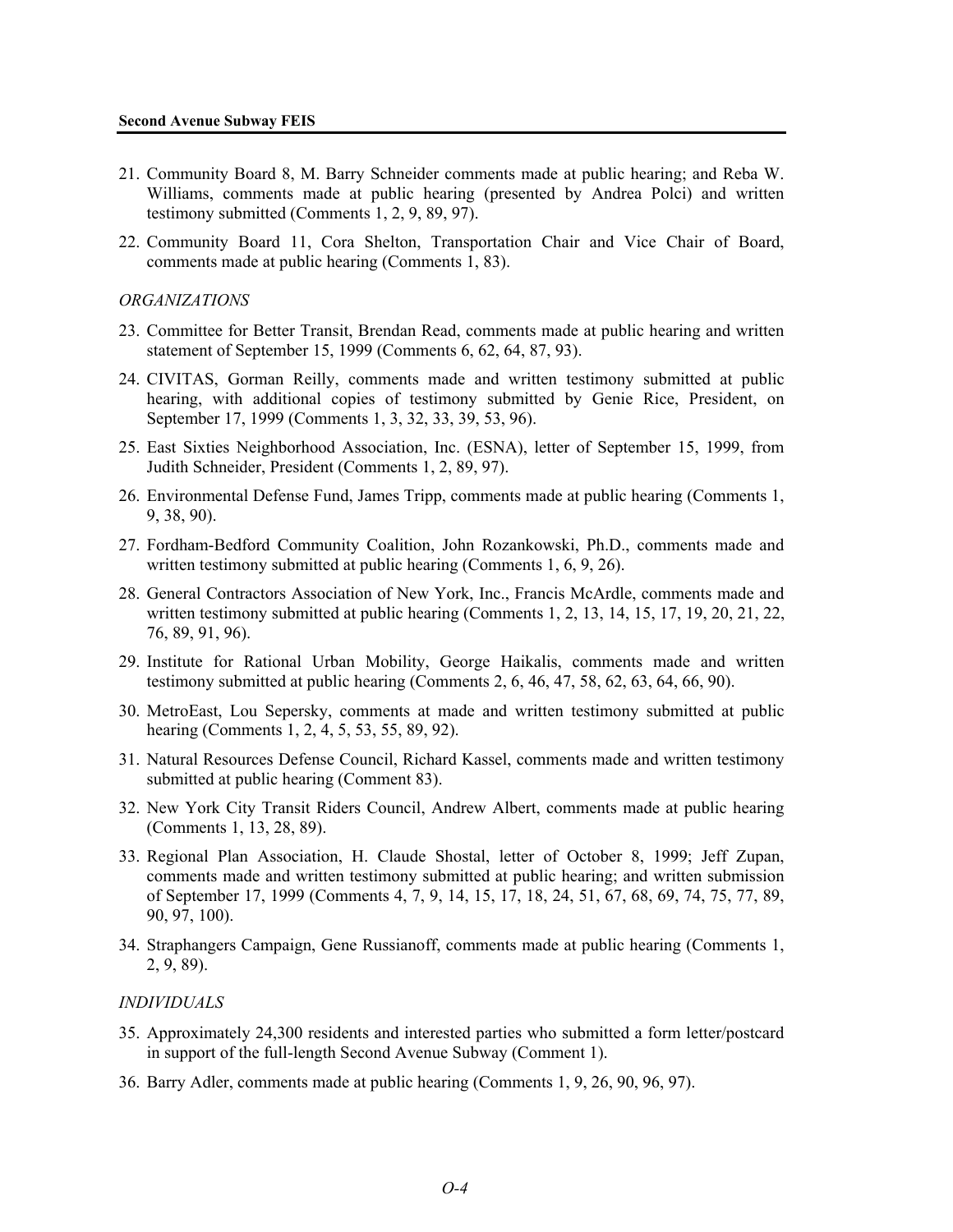- 37. Ron Aryel, M.D., comments made at public hearing and letter of September 15, 1999 (Comments 1, 9, 37, 83, 89).
- 38. John Cornelius, comments made at public hearing (Comments 1, 96).
- 39. Sean Dancy, comments made at public hearing (Comments 1, 9, 43, 44).
- 40. Florence Daniels, comments made at public hearing (Comments 1, 2, 38, 40, 41, 65).
- 41. Jeffrey M. Duban, letter of September 17, 1999 (Comments 8, 10, 11, 23, 71, 73, 84, 89, 99).
- 42. Michael Felson, comments made at public hearing (Comments 1, 65).
- 43. Martin Gangursky, comments made at public hearing (Comments 1, 2, 50, 52).
- 44. Karen Hecht, letter of September 20, 1999 (Comment 52).
- 45. Larry Littlefield, comments made at public hearing (Comments 94, 95).
- 46. Eva Moskowitz, candidate for the New York City Council, comments made at public hearing (presented by Anessa Karney) and written testimony submitted at public hearing (Comments 1, 2, 89, 97).
- 47. John Mulligan, comments made at public hearing (Comments 1, 2, 9).
- 48. Robert Olmsted, comments made and written testimony submitted at public hearing (Comments 1, 2, 3, 6, 27, 28, 29, 30, 42, 45, 71, 89, 96, 97).
- 49. Daniel Pearlstein, comments made at public hearing (Comment 26).
- 50. Stella Pisentzner, comments made at public hearing (Comments 54, 56, 60).
- 51. Joan Schrift, letter of September 15, 1999 (Comments 36, 53, 57, 59, 61, 65).
- 52. Larry Smith, comments made at public hearing (Comments 1, 2, 54, 89).
- 53. Erik Strangeways, comments made at public hearing (Comments 1, 9, 26, 31, 34, 35, 38).
- 54. Norman Vincent, comments made at public hearing (Comment 48).
- 55. Dorothy Williams-Pereira, comments made at public hearing (Comments 1, 49, 98).

# **B. COMMENTS AND RESPONSES**

## **SUBWAY ALTERNATIVES**

#### *MESA SUBWAY PROPOSAL VS. FULL-LENGTH SUBWAY*

**Comment 1:** *The project sponsors received approximately 24,300 form letters/postcards from individuals and groups who support a full-length Second Avenue Subway. The complete text of the letter/postcard is as follows:* 

> Manhattan Borough President C. Virginia Fields says: "Vote for a full-length 2nd Avenue Subway!" Endorsed by *The New York Times*: "The [Metropolitan Transportation] Authority…should endorse the full Second Avenue line even if it still needs to find the funds…The real issue is long-term vision. [The MTA] needs to be more aggressive." … Build the Second Avenue Subway: New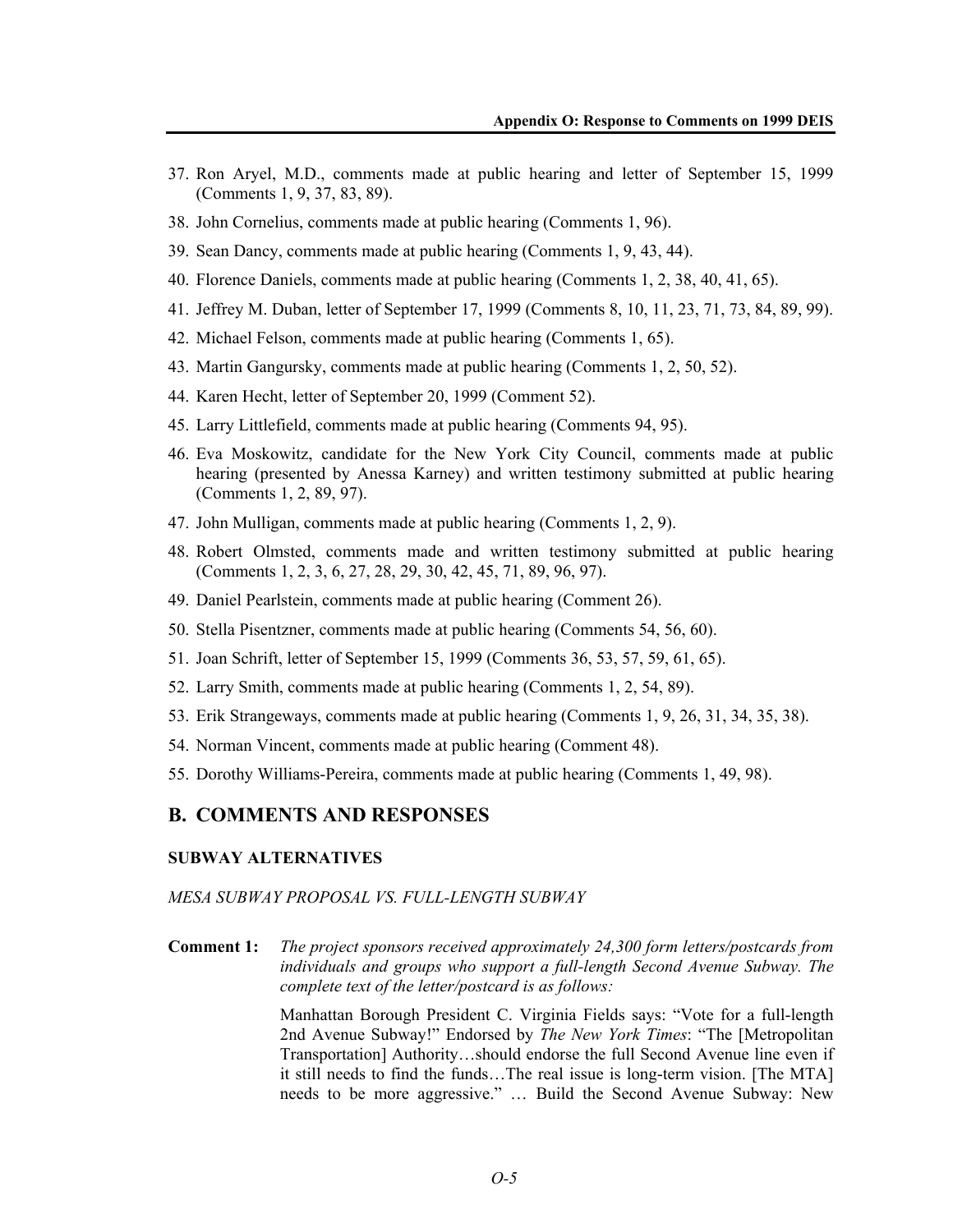York's Future Is Riding on It! I support building the full-length Second Avenue Subway. (\_\_\_\_\_*Name*, \_\_\_\_\_*Address*, \_\_\_\_\_*City/State/Zip*)

*Following are other similar general comments received in support of the fulllength subway from individuals who commented on the 1999 MIS/DEIS. In addition to these, City Councilmember A. Gifford Miller testified that nearly 800 constituents had contacted his office in support of the full-length Second Avenue Subway:* 

We support a full-length Second Avenue Subway. Progress should occur right away, and not be deferred. (*Adler, Albert, Aryel, Compoccia, Connor, Cornelius, Dancy, Duane, Felson, Ferrer, Fields, Freed, Glick, Goodman, Gottfried, Grannis, Green, McArdle, Miller, Moskowitz, Mulligan, Oddo (for CB 6), Olmsted, Ravitz, Reilly, Rozankowski, Schneider, Sanders, Sepersky, Shelton, Silver, Smith, Strangeways, Stringer, Tripp, Williams, Williams-Pereira, ESNA*)

The full-length Second Avenue Subway alternative is crucial for the economic well-being of the city and the region. The transportation system is inadequate to accommodate future economic and population growth, so not building the subway is more expensive to the city in terms of overall economic growth than building it. The new subway is critical to serve the neighborhoods once served by the Second and Third Avenue elevated lines, which were torn down and not replaced; development has occurred in these neighborhoods in anticipation of a new subway. (*Aryel, Connor, Cornelius, Daniels, Duane, Freed, Gangursky, Glick, Gottfried, Green, Grannis, McArdle, Miller, Moskowitz, Ravitz, Russianoff, Shelton, Silver, Stringer, Williams, CB 1, ESNA*)

- **Response:** In response to comments made during public review of the DEIS and in consultation with public officials and the public outreach program, MTA/NYCT has selected a full-length subway as the preferred alternative. That option is evaluated in the FEIS.
- **Comment 2:** *The following consolidated comments in support of the full-length subway, and opposed to MESA's Build Alternative 1, cite the full-length subway's general benefits compared with the MESA subway. Other commenters who wrote in favor of the full-length subway cite growth and development along the length of eastern Manhattan as the reasons for their support.*

The MESA subway would not increase access where most of the riders want or need to go, and would not serve those who live and work on the East Side south of 63rd Street or who have destinations south of 63rd Street. It would not shorten walking distances to the subway for many New Yorkers. The proposal would not relieve overcrowding on the Lexington Avenue Line nor provide adequate relief at Grand Central. It fails to meet the needs of the Lower East Side and East Village. (*Connor, Daniels, Duane, Fields, Glick, Gottfried, Grannis, Maloney, Olmsted, Sanders, Sepersky*)

Without the Second Avenue Subway, nearly two dozen East Side blocks will be frozen with rush hour gridlock by 2020. The city will choke on pollution and vehicular traffic. (*Freed, Haikalis, Ravitz, Russianoff, Williams*)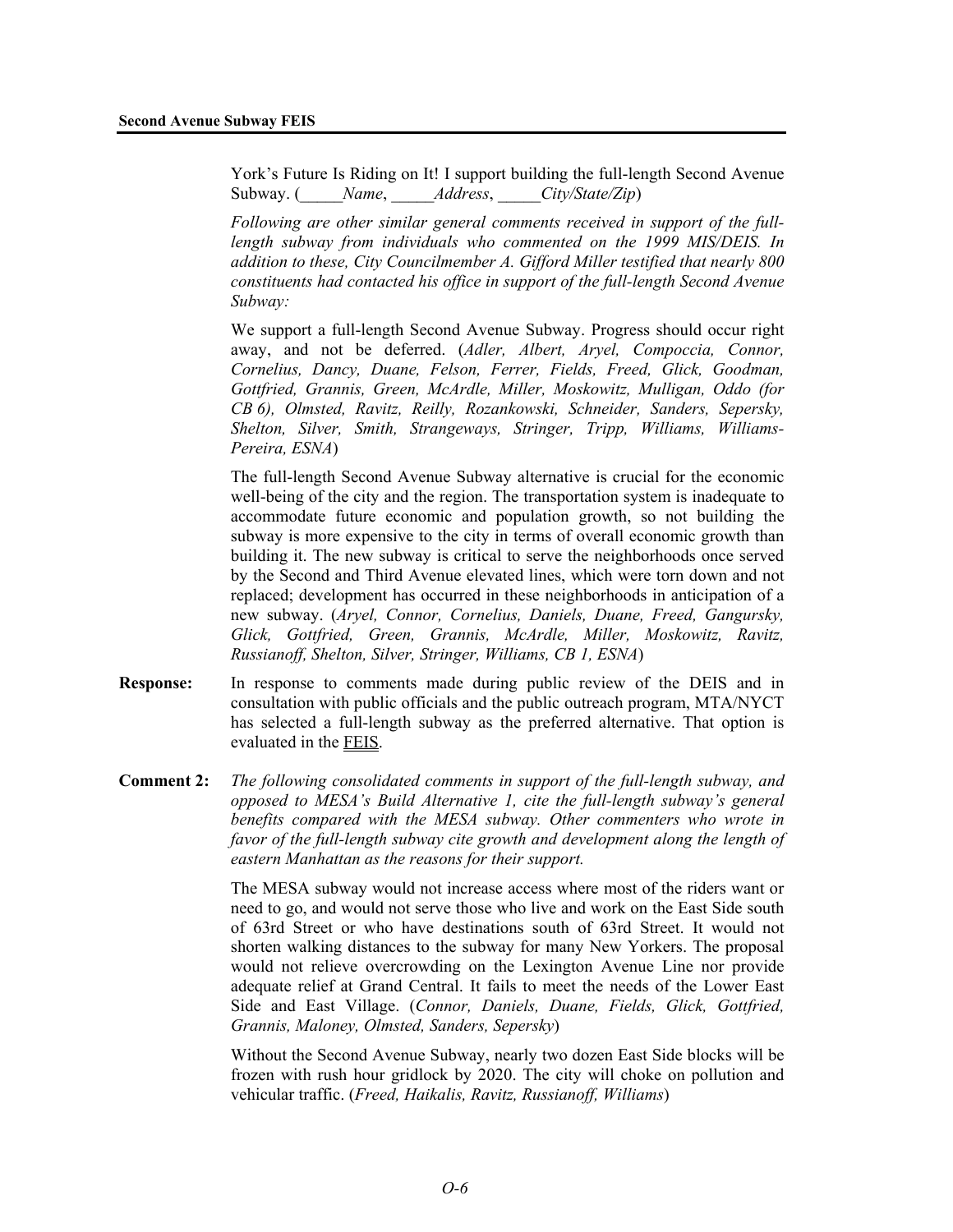There is great need for the full-length subway, given the extent of the East Side transit jam. Many of the East Side subway stations are over capacity. Ridership on the Lexington Avenue Line has grown significantly since 1992, largely because of the implementation of the MetroCard. Ridership on Saturdays is more than weekday ridership used to be just a few years ago. The crowding on the Lexington Avenue Line is hazardous and risks injury to passengers. The new subway is needed to relieve overcrowding at all times, not just during rush hours. (*Connor, Duane, Freed, Gangursky, Glick, Green, Haikalis, Miller, McArdle, Moskowitz, Mulligan, Oddo, Ravitz, Russianoff, Sanders, Smith, Williams, ESNA*)

- **Response:** In response to comments made during public review of the DEIS and in consultation with public officials and the public outreach program, MTA/NYCT has selected a full-length subway as the preferred alternative. That option is evaluated in the FEIS.
- **Comment 3:** The MESA subway would begin to relieve the overburdened Lexington Avenue subway. It would provide new access to rapid transit for the large number of residents of the Upper East Side east of Third Avenue. The connection to the Broadway Line does bring benefits to residents of the Upper East Side and East Harlem, such as convenient access to West Side destinations. (*Olmsted, Reilly*)
- **Response:** Comment noted. As described in the FEIS, riders on the proposed Second Avenue Subway would still have the option of through service to the Broadway Line.
- **Comment 4:** The MESA report fails to take advantage of the portion of earlier plans that would have been of benefit to Queens. Those plans proposed use of the 63rd Street Tunnel for trains that would turn down Second Avenue, giving Queens riders access to the East Side and relieving much of the crowding at the transfers to the Lexington Avenue Line at 59th and 51st Streets. The MESA subway would not make maximum use of the 63rd Street Tunnel, because there would be no place for the maximum number of trains from Queens through the tunnel to go. This would waste a sizable portion of the public funds spent 20 years ago on the tunnel. (*Sepersky, RPA*)
- **Response:** The full-length Second Avenue Subway analyzed in the FEIS includes a connection from the line to Queens. In the near term, this connection would be used for non-passenger service diversions and reroutes due to disruptions. If the capacity of the Queens subway network is increased in the future, or if existing service is reconfigured, this connection, along with available track capacity on the planned Second Avenue Line south of 63rd Street, would enable additional subway service between Queens, Midtown, and the Financial District to be provided.
- **Comment 5:** MESA would not make service expansion possible in Brooklyn, as would a fulllength subway with a Water Street route. It also would not allow full expansion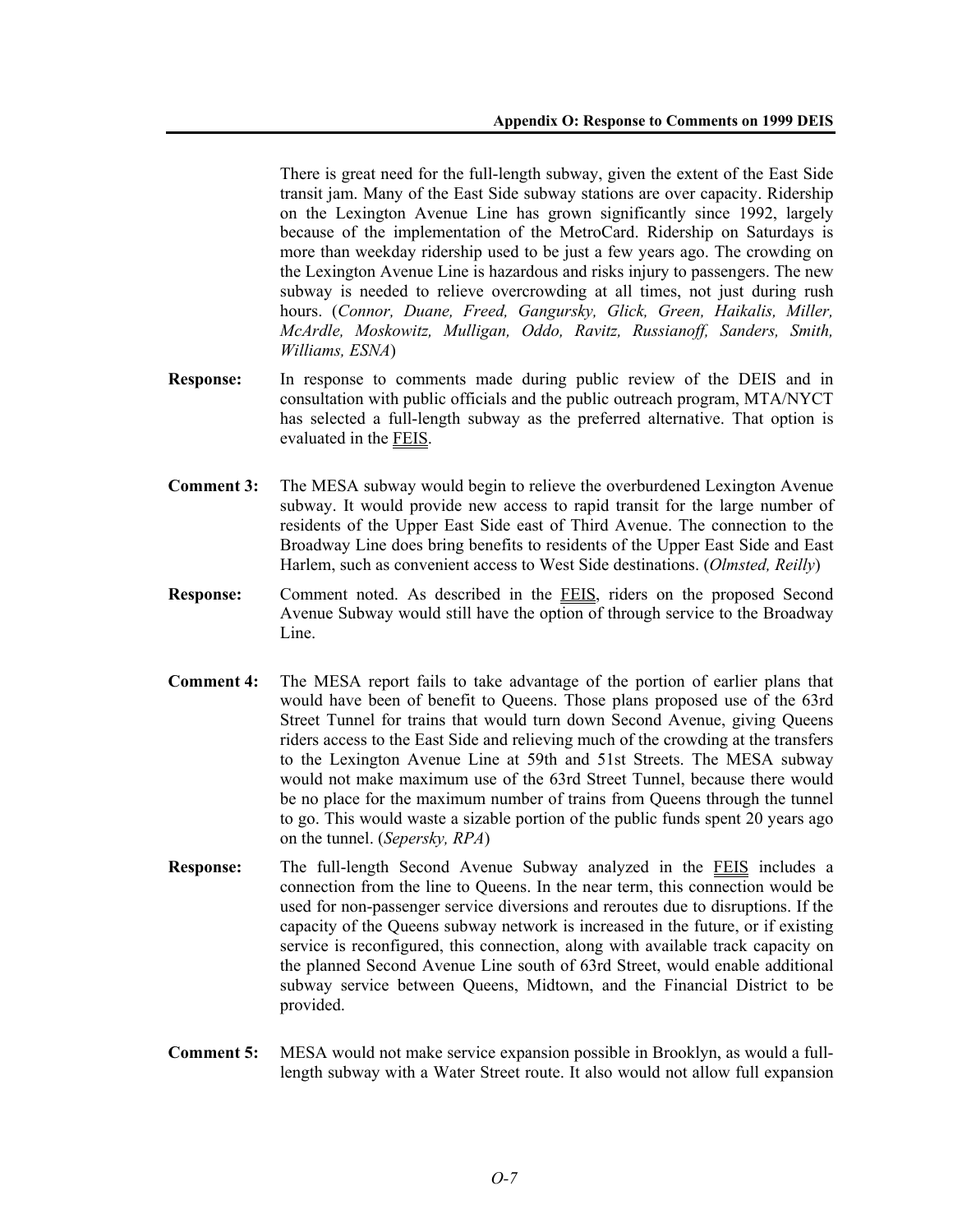of subway service in the Bronx, as would be possible with a full-length Second Avenue Subway. (*Sepersky*)

- **Response:** As noted above, in response to comments made during public review of the DEIS and in consultation with public officials and the public outreach program, MTA/NYCT has selected a full-length subway, which is being designed so as not to preclude future expansion to the Bronx and Brooklyn.
- **Comment 6:** MESA fills up the Broadway BMT and depends on the Manhattan Bridge being open. What happens if an inspector finds a crack in a beam of the bridge and orders the bridge closed without warning? Possible solutions include a double crossover to the express tracks south of 14th Street, to allow express trains to turn back before the bridge. (*Olmsted*)

The MESA line depends on the southern half of the Manhattan Bridge being open, but some engineers say this bridge will be permanently closed to subway traffic. The line south of the bridge to Whitehall Street can't support the  $\mathbf{\odot} \mathbf{\odot}$ and MESA trains. Turning the train at 14th Street is not an answer; Canal Street flip flops are a waste of public money. (*Rozankowski*)

The Canal Flip would disrupt through local service and cause unnecessary hassles to thousands of Queens and Brooklyn commuters. (*Olmsted, Read*)

The Canal Flip (proposed under MESA's Build Alternative 1) ignores another study, the East River Crossings Study, which recommended a Rutgers-DeKalb connection in Brooklyn that might reduce usage on the Manhattan Bridge. (*Haikalis*)

- **Response:** The Canal Flip is no longer part of the proposed project, since full-length service is now proposed on the Second Avenue route. Second Avenue Subway trains operating on the Broadway Line express tracks would cross the Manhattan Bridge to Brooklyn. The Manhattan Bridge is undergoing extensive rehabilitation, so that NYCT can reopen full subway service across it. The current project includes provisions to turn back Broadway Line trains at 14th Street in the event of a future closure of the southern half of the Manhattan Bridge.
- **Comment 7:** Recently, MTA has characterized MESA's 125th Street to 63rd Street segment as a first phase of a larger project, but MTA does not appear to have a more comprehensive plan for transit expansion. What is missing is a statement of what those subsequent phases are, their relationship to this project, the impact of this project on them and vice versa, and the extent to which decisions made on this project preclude subsequent phases. The resulting segmentation of this environmental analysis makes it impossible to accurately assess the environmental consequences of this project. (*Maloney, Zupan, RPA*)
- **Response:** As noted above, in response to comments made during public review of the DEIS and in consultation with public officials and the public outreach program, MTA/NYCT has selected a full-length subway as the preferred alternative. That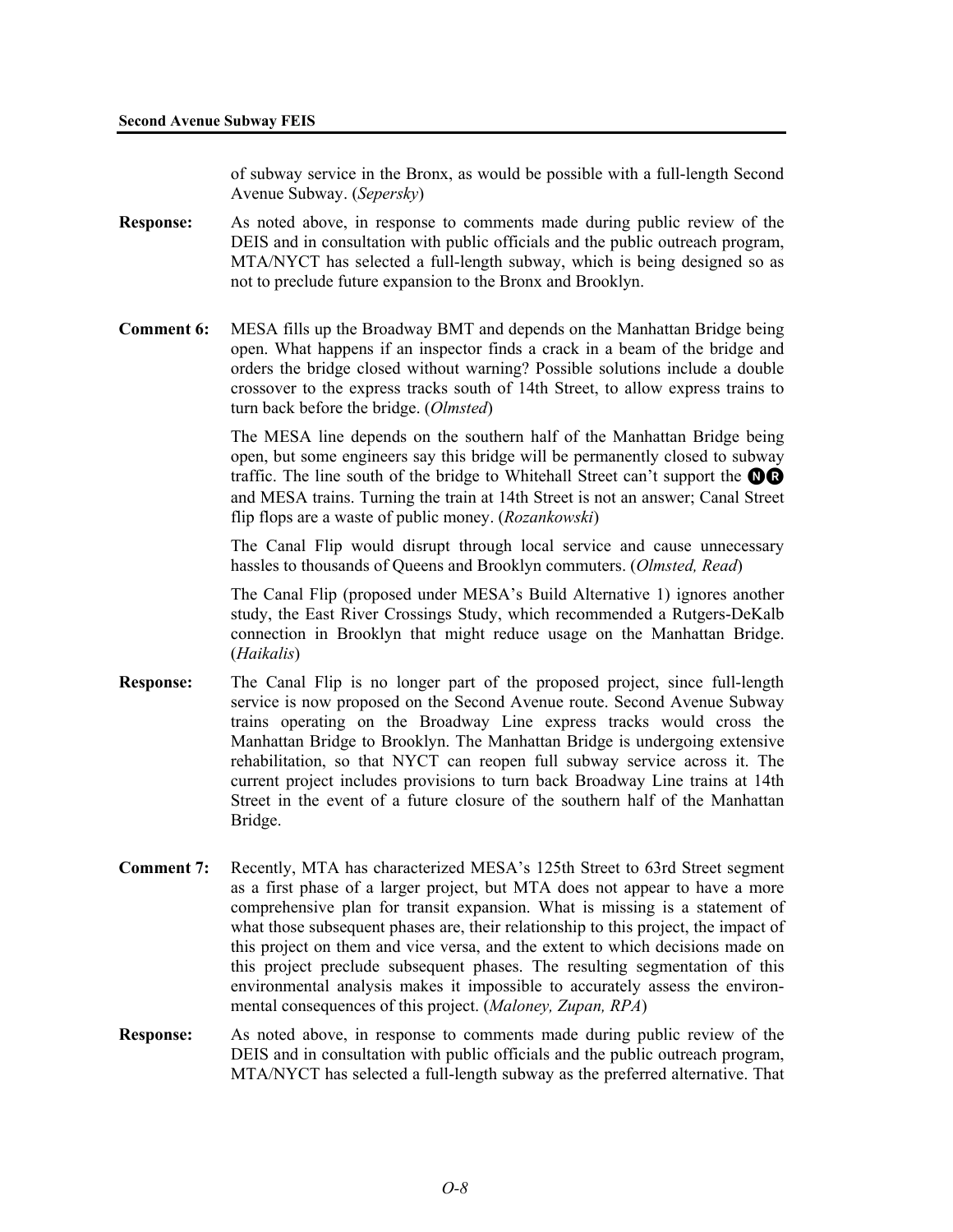option is evaluated in the FEIS. The Second Avenue Subway project is part of MTA's long-range planning framework for access to and through Manhattan.

- **Comment 8:** We are opposed to the ill-conceived, unaffordable, and likely unbuildable Second Avenue Subway, whether stub or full-length. (*Duban*)
- **Response:** Comment noted.
- **Comment 9:** The DEIS should have included the MetroLink proposal for a full-length Second Avenue Subway connecting to Brooklyn, Queens, and Co-Op City in the Bronx. A comprehensive plan is required to meet the city's transit needs. The FEIS should include the imaginative suggestions of the Regional Plan Association, such as adding 18 miles of tunnels and extending service from the Bronx to Atlantic Avenue. MetroLink would address rapid transit problems of the southcentral Bronx that suffered loss of transit service when the Third Avenue el was demolished and Metro-North service was discontinued at many stops. (*Adler, Aryel, Connor, Dancy, Ferrer, Freed, Green, Miller, Mulligan, Ravitz, Rozankowski, Russianoff, Sanders, Silver, Strangeways, Stringer, Tripp, Williams Zupan*)

While our other comments requested that the MetroLink proposal be included in the FEIS, we now request that an SDEIS of the full-build Second Avenue Subway, as set forth in the MetroLink proposal, be prepared to analyze the fulllength subway. While purporting to look at alternatives, the DEIS dismisses any full-length Second Avenue Subway, such as RPA's MetroLink. The DEIS does not indicate that RPA's MetroLink plan is proposed, nor that Governor Pataki directed the MTA to study the MetroLink proposal 9 months ago. (*Maloney, RPA*)

- **Response:** Much of the MetroLink proposal is beyond the scope of the current study's goals and objectives, which are aimed at improvements on Manhattan's East Side. The full-length Second Avenue Subway will not preclude MetroLink concepts in the Bronx, Queens, or Brooklyn.
- **Comment 10:** The argument that a new line is needed to attract jobs to Manhattan is questionable, since the number of jobs worth having in New York City has declined since mid-century. The fiction that everyone needs travel to or work in Manhattan should be abandoned. (*Duban*)
- **Response:** Comment noted.
- **Comment 11:** If the East Side was zoned for as-of-right high-rise construction in anticipation of a Second Avenue Subway, and the subway has not been built after 25 years, then the zoning should be changed to reflect that reality, thereby beginning to curb runaway population and reducing the need for the new subway. The belief that Manhattan can and should accommodate unlimited population growth and daily commuters is perverse. (*Duban*)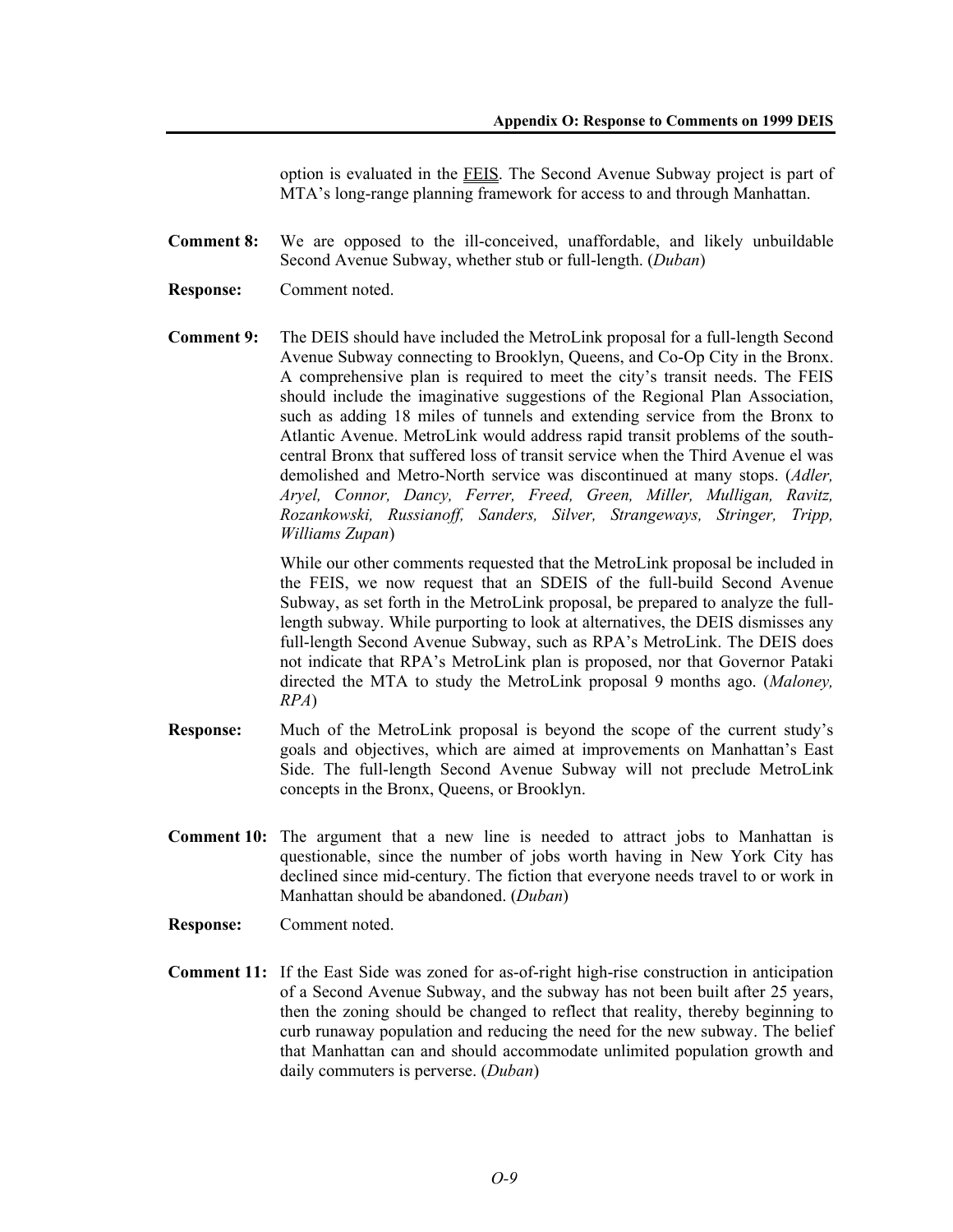- **Response:** The Second Avenue Subway is needed to provide adequate transit access for existing development on the East Side.
- **Comment 12:** Construction of the new subway will provide thousands of new construction jobs. (*Stringer*)
- **Response:** Comment noted.
- **Comment 13:** The MTA's ridership projections in the DEIS appear to be grossly understated. Ridership on the Lexington Avenue line in Manhattan increased substantially between 1997 and 1999. The ridership numbers on the Lexington Avenue Line that this study projects for the year 2020 were already exceeded last year. This calls into question the validity of the other predictions made by the MESA modeling. Using the increased ridership as the baseline and recalculating the projected ridership using the same assumptions as in MESA, the overcrowding on the Lexington Avenue Line reaches dangerous proportions. This will be worse with East Side Access in place. The FEIS should use up-to-date ridership numbers. (*Albert, Fields, McArdle*)
- **Response:** See Chapter 5, "Transportation," for a discussion of the ridership demand modeling and analysis of the full-length Second Avenue Subway done for the FEIS.
- **Comment 14:** The DEIS has ample evidence to support a full-length subway, but it reaches a different conclusion. It demonstrates that a high percentage of the trips on the Lexington Avenue subway in the peak period are between the origins and destinations of Brooklyn/the Bronx and East Midtown, East Midtown and Lower Manhattan, and the Upper East Side and East Midtown. However, the DEIS falls short in demonstrating how well the alternatives that are proposed serve those trips. Ridership figures in the report show 5 of the top 10 morning trips and 8 of the top 10 evening trips begin or end in East Midtown, but that neighborhood would not be served by the MESA subway proposal. While the system may be able to have more trains, these are trains that do not bring trips into either of the high-volume origin-destination points.

The DEIS seems to suggest that placing more trains on the Broadway Line increases the number of express trains possible on the Lexington Avenue Line, even though the number of Lexington Avenue local trains passing through in an hour decreases. However, the DEIS does not disclose how it arrives at that conclusion. Therefore, we question how well these alternatives meet the purpose and need for the project, because it appears that the number of transfers to either build alternative does not increase and that these alternatives add more trains rather than attempting to effectively serve the demand for the trips to those locations. (*Fields, EPA*)

The DEIS assumes an increase in the number of Lexington Avenue Line trains at Grand Central/42nd Street station. We don't understand how this is possible given the current configuration. The DEIS states that signal improvements can't be used to increase the dwell times of trains in the station, and that signal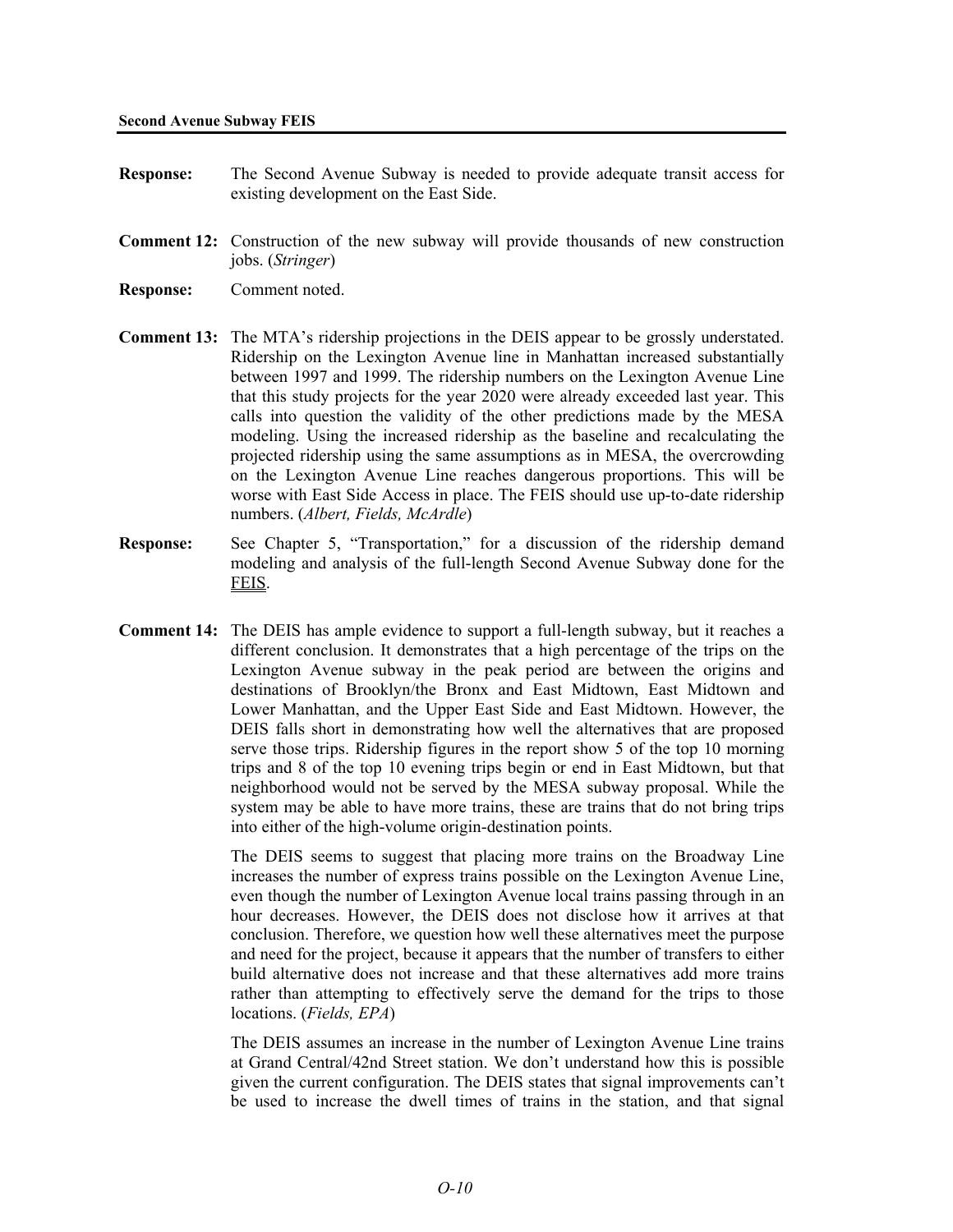improvements would be made over the long term, and not within the study's time frame. The assumptions on train throughput are in error and must be corrected. (*Fields, McArdle, RPA*)

- **Response:** See Chapter 5, "Transportation," for a discussion of the ridership demand modeling and analysis of the full-length Second Avenue Subway done for the FEIS.
- **Comment 15:** The MESA stub would serve only 5 of the top 20 origin-destination markets using the Lexington Avenue Line, would attract few new transit riders to the transit system (only 0.13 percent), and would take only 200 autos and 88 taxis off the road in the peak hour. With few riders new to the transit system, a key goal of the MESA Study was not achieved. Further, the cost of the MESA proposal was not adequately evaluated in a cost-benefit ratio for the small number of new riders (213 riders shifted from cars and 88 from taxis). (*Ferrer, Fields, McArdle, Miller, Zupan, RPA*)
- **Response:** See Chapter 5, "Transportation," for a discussion of the ridership demand modeling and analysis of the full-length Second Avenue Subway done for the FEIS.
- **Comment 16:** In the DEIS, Table 9D-21 shows 19 southbound Lexington Avenue Line trains over capacity at Union Square under the No Build and TSM Alternatives, but only five under Build Alternative 1 or 2. Where have the riders gone? (*Fields*)
- **Response:** See Chapter 5, "Transportation," for a discussion of the ridership demand modeling and analysis of the full-length Second Avenue Subway done for the FEIS.
- **Comment 17:** The stub subway would divert only one-third of the volume of riders to be added to the Lexington Avenue Line over the next 20 years from expected ridership growth. The MESA subway would result in a reduction of fewer riders on the Lexington Avenue Line during rush hours than will be added by ridership growth between now and 2020. That means that even with the MESA stub, the Lexington Avenue Line would be more crowded than it is today, not even factoring in the effect of the LIRR East Side Access Project. (*Duane, Fields, McArdle, Zupan, RPA*)
- **Response:** See Chapter 5, "Transportation," for a discussion of the ridership demand modeling and analysis of the full-length Second Avenue Subway done for the FEIS.
- **Comment 18:** The MESA subway would also not relieve overcrowding during subway transferring. (*RPA*)
- **Response:** As noted throughout the FEIS, the MESA subway proposal is no longer under consideration. The FEIS analyzes a full-length Second Avenue Subway with a Broadway Line service component as well.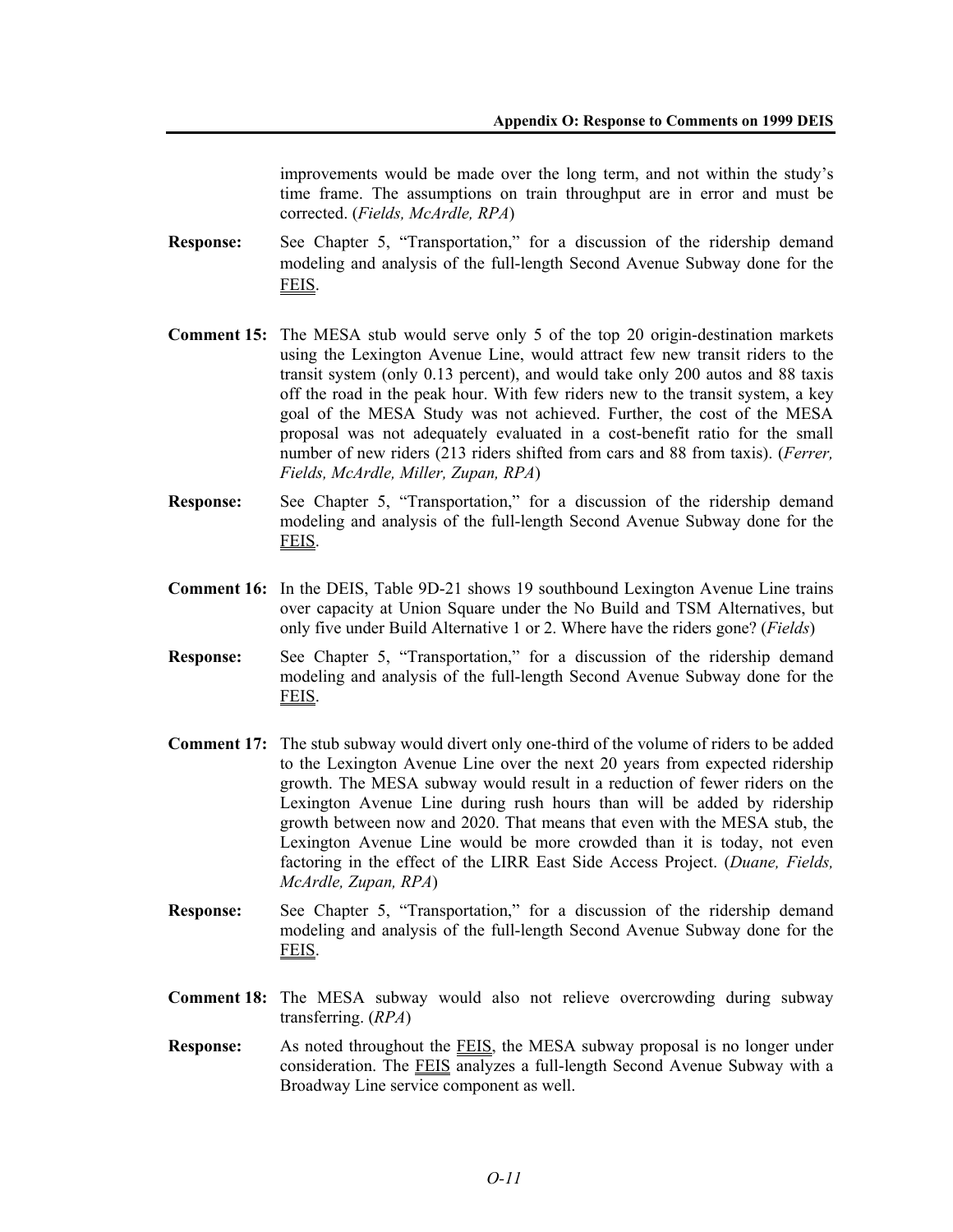- **Comment 19:** There have been large ridership increases at key **OD** stations in recent years, as new jobs and housing in these areas have led to overcrowding on this line as well. From 1997-1999, there were substantial increases at Fifth Avenue, 23rd Street, and Prince Street, for example. How will this system absorb the proposed new service as well as the planned 63rd Street connector operation? (McArdle)
- **Response:** Capacity remains on the Broadway Line express tracks for additional service. The proposed Broadway Line component of the full-length Second Avenue Subway analyzed in the FEIS would not interfere with other operations on that line. For more information, please see Chapter 5 of the **FEIS**.
- **Comment 20:** The 1999 DEIS is missing certain basic origin and destination and journey-towork information for people who live on the Upper East Side and in East Harlem, in particular people who live east of Third Avenue, including Lexington Avenue Line riders. This includes the number of people who are driving their own automobiles or traveling by taxi. This analysis should include examination of trip logs of cabs, to see what kind of trips are made to and from this area. It would also be helpful to know how many current Lexington Line passengers live east of Third Avenue, as well as how many of those people travel to work in West Midtown or south of 14th Street. (*McArdle*)
- **Response:** The DEIS and its supporting documents included information on the origin and destination and journey-to-work patterns of the residents and employees of the study area. Updated information, using current ridership and census information, is included in the FEIS in Chapter 5 and was incorporated into its ridership modeling.
- **Comment 21:** We would like to see more information on the travel patterns of people who live in the station growth areas, such as Bleecker, Prince, and 23rd Streets. (*McArdle*)
- **Response:** Information on the general travel patterns of residents and employees in the study area is included in Chapter 5B of the FEIS.
- **Comment 22:** We think that with the addition in Times Square of more office buildings, there will be more traffic generated along the Shuttle  $(\bigodot)$  and into Grand Central. (*McArdle*)
- **Response:** The current land use patterns and predicted future patterns for development and resulting population, labor force, and employment have been incorporated into the project's ridership model. For residents of the Bronx, Harlem, and the Upper East Side, the Broadway Line service component of the full-length Second Avenue Subway, described in Chapter 5B of the FEIS, would provide direct service to Times Square.
- **Comment 23:** Most misleading of all is the idea that a Second Avenue Subway is needed to alleviate congestion on the Lexington Avenue subway. The best way to alleviate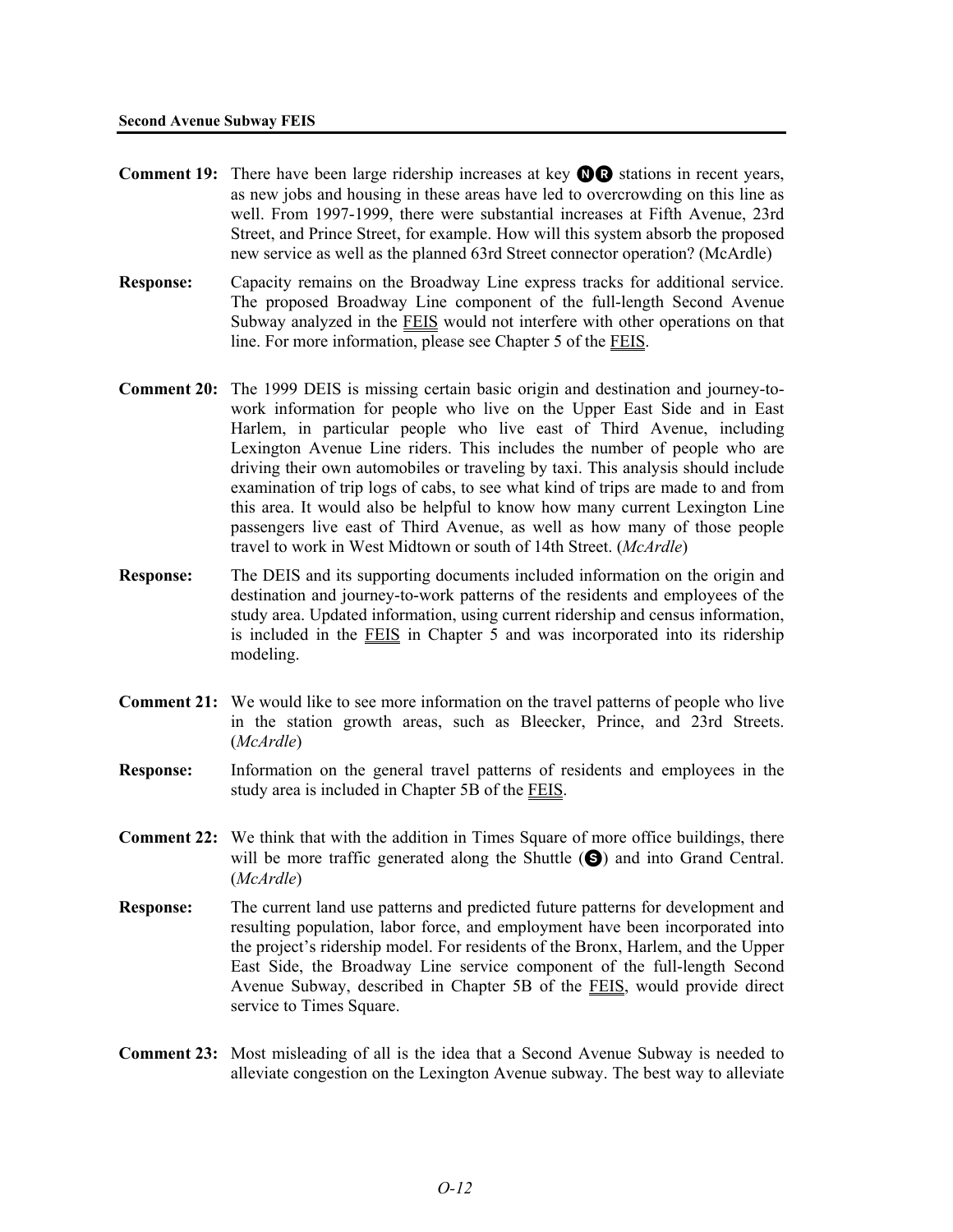congestion, and which could obviate the need for a Second Avenue Subway, is to hike rush-hour subway fares. (*Duban*)

- **Response:** A significant increase in rush hour subway fares specifically as a disincentive to customers would be counter to the purpose of a mass transportation system, which seeks to provide convenient service to customers in the area to allow the city to function efficiently, to allow residential neighborhoods to survive separate from commercial areas, and to encourage people not to use private vehicles and taxis as their mode of travel.
- **Comment 24:** While most of the trips made on the Lexington Avenue Line in the morning and evening peak periods originate or terminate in Brooklyn, Queens, or the Bronx, those areas are not included in the study area. The study area must include all the catchment areas served by the Lexington Avenue subway line. (*Fields, Freed, RPA*)
- **Response:** The size of the primary study area reflects the purpose of the MESA Study, which was very clearly stated from the start of the project. The purpose of the study was to address the problems and deficiencies associated with continuing growth on Manhattan's East Side served by an inadequate transportation infrastructure. The impact of residents of Queens, Brooklyn, and the Bronx on the transportation infrastructure of Manhattan's East Side was a major consideration of the study. (See also the response to Comment 68, below.)
- **Comment 25:** The DEIS ridership analysis is problematic because it defines origin and destination as the area where the rider enters the subway system, so that areas without subway service are not included as origins or destinations. This means that ridership from those locations is underestimated. (*Fields*)
- **Response:** This comment does not account for the complex ridership model used for the project, which takes into account actual census data for every census tract in New York City. Therefore, rather than tracking riders' movements between stations, the model accounts for movements between census tracts, which are the actual locations of passengers' origins and destinations. Thus, the model is a reasonable representation of actual ridership.

*SPECIFIC DESIGN ISSUES* 

- **Comment 26:** The proposed two-track, local-only design is problematic. Few people in the Bronx want to crawl through local stops to get to their destination. Further, a two-track line doesn't allow for bypass facilities. This means you cannot extend the Second Avenue Subway later without forming a bottleneck every time there is a sick passenger or door trouble. Thus, a two-track line limits expansion to the Bronx later. (*Adler, Pearlstein, Rozankowski, Strangeways*)
- **Response:** The MESA subway and the proposed full-length Second Avenue Subway both anticipate a two-track system. Compared with a four-track line, two-track system greatly reduces the cost of the system as well as the disruption associated with construction. Stations are placed approximately 10 blocks apart, seeking a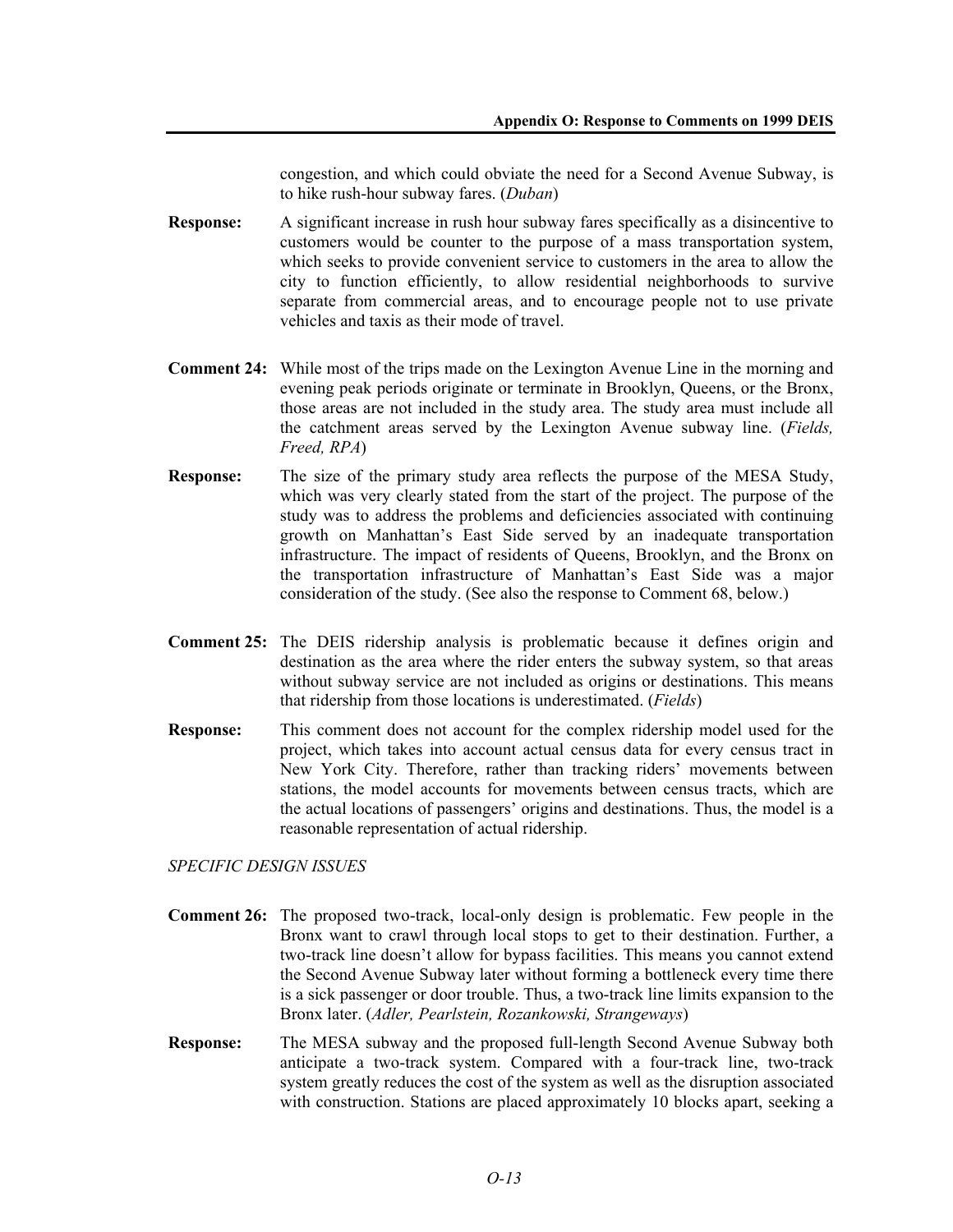balance between service speed and proximity for customer access. Crossovers, connections with other lines, as well as some short sections of three-track configuration would be placed along the line in an effort to ensure recovery from unplanned delays. In addition, there would be four tracks between 21st and 9th Streets to be used for train storage, but which could also be used for diversions when necessary. The Second Avenue Subway alignment analyzed in the FEIS does not preclude an extension to the Bronx in the future.

- **Comment 27:** The concept of linking the Second Avenue Subway to Lexington Avenue at 125th Street is a good idea and establishes a good transfer for the  $\bigcirc$   $\bigcirc$  lines serving the Bronx. (*Olmsted*)
- **Response:** Comment noted. For further discussion, see Chapter 5. This concept has been further improved in the current Second Avenue Subway project.
- **Comment 28:** We support a full-length Second Avenue Subway with a spur on the Lower East Side. The needs of the Lower East Side, where residents are the least-served by transit in Manhattan, must also be addressed. One option is a subway, for example, a branch of the 14th Street crosstown subway  $\left(\bigodot\right)$  along Avenue C, Pitt Street, East Broadway, Park Row and Chambers Street. (*Albert, Duane, Freed, Olmsted, Silver*)
- **Response:** The full-length Second Avenue Subway does provide service to some portions of the Lower East Side. An additional spur service on the Lower East Side would reduce mainline Second Avenue Subway service to Lower Manhattan, making the subway less competitive with the Lexington Avenue Line and therefore less able to reduce crowding on the Lexington Avenue Line. Other service options for the Lower East Side, such as those suggested in the comment, are not included but are also not precluded from being implemented in the future.
- **Comment 29:** The Second Avenue Subway needs a good connection to Grand Central. (*Connor, Fields, Olmsted*)
- **Response:** Comment noted. The engineering work associated with the full-length Second Avenue Subway includes examination of the possibility of a transfer connection from the new subway's 42nd Street Station to the  $\bullet$  service at 42nd Street, allowing customers a free transfer to the subway at Grand Central. A rail connection to Grand Central was investigated as part of the Lower Manhattan Access Study and was not found to provide a significant benefit, as it was a less direct route to Lower Manhattan than the Lexington Avenue Line. The Second Avenue Subway would provide a convenient transfer for Metro-North riders at 125th Street.
- **Comment 30:** Some connections would be valuable, such as at Grand Street Station, where Brooklyn riders would get a direct ride to East Midtown via Second Avenue. There are also needs to serve Queens and extend to the Bronx via a good route, such as proposed in RPA's MetroLink plan. (*Olmsted*)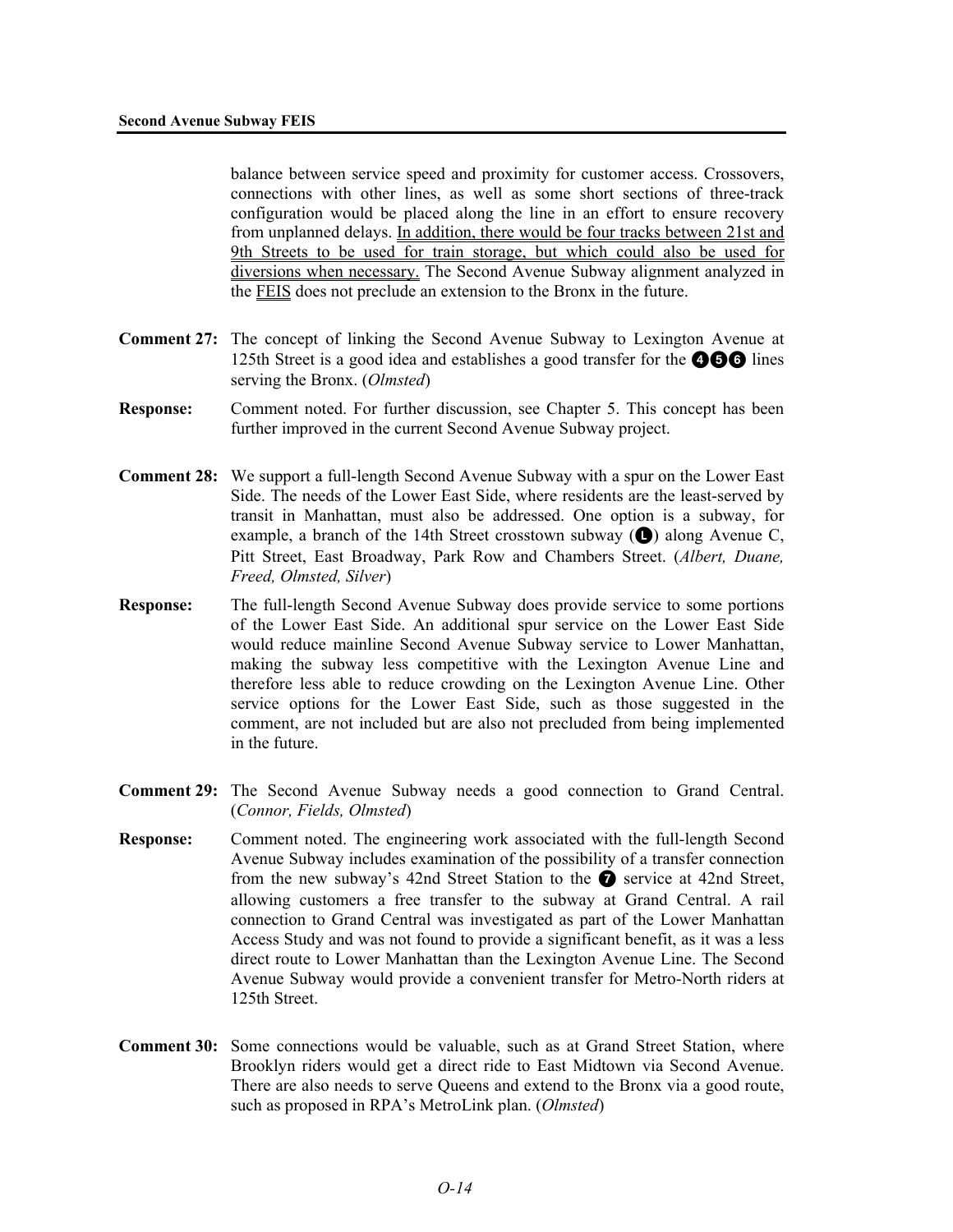- **Response:** A transfer at Grand Street is proposed as part of the full-length Second Avenue Subway. For information about this and other transfers, please see Chapter 2 of the FEIS ("Project Alternatives"). The system is being designed so as not to preclude future extensions to the Bronx and Brooklyn and includes a connection to Queens.
- **Comment 31:** Every time the new subway crosses another subway, we should have a connection. (*Strangeways*)
- **Response:** For the new Second Avenue Subway analyzed in the FEIS, transfers would be provided at locations where an existing line's station, the tunnel alignment, and track profile permit it; where projected ridership warrants it; and where the costs are manageable. For more information on transfers, see Chapter 2.
- **Comment 32:** Planning for the new service must precede construction, so that future links and connections are anticipated and the need to go back and lay additional tracks or widen tunnels later is avoided. (*Reilly*)
- **Response:** Engineering work for the proposed Second Avenue Subway is currently under way. This design work anticipates future connections, so they will not be precluded by the project's design. As noted above, the project alignment has been designed to not preclude future connections to the Bronx and Brooklyn at the north and south ends of the route, and to Queens via the 63rd Street Line if additional capacity is built in Queens in the future.
- **Comment 33:** A new 116th Street Station would provide needed access for that main commercial street of East Harlem as well as improved access to rapid transit for large segments of the population east of Third Avenue and north of 96th Street. (*Fields*, *Reilly*)
- **Response:** In response to numerous public comments in support of a 116th Street Station, this station was evaluated and is now included in the preferred alternative.
- **Comment 34:** It may be possible for the Second Avenue Subway to link with the **O** train to Brooklyn. (*Strangeways*)
- **Response:** The comment is correct. As described in Chapter 2, the project includes a fulllength Second Avenue Subway and a Broadway Line component. The Broadway Line service would run on the express tracks of that line, and transfers would be available at all express stations to the local service. The Broadway Line component of the new Second Avenue Line service would cross the Manhattan Bridge and continue on to Brooklyn.
- **Comment 35:** We should have a connection at Atlantic Avenue that incorporates that in the subway system. If a new tunnel is constructed under Atlantic Avenue, they should try to retain the historic Atlantic Avenue tunnel. (*Strangeways*)
- **Response:** This project proposes a full-length subway under Second Avenue in Manhattan. No work is proposed as part of this project in Brooklyn, as that does not meet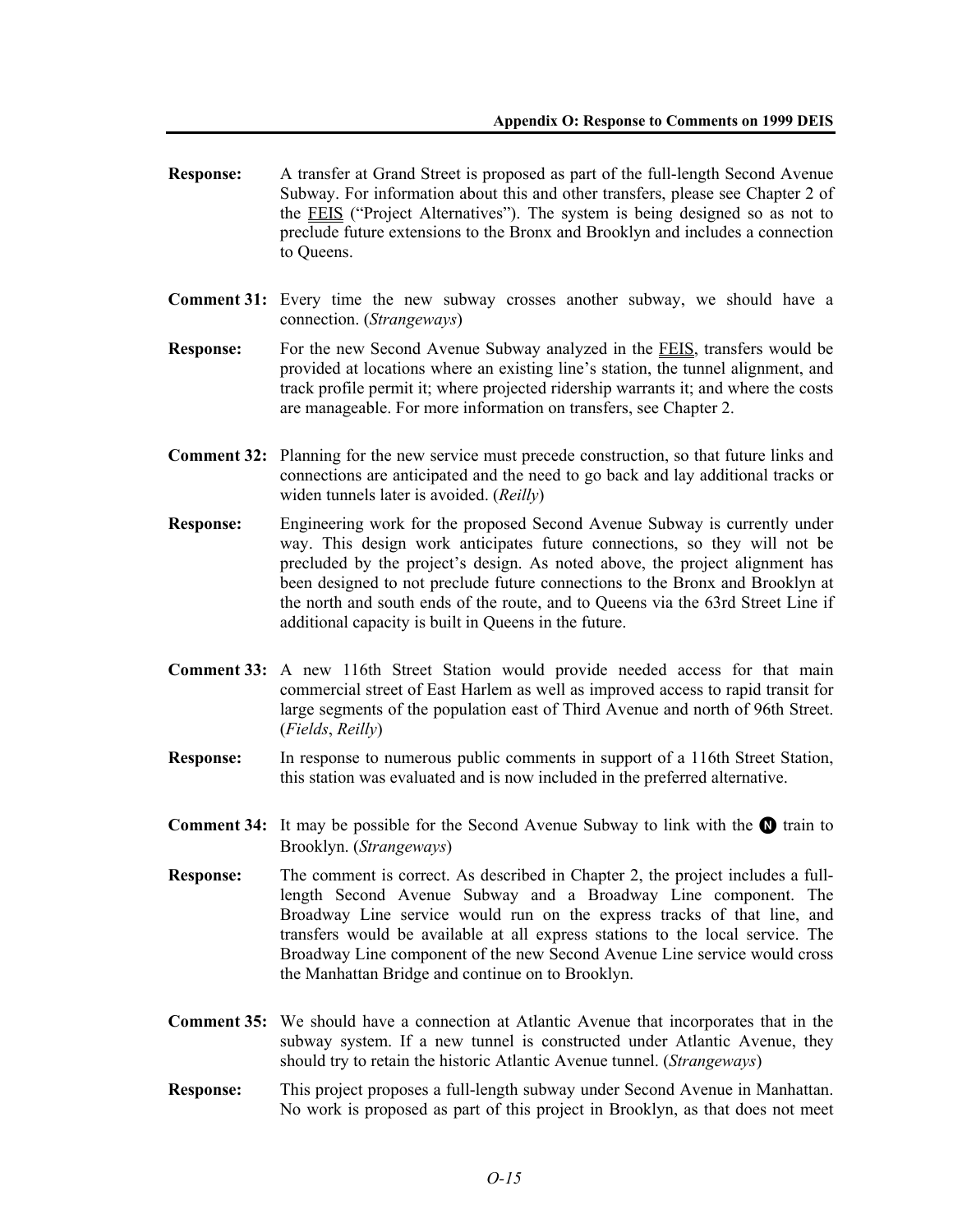the goals and objectives of this project. However, the proposed project would not preclude such an extension in the future. Broadway Line service will go into Brooklyn via the Manhattan Bridge.

- **Comment 36:** For the subway alternative, you state that stairs and elevators will be provided from the street to the mezzanine. Does this mean that there will be no use of escalators? (*Schrift*)
- **Response:** With the proposed Second Avenue Subway analyzed in this FEIS, each station in the new system would have stairs and elevators (as required by the Americans with Disabilities Act [ADA]) and escalators as appropriate and feasible.
- **Comment 37:** I support a new subway, because modern construction allows for the increase in accessibility to handicapped people to the transit system. (*Aryel*)
- **Response:** Comment noted. As described in Chapter 2, the new system would be ADAcompliant and accessible to the disabled.
- **Comment 38:** The subway as proposed places the stations too far apart—the stations are about 15 blocks apart. You claim they're only 10 blocks apart because each station is three blocks long, but they're still too far apart. (*Daniels, Strangeways, Tripp*)
- **Response:** As noted earlier (and described in Chapter 2), station spacing has been developed to achieve a balance between maximum operating speed of the system and convenient access for passengers. Placing the stations closer than 10 blocks apart would mean that the trains would operate at a slow speed and customers traveling the length of the route would have a more time-consuming commute. In this case, many customers would choose to continue to use the faster Lexington Avenue express service. As noted in the comment, however, station platforms would be two to three blocks long, and most stations would have multiple entrances. In some locations, those entrances would be on the opposite ends of the station, so that they could be as much as three blocks apart, and in some cases, only eight blocks from the nearest station to the north or south.
- **Comment 39:** The gap between the 86th Street and 72nd Street Stations is too large. Residents in the high 70's will still be closer to the Lexington Avenue Line. (*Reilly*)
- **Response:** As noted earlier (and described in Chapter 2), station spacing has been developed to achieve a balance between maximum operating speed of the system and convenient access for passengers. On the Upper East Side, station spacing is partly determined by the complexities of the alignment near the connections to the 63rd Street Tunnel, which dictate the location of the 72nd Street Station. Adding another station between the 86th and 72nd Street Stations would slow the service and make it less appealing for those already on the train. However, as discussed in Chapter 2 of the **FEIS**, the 86th Street Station would likely have an entrance at 83rd Street. Please note that in many locations, residents may still elect to use the Lexington Avenue Line. The goal of the fulllength Second Avenue Subway is not to eliminate the need for the Lexington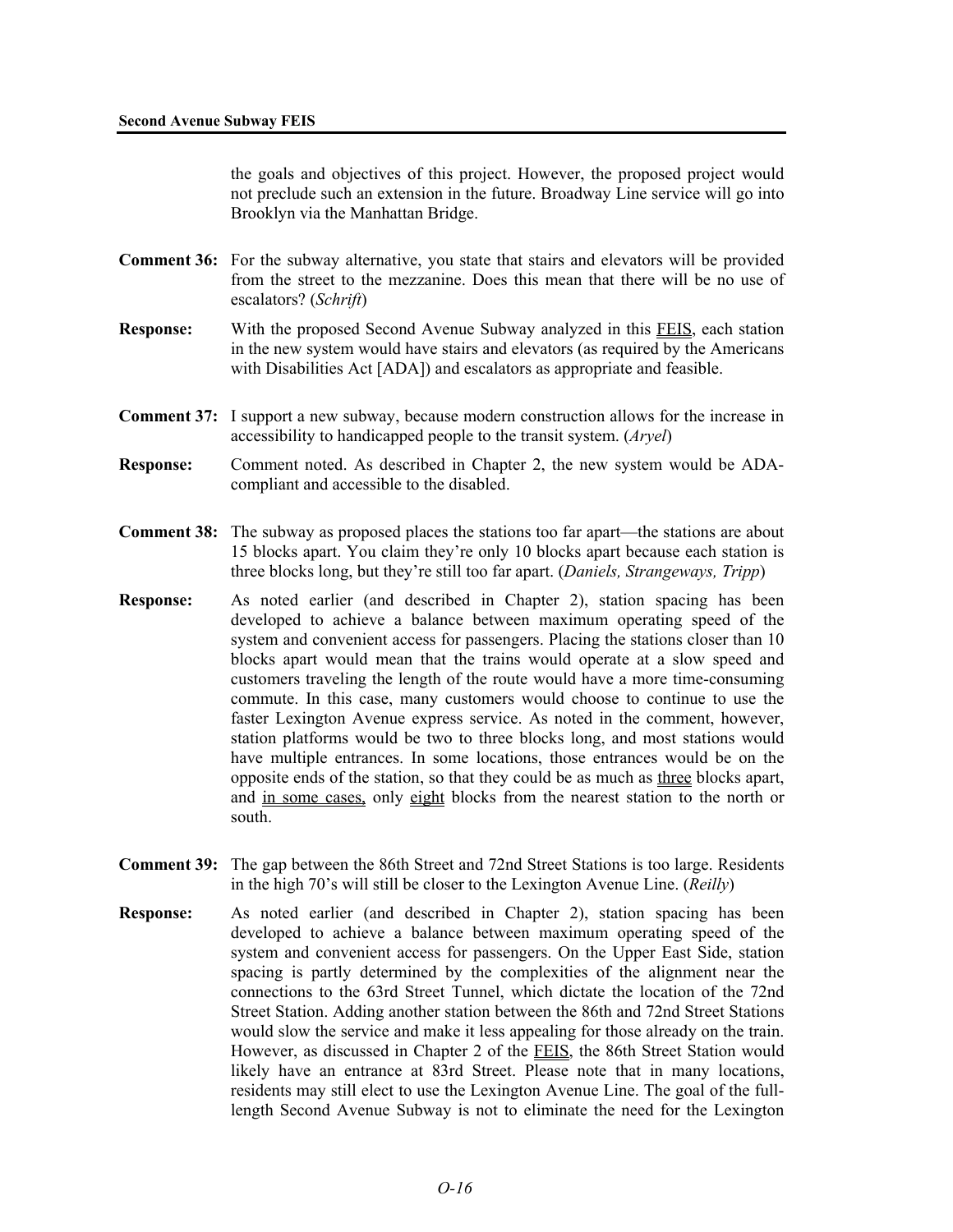Avenue Line, but rather to supplement that service with another equally attractive option. As described in Chapter 5, the ridership model predicts that the Second Avenue Subway would result in a reduction of approximately 43 percent in the number of riders who would use the 77th Street Station on the Lexington Avenue Line during the peak hour.

- **Comment 40:** The subway stations proposed are not positioned at crosstown streets. (*Daniels*)
- **Response:** As described in Chapter 2, at least one entrance at each station would be located at a major crosstown street.
- **Comment 41:** The DEIS does not clarify if the M15 bus would be taken away to provide the new subway. (*Daniels*)
- **Response:** The M15 bus would not be taken away to provide the new subway. Generally, bus service meets a somewhat different need than subways, with buses typically serving customers with shorter trips. However, some portion of bus trips may be diverted to the new subway. As part of NYCT's routine service monitoring effort, bus service frequency is periodically adjusted to any changes in demand in conformance with bus loading guidelines.
- **Comment 42:** A short connection with the Chrystie Street tracks north of Grand Street Station could give some Brooklyn trains a short cut to East Midtown over the Manhattan Bridge, and a connection with the Rutgers Street Tunnel  $(\bigodot$  line) would give Brooklyn IND riders (**QGG** lines) direct access to East Midtown. At Delancey Street, connection can be made with the underutilized Nassau Street subway for service to Lower Manhattan and continuing to Brooklyn. (*Olmsted*)
- **Response:** The proposed full-length Second Avenue Subway would include service via the Broadway Line across the Manhattan Bridge as well as north-south service along Second Avenue. Brooklyn  $\bigcirc$  riders would be able to transfer at Houston Street (the Second Avenue Station on the **G**) and Brooklyn **BO** riders would be able to transfer at Grand Street to the Second Avenue Line. Additionally, a new passenger transfer at the Broadway-Lafayette Street-Bleecker Street Station (the construction contract is expected to start in 2004) would help provide a more direct route to the East Side of Manhattan from Brooklyn. A track connection with the Chrystie Street tracks appeared feasible with the Shallow Chrystie Option described in Appendix B. However, as a result of information gained through the SDEIS analyses, this option is no longer under consideration because of the severe adverse impacts that would result during its construction. A track connection would not be feasible with the Deep Chrystie Option, which is the selected alignment for this area, due to its depth. A connection to the Nassau Street Line was evaluated but proved to be less beneficial than the Water Street alignment (see Appendix B).
- **Comment 43:** Because we have current **BOO** service on Chrystie Street south of Houston Street, south of 23rd Street the trains should be rerouted along First Avenue if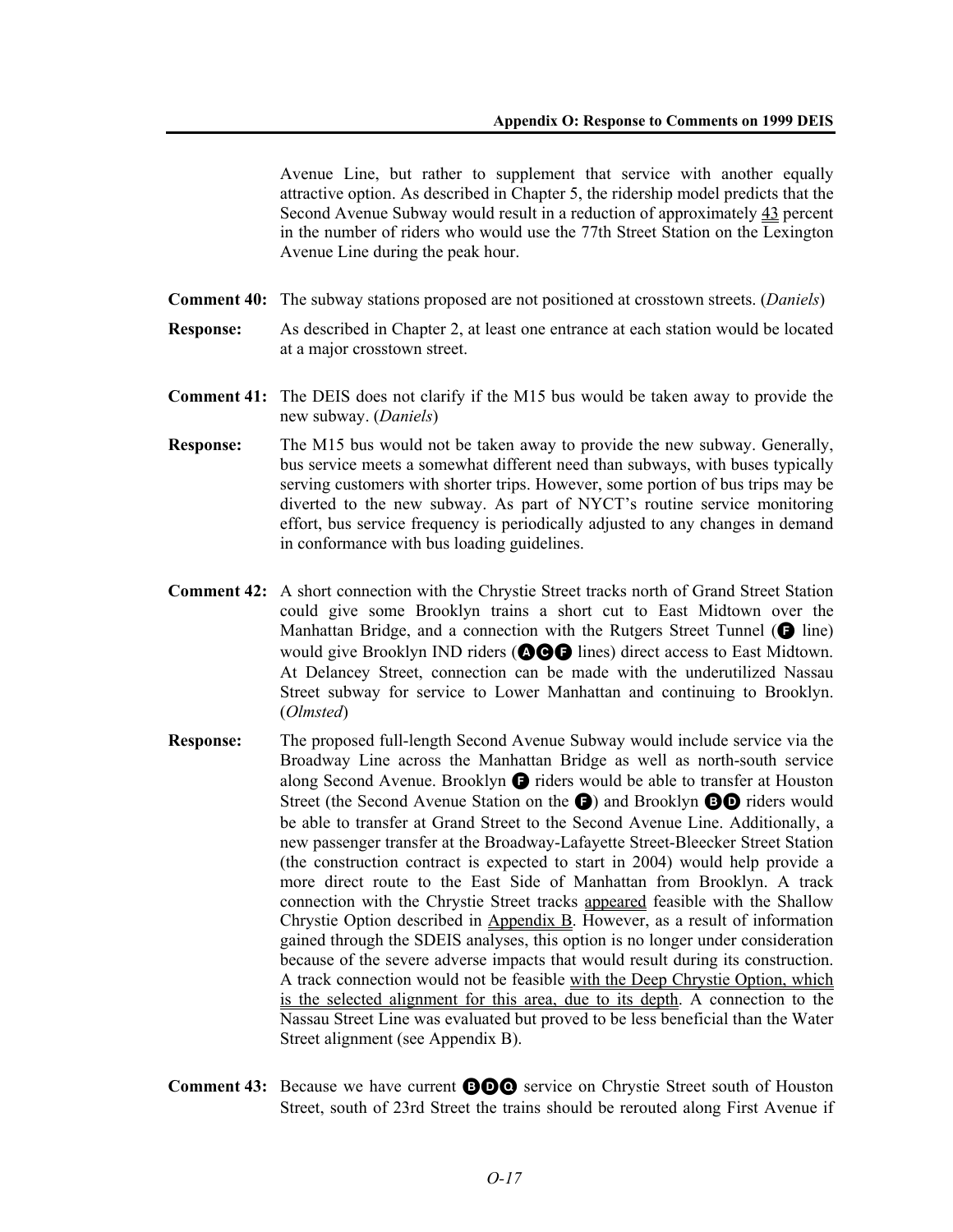possible, with additional routes on Water Street, Nassau Street, and an Independent line branching out to Brooklyn via Pike Street and linking to the Fulton Street Line in Brooklyn. Plus, we can create an Independent line to Kings Plaza via Park, Stuyvesant, and Utica Avenues. (*Darcy*)

- **Response:** An alternative with new subway service on First Avenue was studied as part of the Lower Manhattan Access Study described in Appendix B. That alternative was found to attract fewer riders and reduce crowding on the Lexington Avenue Line less than a Second Avenue alignment. The FEIS evaluates a Water Street alignment. A Nassau Street alignment was considered but found to be less beneficial, as described in Appendix B. The scope of this project does not extend to the other boroughs, as the project's goals and objectives relate to improvements to transit service on Manhattan's East Side.
- **Comment 44:** We don't have many transfer points on the far East Side. The only stop on the East Side above Houston Street is First Avenue on the **Q** train. The MTA should construct stops and underpasses on the East Side using existing subway lines like the  $\bigcirc$  and  $\bigcirc$  train and the  $\bigcirc$  train on 63rd Street. This could make the Second Avenue Subway line more acceptable. (*Darcy*)
- **Response:** Transfers would be provided at all locations where the station placement, tunnel alignment, and track profile permit it and projected ridership warrants it. For more information on transfers, please see Chapter 2.
- **Comment 45:** Direct service between Queens and East Midtown via 63rd Street and Second Avenue would ease conditions on both the Lexington Avenue subway and existing Queens lines ( $\bigcirc$  $\bigcirc$  $\bigcirc$ ), because customers would no longer have to use congested transfer points at 60th Street, 53rd Street, and 42nd Street. But full Queens service depends in additional improvements in Queens to develop full capacity of the 63rd Street Tunnel. (*Olmsted*)
- **Response:** The full-length Second Avenue Subway analyzed in the FEIS includes a connection from the line to Queens. In the near term, this connection would be used for non-passenger service diversions and reroutes due to disruptions. If the capacity of the Queens subway network is increased in the future, or if existing service is reconfigured, this connection, along with available track capacity on the planned Second Avenue Line south of 63rd Street, would enable additional subway service between Queens, Midtown, and the Financial District to be provided.
- **Comment 46:** The estimated construction costs for the MESA subway are way out of line with subway projects in other cities. (*Haikalis*)
- **Response:** A construction cost estimate is included in the FEIS for the full-length subway; see Chapter 2. This estimate was developed taking into consideration the cost of similar work in other cities, as well as the particular complexities of constructing in Manhattan and the site-specific issues associated with this project's alignment. NYCT and its consultants for the Preliminary Engineering phase have reviewed this order-of-magnitude cost estimate.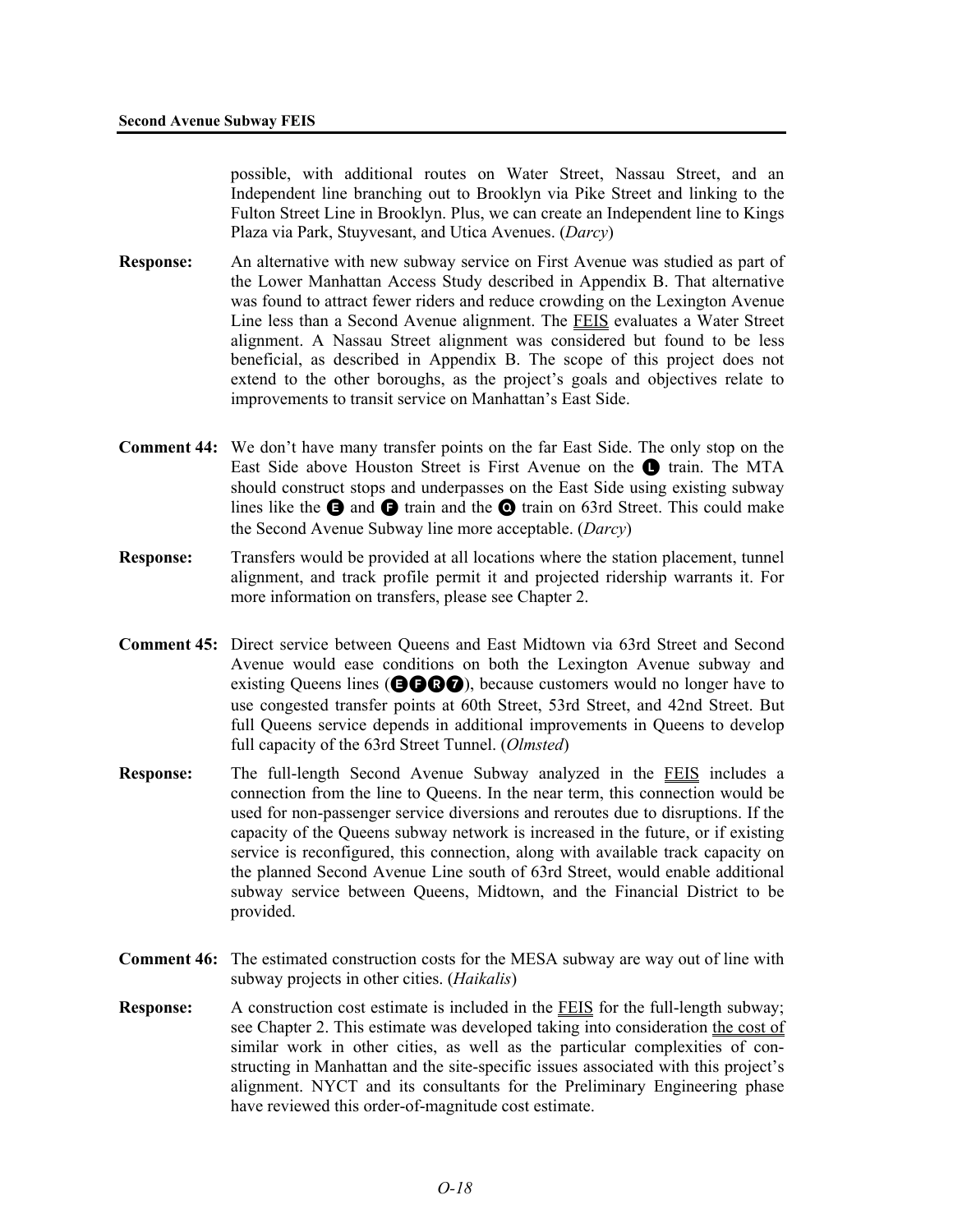#### *OTHER SUBWAY ALTERNATIVES*

- **Comment 47:** The alternative extensions in the Bronx are not described in the DEIS. You should have a full-fledged plan even if you are going to build part of it. (*Haikalis*)
- **Response:** The project currently proposed and analyzed in the FEIS is the full-length Second Avenue Subway in Manhattan. This project is being designed so as not to preclude future connections to the Bronx, but no such connections are currently proposed or designed.
- **Comment 48:** The bottleneck on the Lexington Avenue Line is due to dwell times at Union Square, not 86th Street or Grand Central. A solution would be to construct a small segment that can run right down Lexington Avenue south of Grand Central Terminal, rather than bending over to Park Avenue as the current line does. This would avoid the other subways at and around Union Square. A new station could be constructed at Grand Central in a different location than the current one, to disperse the rush hour flow. This could be constructed in conjunction with a new Second Avenue Subway, but could be completed sooner. (*Vincent*)
- **Response:** Although the Union Square Station presents operational problems, since trains must wait while the moving platforms are extended and retracted, surveys and analysis show that the bottlenecks on the Lexington Avenue Line are at the 86th Street Station and 42nd Street/Grand Central Station. Building an additional segment to take the overflow during rush hour might increase capacity on the line, but it would be confusing operationally (how passengers transfer among trains, for example) and difficult to construct. In addition, this would not meet the project's goal of improving mobility on Manhattan's East Side, particularly the far East Side.
- **Comment 49:** NYCT should reactivate the lines that were closed down, like the **Q** and other subways in south Jamaica. (*Williams-Pereira*)
- **Response:** This project's goals and objectives are related to easing congestion and increasing access on the East Side of Manhattan. Changes to service on other lines and in other parts of the city are not part of the scope of this study, although nothing in this study precludes them from happening.
- **Comment 50:** Instead of having subway lines depend on bridges that have to be shut down, we should have built tunnels there a long time ago. Those would be good links to the new Second Avenue Subway. (*Gangursky*)
- **Response:** Comment noted. The proposed Second Avenue Subway would not preclude this construction, but also does not include it. In addition, this would not meet the project's goal of improving mobility on Manhattan's East Side, particularly the Far East Side.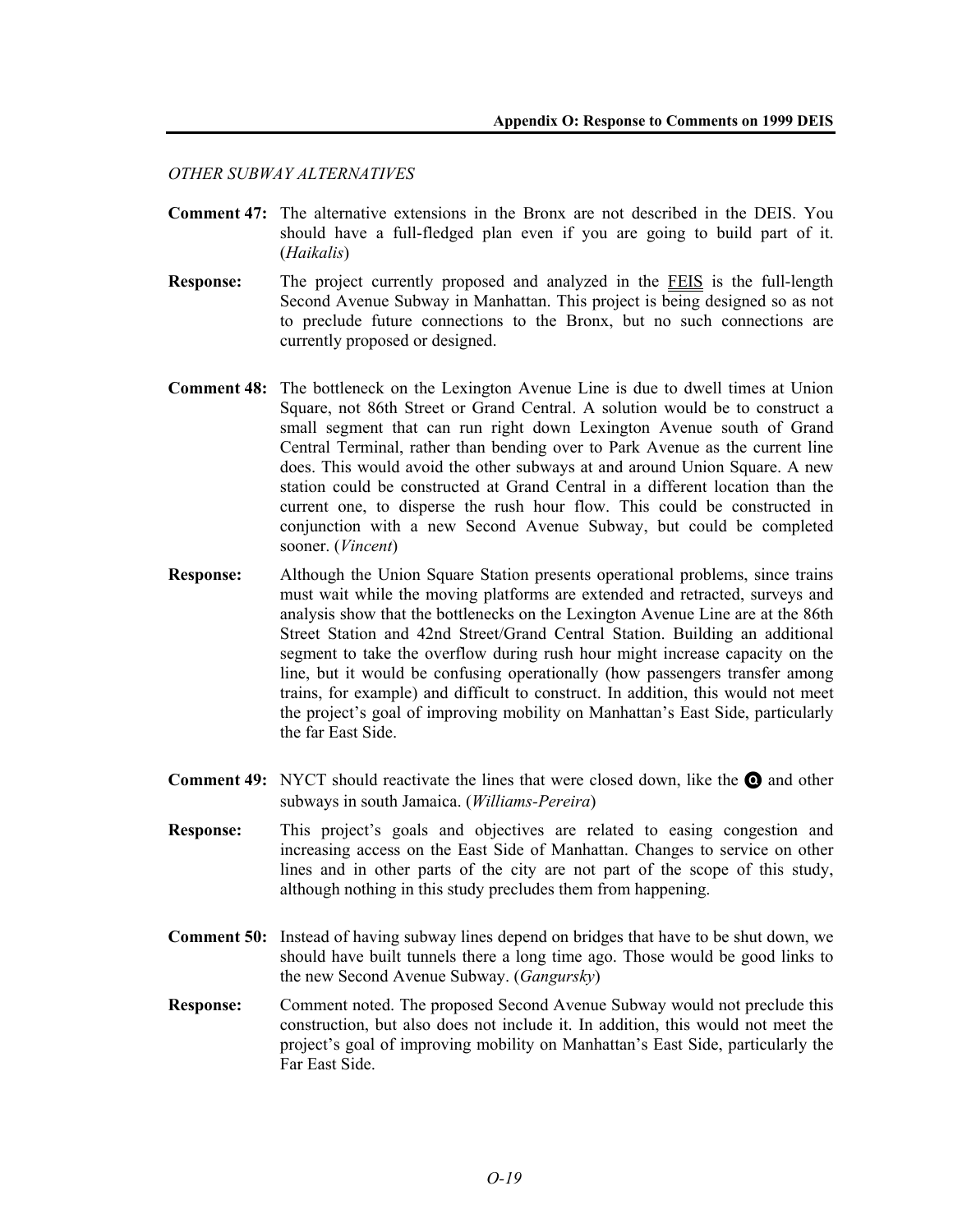## **NO BUILD ALTERNATIVE**

- **Comment 51:** The No Build Alternative in the 1999 DEIS is inconsistent with the MTA's current capital plans, because it assumes the completion of the DeKalb-Rutgers connection. The DEIS provides this as the reason for not considering the use of the Rutgers Street Tunnel in any MESA project alternatives. (*RPA*)
- **Response:** The DeKalb-Rutgers connection is not part of the No Build Alternative in the FEIS, because there are currently no plans to construct it.

As part of the full-length Second Avenue Subway studied in the FEIS, Brooklyn passengers on the  $\bigcirc$  line would be able to transfer at Houston Street (the Second Avenue Station on the  $\bigcirc$  line) to the Second Avenue Line.

- **Comment 52:** The concept of building yet another subway when those we have aren't in proper working order is without merit. Before we can ask for new funds, we have to show that the funds we were given to fix the existing subways were used properly and lines shut down for work are back in service. This has not been done: we have lots of lines that are shut down (for example, the  $\bigoplus$  and  $\bigoplus$  lines in Queens). (*Gangursky, Hecht*)
- **Response:** For the past two decades, NYCT has focused on improvements to its existing system to attain a state-of-good repair. Today, approximately 80 percent of the elevated and subway structures are in a state-of-good repair, and improvements continue on the rest of the system. Work on the Queens Boulevard Line, including the  $\bigoplus$  service, related to completion of the new 63rd Street Connector Project, has recently been completed. In addition, the long lead time for new projects requires that their planning, environmental review, and design take place now.

## **TRANSPORTATION SYSTEMS MANAGEMENT (TSM) ALTERNATIVE**

*BUS SERVICE* 

- **Comment 53:** The well-thought-out TSM Alternative (the New York Bus Lanes) should be implemented on a priority basis. It is good that there is recognition of the need for bus priority lanes along First and Second Avenues between Houston and 96th Streets. In addition, NYCT should add bus service in areas of the Lower East Side, such as on Houston Street and Grand Street, on routes developed in conjunction with local residents and riders. These should be implemented immediately. This is a good short-term solution pending completion of a longterm full-length Second Avenue Subway. (*Connor, Glick, Reilly, Schrift, Sepersky, Silver*)
- **Response:** Although the TSM Alternative provided benefits, it did not substantially improve East Side mobility or solve overcrowding on the Lexington Avenue Line and had limited utility to reduce travel times. NYCT can consider these and other improvements separately from the Second Avenue Subway, making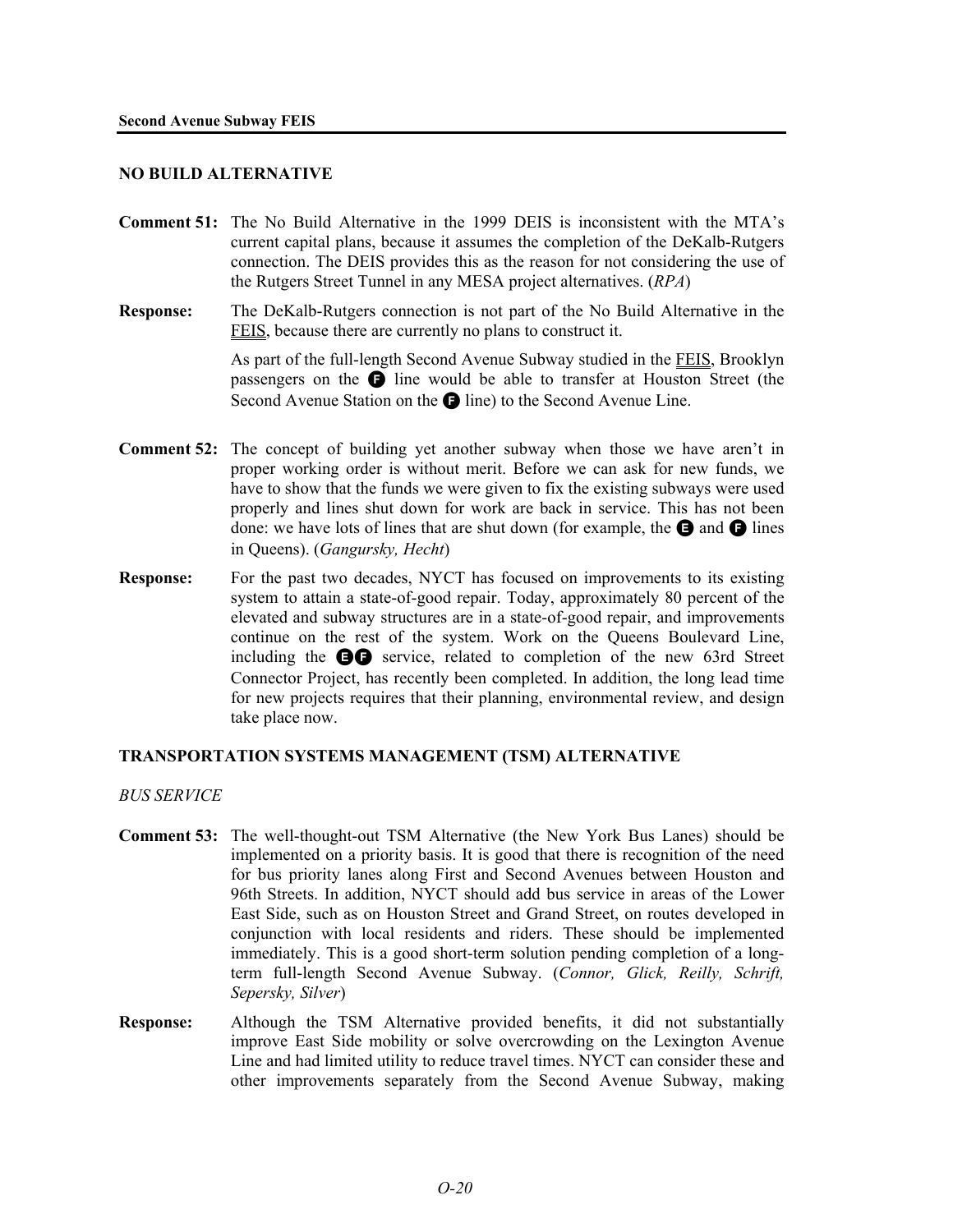decisions on approval or timing based on system transit priorities and funding availability.

- **Comment 54:** As interim relief while the Second Avenue Subway is being constructed, NYCT should work with the Police Department to improve conditions along First and Second Avenues for the M15 bus to provide faster service. The Police Department should enforce regulations against double parking to help reduce traffic congestion. NYCT should also extend limited-stop express service to later in the evening, such as 11 PM or midnight. (*Pisetzner, Smith*)
- **Response:** NYCT supports efforts to enforce the law and improve chronic traffic flow problems. NYCT continually attempts to advance various forms of expanded traffic treatments that favor improved bus operation with New York City Department of Transportation (NYCDOT). These are individually reviewed by NYCDOT. Unfortunately, many of these require both a very high level of enforcement and a concomitant reduction in either parking or lane availability for general purpose traffic. While some have been approved, many have not, resulting in continued congestion. NYCT will continue to advance this discussion with NYCDOT.
- **Comment 55:** Any buses used in the TSM Alternative must be powered by non-polluting technologies and have enhanced seating capacity. (*Sepersky*)
- **Response:** As noted above, with the Second Avenue Subway extending to Lower Manhattan, bus options are no longer being considered in conjunction with this project. Replacement of the existing fleet with reduced-emission technology and higher-capacity buses is part of NYCT's ongoing program. NYCT will be purchasing more than 1,000 new buses, and by 2006, NYCT will have almost 650 40-foot compressed natural gas buses and almost 390 hybrid buses.
- **Comment 56:** To avoid the delays associated with loading wheelchair passengers onto buses, I suggest that particular buses be designated for just the disabled, following a set schedule. (*Pisetzner*)
- **Response:** NYCT has a service designated for the disabled. This service, "Access-A-Ride," is a shared ride, door-to-door paratransit service for people with disabilities. In addition to this service, ADA requires that buses be accessible to all customers, including those with disabilities. ADA also requires that all buses procured by agencies that receive federal funds be accessible to disabled individuals, including customers who use wheelchairs.
- **Comment 57:** Use of articulated buses is counter-productive, as the increase in boarding time would negate the time-saving purpose of priority lanes. (*Schrift*)
- **Response:** Articulated buses are assigned to high-volume bus routes where ridership demand and ridership growth requires significant expansion of passenger carrying capacity. The introduction of articulated buses increases overall passenger capacity on a given route as well as the number of available seats for those passengers. While there is some increase in boarding time because of the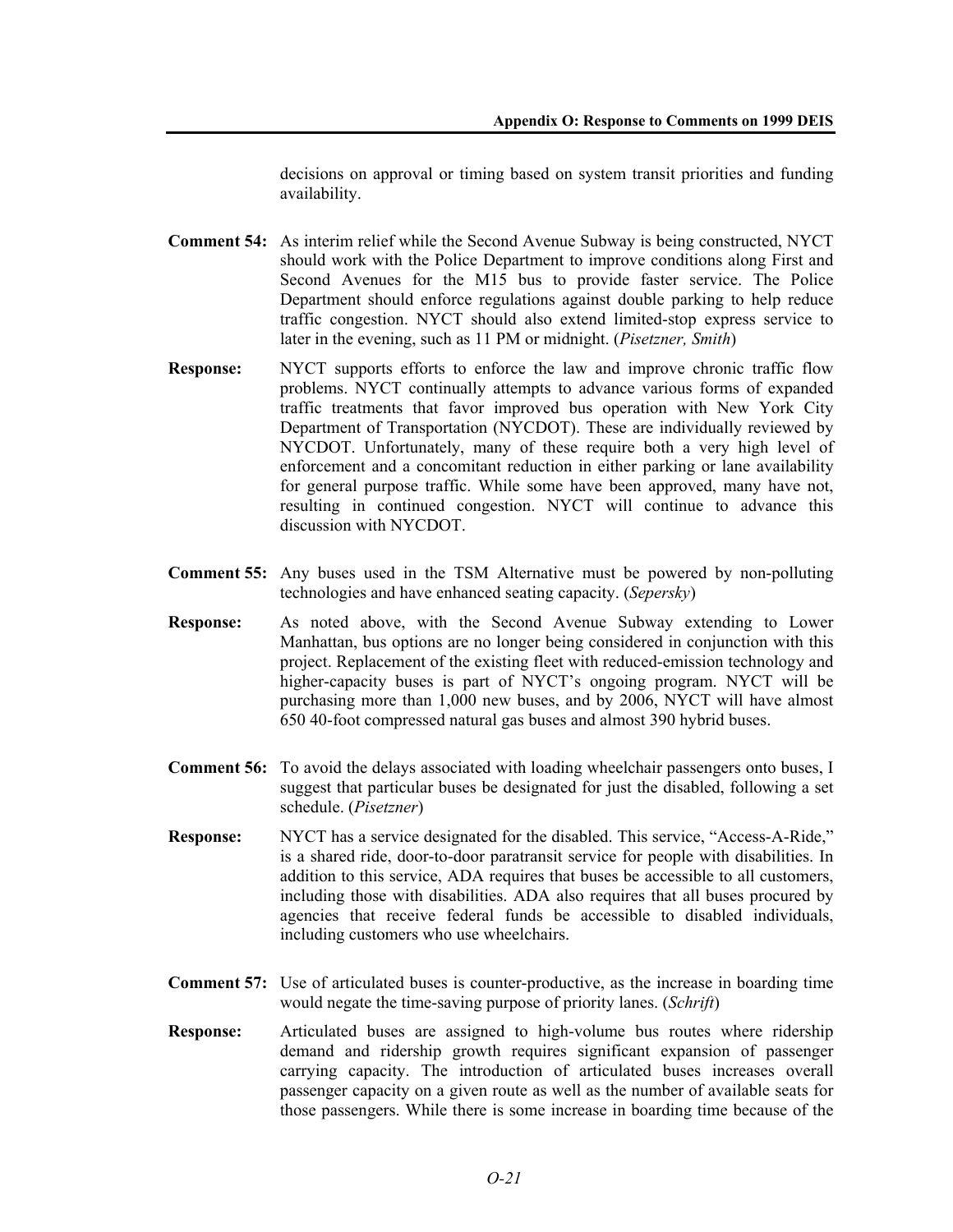greater number of customers boarding the bus, the wider doors and less crowded aisles help to ameliorate this effect. As noted above, the priority bus lanes are no longer part of the project. With the continued growth in transit ridership, NYCT has included expanded articulated bus deployment as critical to its initiatives to provide needed capacity in an efficient manner on high-volume routes.

## *VEHICULAR TRAFFIC*

- **Comment 58:** Measures to reduce motor vehicle use were not explored. These could include value pricing and parking restrictions. (*Haikalis*)
- **Response:** As discussed in Chapter 1 of the 1999 DEIS and Chapter 1 of the FEIS, the goal of the project is to improve transit service on the East Side of Manhattan and relieve overcrowding on the Lexington Avenue Line. Within this goal, options were evaluated by many factors, including the extent to which they would reduce motor vehicle use. Value pricing and parking restrictions are citywide issues beyond the scope of this study, and to the extent that they increase transit use, they would increase the need for the proposed project.
- **Comment 59:** If traffic engineering methods now exist that can improve traffic flow on crosstown streets and those that access the Queensboro Bridge, why wait to implement them? (*Schrift*)
- **Response:** As was noted in the 1999 DEIS, conditions near the Queensboro Bridge as well as on many cross streets in the city are severely congested. The New York City Department of Transportation (NYCDOT) routinely adjusts traffic signal timing in response to local conditions, to control congestion to the extent possible. Further, traffic enforcement agents are deployed at many intersections near the Queensboro Bridge to allow traffic to flow toward the bridge as efficiently as possible.
- **Comment 60:** What about getting rid of some of these small buildings that would eventually be redeveloped and creating garage facilities? This would reduce double parking and ease congestion. (*Pisetzner*)
- **Response:** Creating new parking facilities throughout the city is not New York City's current public policy, which seeks to encourage the use of mass transit and not private vehicles. In any case, decisions relating to the use of private property are up to the property owners, unless the City, State, or Federal government acquires the properties. New parking facilities would not meet goals and objectives to reduce congestion and improve air quality.

## *SUBWAY SERVICE CHANGES*

- **Comment 61:** If the Lexington Avenue subway capacity could be increased by one express train and four local trains per hour, why not do it immediately? (*Schrift*)
- **Response:** There is no capacity to increase express service during the peak hour; however, express service was recently increased slightly in the shoulder periods. In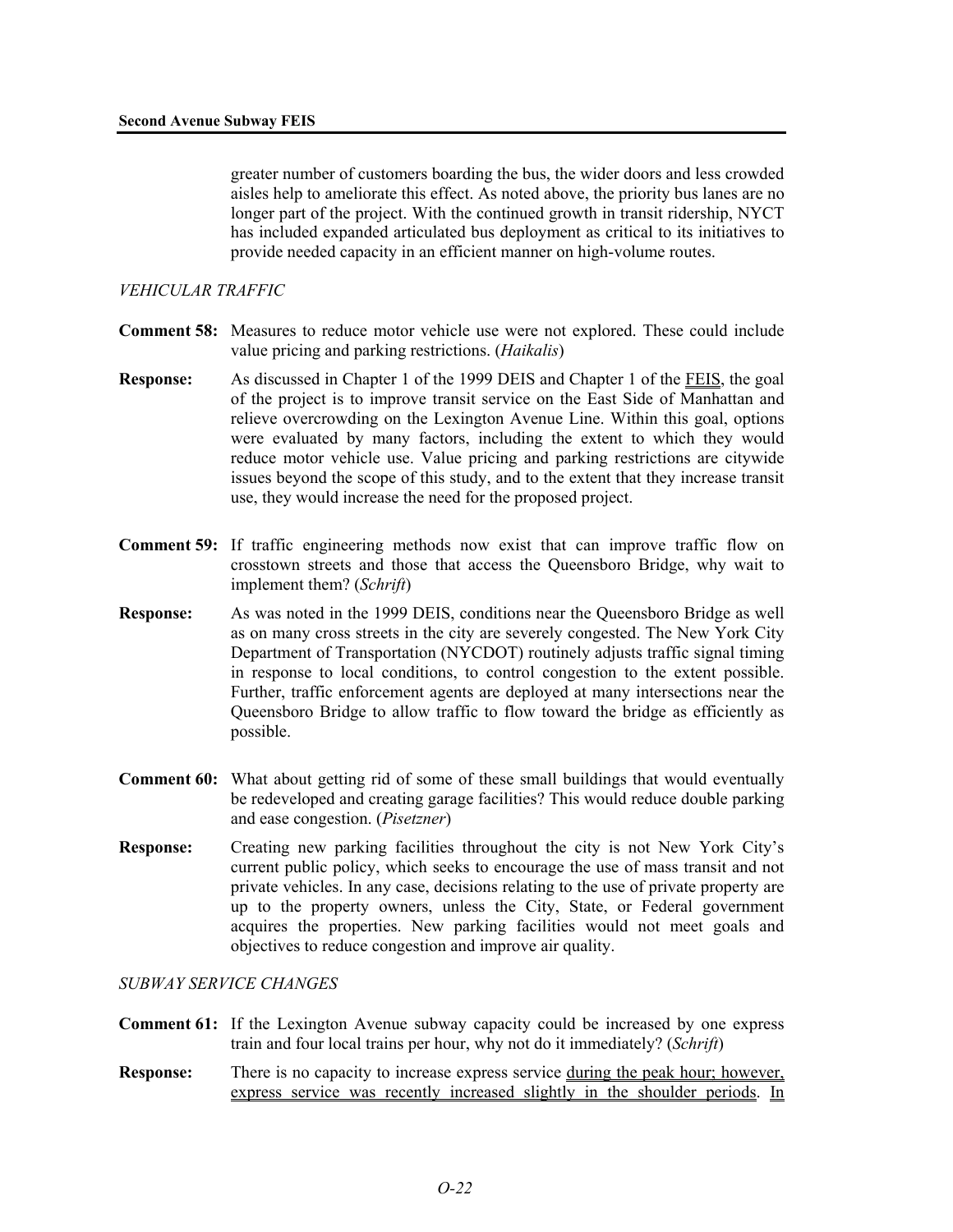addition, local service has recently been increased. Since completion of the 1999 DEIS, NYCT has continued to implement measures to increase Lexington Avenue subway capacity. These measures include the application of platform management techniques at Grand Central-42nd Street Station—such as the "step aside and speed your ride" program, automated dwell control announcements, quick response to customers requiring medical attention, and platform assistants to expedite loading and unloading—and the introduction of new cars with wider doors, to ease movement into and out of the cars. (See Chapter 5B of the FEIS, "Transportation—Subway and Commuter Rail," for more information.)

- **Comment 62:** There was little consideration for short-term (TSM) proposals to relieve Lexington Avenue Line overcrowding by making better use of NYCT's existing transportation assets. Measures could include running more local trains, since capacity is available, to divert some riders from the express trains; improving signaling; encouraging Bronx residents to ride on less crowded routes by adding a second Concourse Express service (running the B express on the Central Park West route); and switching the Jerome Avenue and White Plains Road  $($ local and the Pelham Bay  $\left(\bigodot\right)$  to express, thus encouraging a shift to the West Side lines. (*Haikalis, Read*)
- **Response:** Local service on the Lexington Avenue subway is provided in conformance with loading guidelines, where sufficient track capacity exists. Since 1999, more locals have been added. Unfortunately, the much higher demand for express service exceeds the capacity of the express component of the line, which is a fundamental reason for the FEIS. Switching express and local service in the Bronx would hurt more people than would be helped, and would not generally affect overcrowding.
- **Comment 63:** Other improvements for the Lexington Avenue subway were not well defined. For example, the system needs improvements to ventilation, more escalators, elevators, and welded rail. (*Haikalis*)
- **Response:** NYCT is in the process of upgrading its entire system to achieve and maintain a state-of-good repair. Among the changes being implemented are improvements to ventilation and additional escalators and elevators at many stations, as discussed in Chapter 2 ("Project Alternatives") of the FEIS. These improvements to the existing system are part of the No Build Alternative, as they are independent of—and do not meet the goals and objectives of—the Second Avenue Subway project.
- **Comment 64:** Instead of proceeding with MESA, we urge the MTA to focus on linking Metro-North to Lower Manhattan via the 63rd Street Tunnel using hybrid equipment, which we believe will cost much less than MESA. This plan should look at opening stations in the Park Avenue tunnel, increasing service and reducing fares on Metro-North service in the Bronx; providing free transfers between Metro-North and NYCT service; and adding new service on a Hell Gate line. (*Haikalis, Read*)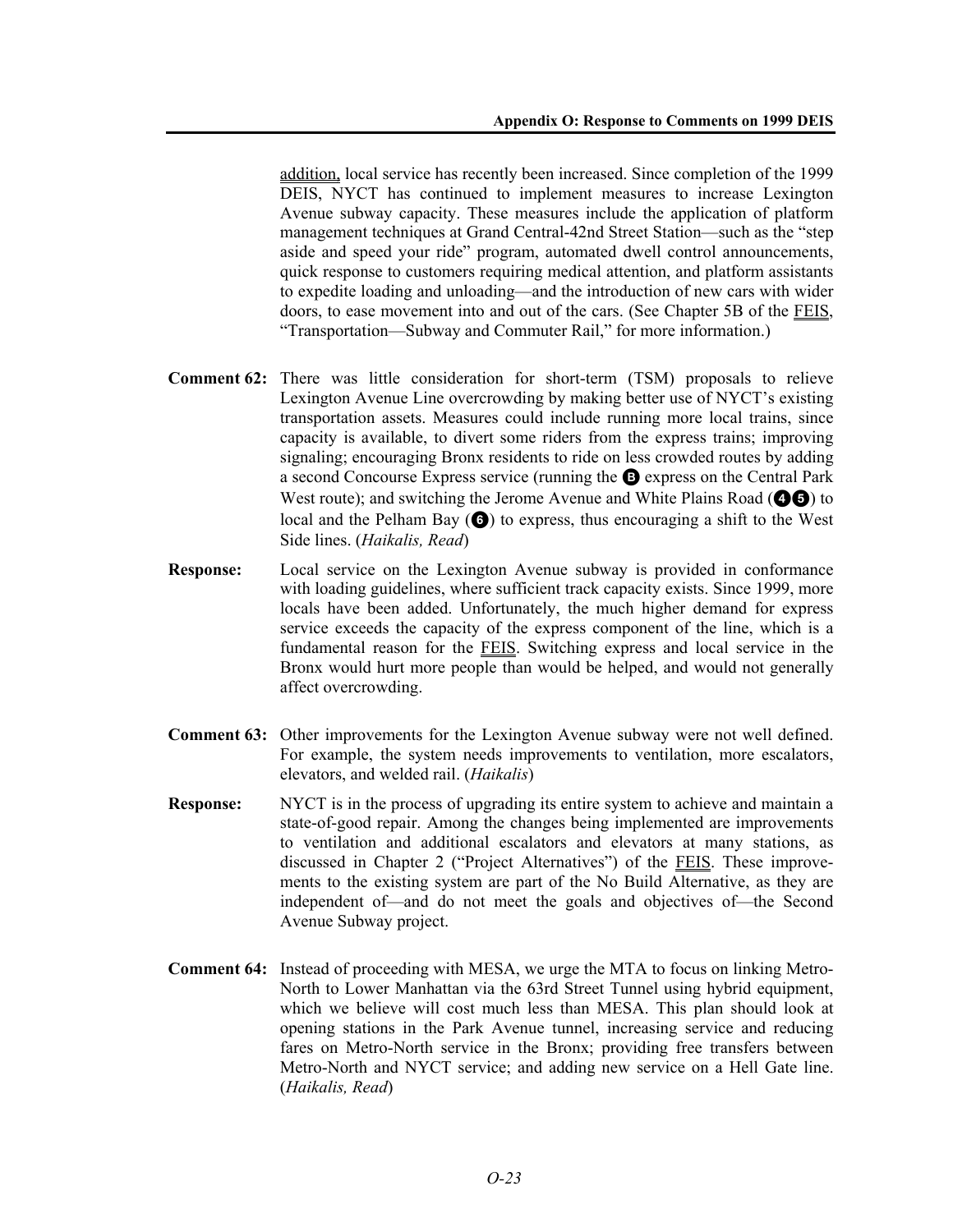**Response:** Similar alternatives were initially considered, both in the MIS for this project and for the Lower Manhattan Access Study. In both cases, the alternatives proved to be infeasible. More important for the Second Avenue Subway, the suggested alternatives would not meet the goal of the project to provide transit service to the East Side of Manhattan.

## **LIGHT RAIL TRANSIT (LRT) ALTERNATIVE**

*The comments received on the 1999 alternative that included light rail transit (LRT), including those citing the significant impacts it would have on traffic congestion, parking, pedestrian safety, and other neighborhood conditions, are consolidated in Comment 65. As discussed in the response below, an alternative that includes an LRT component is no longer under consideration.* 

**Comment 65:** The LRT alternative for the Lower East Side in the MESA DEIS, a poor substitute for an extended subway, is unpopular and unrealistic. It would disrupt already congested traffic, business, and the general quality of life for the affected residents. We believe that the impacts to the neighborhood and traffic in the area may be underestimated. The DEIS does not present a case that the ridership benefits warrant the cost and disruption associated with this proposal. (*Duane, Glick, Maloney, Miller, Silver, EPA*)

> The north-south streets and avenues in the areas being considered for LRT are already extremely congested with vehicles of every type, and many are narrow. The design appears to take up too much space by requiring two traffic lanes and 200-foot-long station platforms. This would increase traffic congestion, reduce the number of bus stops, and displace 440 on-street parking spaces, which would be unacceptable. The proposal for a station platform on Kazan Street between Grand and Delancey Streets is ill-advised, as this narrow street is very often congested. The tunnel portal on Canal Street would physically divide Canal Street and reduce its capacity, exacerbating overcrowding, pollution, and pedestrian safety in a corridor already fraught with these problems. (*Connor, Daniels, Fields, Glick, Silver*)

> Build Alternative 2 (the subway in combination with the light rail option) would still leave East Midtown and Midtown South/Medical Center unserved. The LRT may well reduce access to the Lower East Side and Lower Manhattan. The proposed light rail stations are too far apart. (*Connor, Daniels, Fields, Silver*)

What kinds of vehicles are proposed for the light rail transit? (*Felson*)

How will local traffic be controlled? Will such traffic ever be able to cross the route safely? How will pedestrians be able to cross the route safely? I am concerned about public safety in this alternative. (*Schrift*)

The cut-and-cover construction at the two transition areas would most certainly impact adversely on the adjacent areas. For example, the Frankfort Street portal abuts Pace University, the Southbridge Towers housing complex, and NYU Downtown Hospital, all of which would be adversely affected by air and noise pollution and possible hazardous materials contamination during construction. (*Silver*)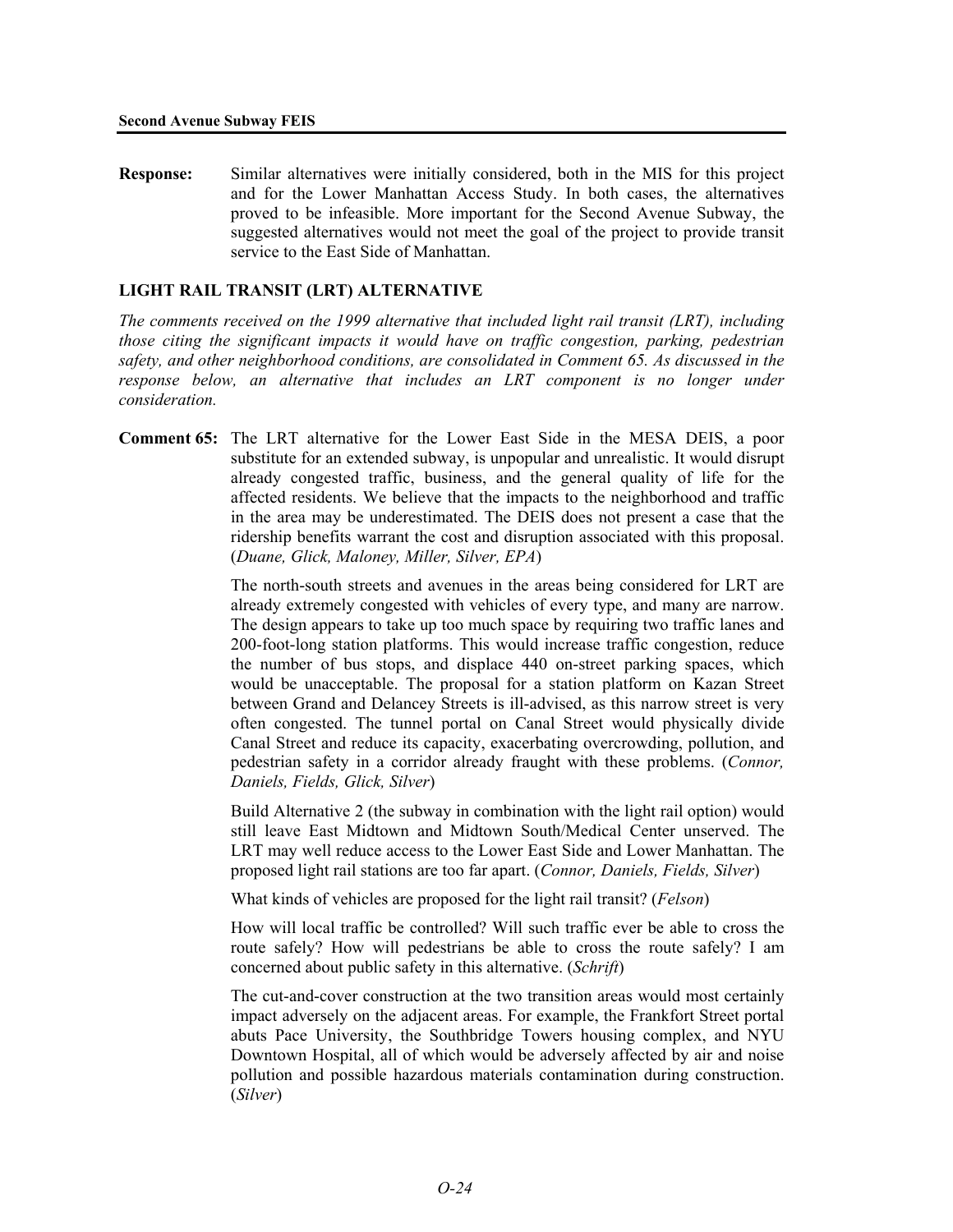Other areas of concern for the LRT include miles of overhead wires and hundreds of support spans 100 feet apart; adverse impacts on the many historic residential buildings, libraries, schools, theaters, houses of worship, and settlement houses near the LRT; and the location and impact of the six electrical substations required for the LRT and the ability of Con Ed to provide sufficient service throughout the Lower East Side. (*Silver*)

Instead of the LRT alternative, we suggest that MTA and FTA pursue an option of alternative fuel buses in a dedicated bus lane with tight headways running along the route of the LRT, or a combination of the TSM Lower East Side proposal along with the LRT routes. We believe this will serve the ridership anticipated for the LRT with less impact to traffic, air quality, and the surrounding neighborhood. (*EPA*)

With the LRT, we would lose the M15 bus route in Lower Manhattan, the only bus running all the way to South Ferry. (*Connor, Daniels*)

The New York City Economic Development Corporation (EDC) issued a Request for Proposals for the site recommended by the MESA DEIS as the preferred alternative for maintenance and storage of the LRT, in the Seward Park Urban Renewal Area Extension. Similarly, the alternative location proposed on Piers 9, 13, and 14, is also proposed for a different use, since EDC initiated a process earlier this year for that site, and since the Manhattan Waterfront Plan discourages industrial use on that site. (*Connor, Silver*)

- **Response:** As mentioned above, the LRT alternative is no longer being considered. As part of the early alternatives analysis conducted for the MESA MIS/DEIS (described in Chapter 2 of that document), numerous alternatives were considered with different LRT configurations. In response to comments made during public review of the DEIS and in consultation with public officials and the public outreach program, MTA/NYCT has selected a full-length subway as the preferred alternative. That option is evaluated in the FEIS.
- **Comment 66:** The DEIS did not consider a minimum operable segment, perhaps to 72nd or 86th Street. This could be packaged with a full-length light rail alternative. Light rail transit could be used as a feeder to the subway. Light rail south of 63rd Street was not considered, and we think it's a very real option. NYCT should consider extending the light rail route west on 14th Street to the Hudson River and adding more stops on Avenue D. In addition, all-surface light rail options without the tunnel connection to Chambers Street Station should be considered. This could work via East Broadway and Gold, Fulton, and Water Streets, with some segments in pedestrianized streets. Further, the estimated construction costs for the light rail are way out of line with light rail projects in other cities. One positive aspect of the light rail alternative is that it costs from 1/5 to 1/10 what subways cost and it could be built a lot sooner. (*Haikalis*)
- **Response:** The MIS/DEIS considered a full-length light-rail alternative. It was eliminated because it did not offer enough capacity, and its location on the surface would have displaced substantial traffic flows onto already congested parallel streets.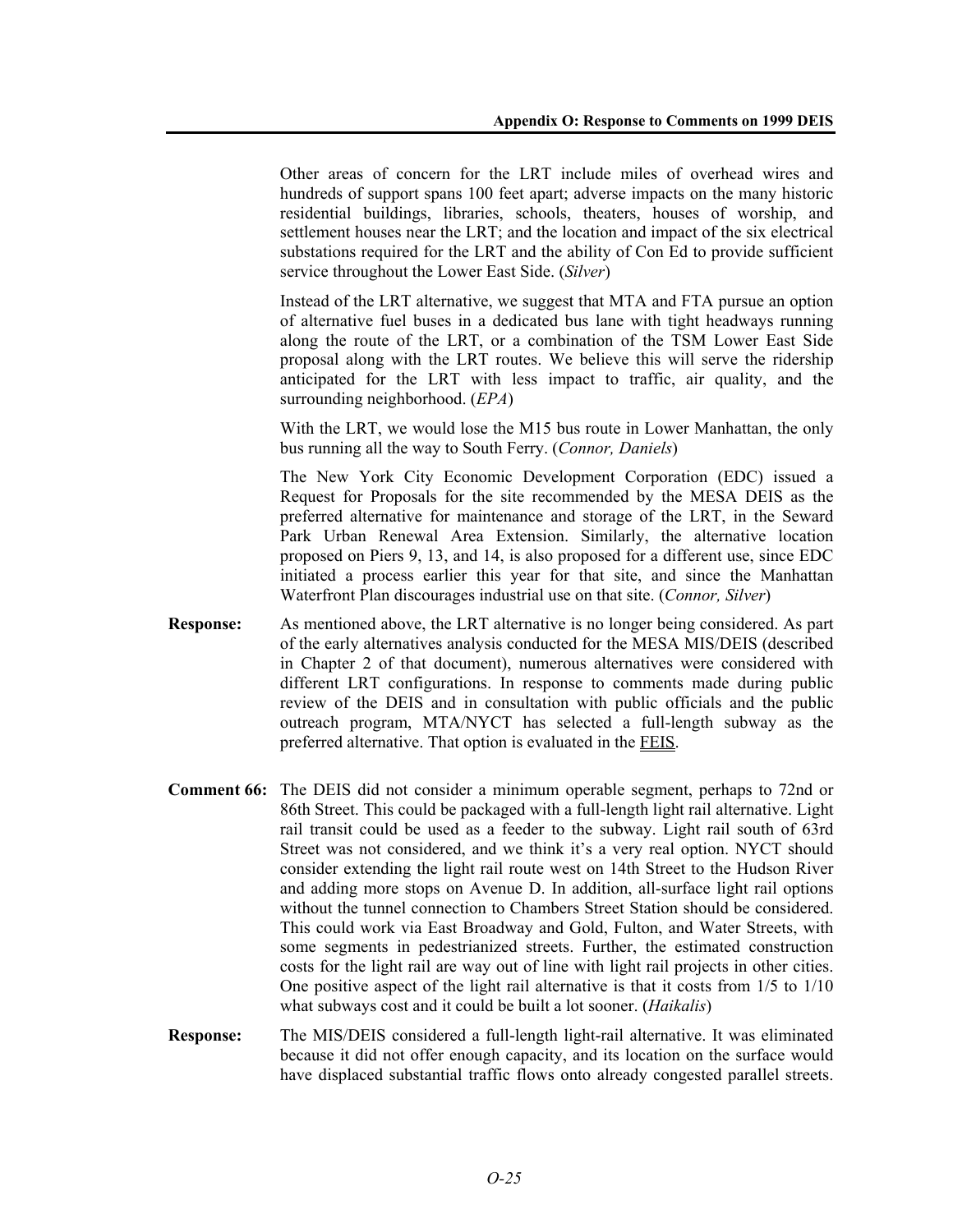Adding a minimum operable subway segment to that alternative would not eliminate its basic problems.

## *EVALUATION PROCESS FOR ALTERNATIVES*

**Comment 67:** The MESA DEIS is a report with limited objectives that lead to narrowly based alternatives. The MESA MIS/DEIS limits itself to two narrow objectives relieving overcrowding on the Lexington Avenue Line and shortening walking distance to the subway for East Side residents—but its alternatives fail to meet them. How can a DEIS that must identify alternatives to reduce overcrowding on the Lexington Avenue Line not consider a full-length subway? The MESA subway is not a reasonable alternative to a full-length subway. *(Ferrer, Fields, Freed, Gottfried, Maloney, Oddo, Zupan)*

> The full-length subway is an alternative that would meet the purpose and need, and is the only alternative that meets the project's goals, but it is conspicuously missing from the DEIS. Since the full-length subway has been anticipated for several decades and has broad support, the full alternative or a very detailed description of the rationale for its elimination should have been included for review by the public and decision-makers. While identifying funding for the full project may be problematic at this time, there may be other solutions that should be examined, such as an alternative that brings the subway to Delancey Street. Also, we understand that MTA may propose to complete the subway to Water or Delancey Street in a phased approach. Those solutions should be fully evaluated, comparatively against the other alternatives, in a subsequent NEPA document. We strongly recommend that FTA release a supplemental DEIS that contains information on any or all of the alternatives we have mentioned. Comments received on the DEIS should be used as a guide to frame the issues in the next NEPA document. (*Connor, Fields, Freed, Goodman, Maloney, Miller, EPA*)

> The MTA is at odds with the requirements of SEQRA and NEPA. It is a critical fundamental obligation under both laws that the FEIS adequately consider the alternatives and that the agency, in fact, consider the alternatives, but the DEIS fails to adequately consider the alternative of the full-length subway. (*Goodman*)

> MESA eliminates a build alternative from East Harlem to East Midtown on the basis that it deals only with the northern portion of the study area, but then illogically finds acceptable a much shorter subway spur that does not provide service on the East Side as far south as East Midtown. (*Fields*)

**Response:** The alternatives evaluation process followed for the MIS/DEIS is described in Appendix B of this FEIS. The alternatives that were analyzed in the MIS/DEIS had been found to meet the project's goals and objectives during that evaluation. However, in response to comments made during public review of the DEIS and in consultation with public officials and the public outreach program, MTA/NYCT has selected a full-length subway as the preferred alternative. That option is evaluated in the FEIS.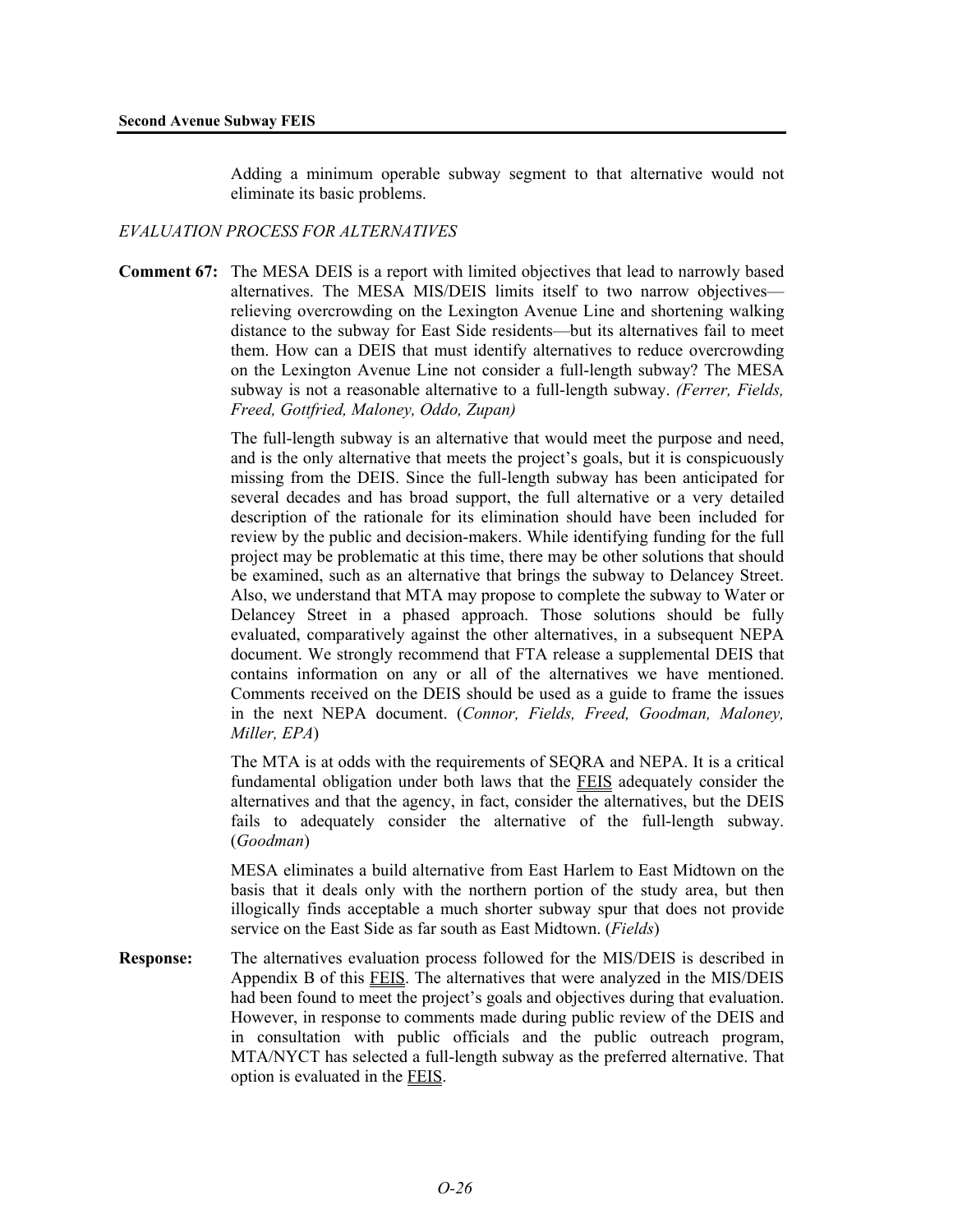- **Comment 68:** If the MESA Study had included the markets in Queens, Brooklyn, and the Bronx, different alternatives might have been developed, such as a Queens service through the 63rd Street Tunnel and turning south on Second Avenue, a new Bronx service, or new connections to Brooklyn. The FEIS must redefine the project scope to include the Bronx, Queens, and Brooklyn as part of the study area, and then must redefine a service that would run from East Midtown to the Lower East Side to downtown Brooklyn, a service beginning in Queens and running down Second Avenue via the 63rd Street Tunnel, and a service from the northern Bronx Co-Op City area. (*RPA*)
- **Response:** The project's goals and objectives were established at the beginning of the study, during the scoping process. These goals and objectives, developed with public input, were designed to address transit problems on the East Side of Manhattan. The goals and objectives are detailed in Chapter 1 of the FEIS, and the process used to develop alternatives is described in Appendix B. The proposed project would not preclude such service being provided in the future. At the present time, the project is defined as one to provide improved transit service to the East Side of Manhattan and to relieve overcrowding on the Lexington Avenue Line in Manhattan.
- **Comment 69:** The discussion of alternatives in the DEIS is inadequate. Decisions are stated without the rationale or supporting data presented. The description of the Long List of Alternatives is unintelligible and the ridership forecasts of the alternatives and other quantitative data are not provided. The alternatives eliminated are not adequately described in the DEIS or the supporting documentation. Further, the definition of what MESA calls the Second Avenue Subway confusingly changes as the alternative moves forward. The descriptions of each of the alternatives ultimately rejected are too brief to be fully understandable. The FEIS should include sketch maps and more complete descriptions of each long list alternative. Similarly, the Reduced Long List of Alternatives is derived without adequate explanation of why various options were eliminated or how they compared to those that were not.

Similarly, the Refined Long List Alternatives Evaluation Summary does not show the ridership forecasts for each alternative, nor the hours saved or hours less crowded. Much of the qualitative data that is purported to directly support the qualitative evaluations are also omitted. Consequently, no explanation is offered as to why the full-length Second Avenue Subway alternative receives a lower population accessibility rating than the other options or why it would have a high to very high adverse impact on open space. The supporting documentation bases this rating on the potential for construction impacts on these parks, but tunnel boring would seem to greatly reduce for such impacts.

The Alternatives chapter also does not offer an explanation of what threshold benefit-to-cost ratio was being sought and therefore it is impossible to understand the rationale behind rejecting any alternatives. Further, it was not stated whether the cost-benefit was the only factor in deciding if an alternative were to be eliminated.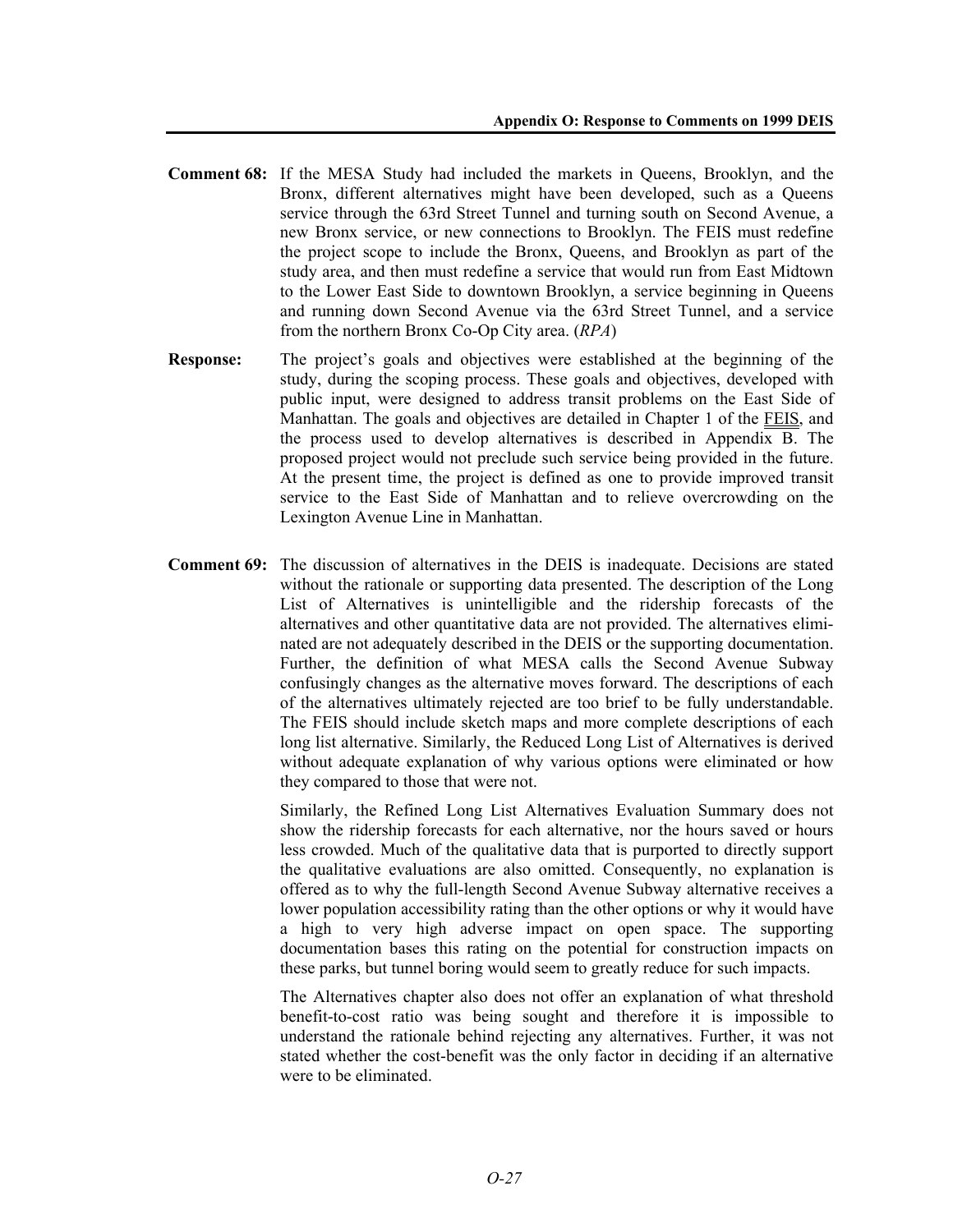The FEIS should clearly provide all relevant data used in decision-making concerning alternatives and their acceptance or rejection for further study, including ridership projections and cost-benefit ratios. (*Fields, RPA*)

**Response:** Appendix B, "Development of Alternatives," in the FEIS summarizes the work done in the MIS to evaluate alternatives that meet project goals. Additional detail is provided in the MIS/DEIS, which was conducted according to FTA and MTA guidelines, and with considerable public participation. As noted above, in response to comments made during public review of the 1999 DEIS and in consultation with public officials and the public outreach program, MTA/NYCT has selected a full-length subway as the preferred alternative. That option is evaluated in the FEIS.

## **CONSTRUCTION METHODS**

#### *PHASING*

- **Comment 70:** The initial tunneling and construction of a Second Avenue Subway should be done at the southern end of Manhattan, proceeding north from there. (*Sanders*)
- **Response:** As discussed in detail in Chapter 3 of the FEIS ("Description of Construction Methods and Activities"), there are a number of options for subway construction, and several scenarios are evaluated.
- **Comment 71:** Innovative contracting techniques such as Design/Build/Transfer or Lease should be considered. There may be economies of scale in doing the whole job at once. For example, MESA contemplates using a tunnel-boring machine (TBM) from 92nd Street, where the rock begins, to 63rd Street. Suppose the TBM kept on going to 8th Street where the rock runs out? (*Olmsted*)
- **Response:** The issues and impacts associated with construction of the full-length Second Avenue Subway are complex and are discussed in detail in Chapter 3 of the FEIS.

#### *CONSTRUCTION DISRUPTION*

- **Comment 72:** How will a Second Avenue Subway ever be built beneath, in, and amid all the rest of the present interminable construction and repair, without rendering impassable every neighborhood through which it proceeds or reducing it to a massive sinkhole? (*Duban*)
- **Response:** The FEIS examines construction impacts of the proposed project and identifies measures to minimize those adverse impacts. See Chapter 3 for more details.
- **Comment 73:** Subway drilling along Second Avenue is anticipated to require the reinforcement of building foundations and the moving of utilities. The general delays and potential mishaps of such preliminaries alone could prove overwhelming. (*Duban*)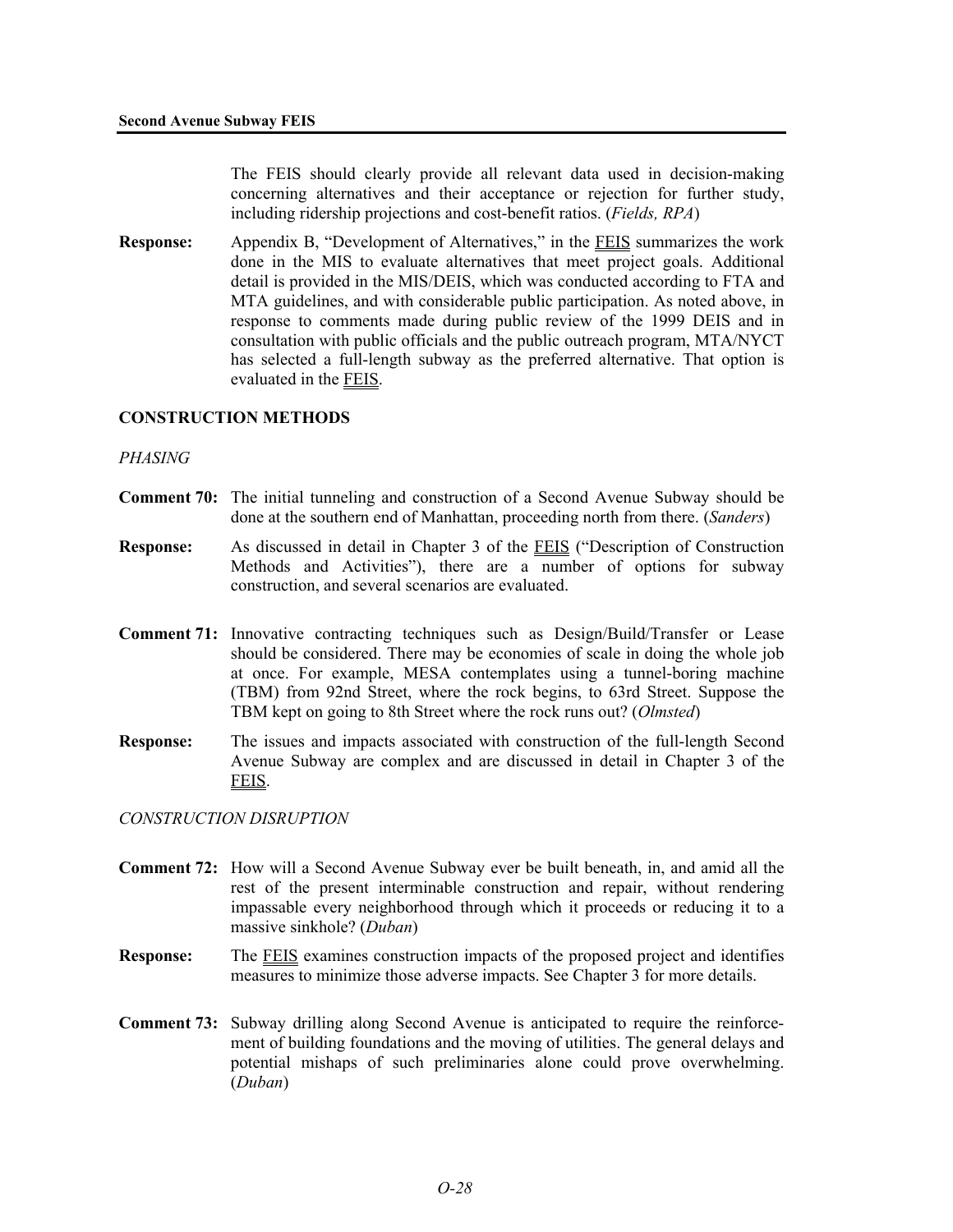- **Response:** As noted above, the FEIS carefully examines the construction impacts of the proposed subway and identifies measures to minimize the effects. See Chapter 3 for more details.
- **Comment 74:** The MESA DEIS does not fully account for the difficulties of building the MESA stub in Upper Manhattan. The decision to use the existing tunnel segments in East Harlem does not appear to have considered the potential cost savings and community disruption that could be avoided by abandoning these segments and boring the entire project. This would avoid the disruption of closing Second Avenue between 10th and 110th Streets and avoid the community disruption associated with the high number of trucks that would need to move through residential areas to haul muck and fill out of the boring shaft sites. (*RPA*)
- **Response:** As explained in the FEIS discussion of construction scenarios in Chapter 3, in the area north of East 92nd Street, bedrock descends to a low of hundreds of feet below street level and boring tunnels through rock in this area would result in a deep line with deep stations. As the existing tunnel segments are approximately 40 feet below the surface, there is not enough clearance to bore new tunnels through the soil above the existing tunnel segments. Mining through soil would work, if the tunnel were deep and the alignment did not use the existing tunnels, which represent a considerable investment of public funds. However, construction of the stations and access to them would still require some cut-andcover construction activities at the station locations; the result again would be a deep line with deep stations. Stations located close to the surface are preferable for convenience and access. Furthermore, it is important to note that little of the Second Avenue route in East Harlem requires construction of a tunnel in any case; most of the route consists of either existing tunnel or locations where stations are proposed and therefore cut-and-cover work is required in any event.
- **Comment 75:** An obvious alternative would be to bore the entire tunnel, beginning in the Harlem River Yard. The Harlem River Yard site would also be available to bore a tunnel extending north into the Bronx. Construction materials could be hauled out by barge or rail, not trucks. The FEIS must conduct a cost-benefit analysis that considers complete boring of the Second Avenue Subway in East Harlem, with staging to occur at the Harlem River Yards. (*RPA*)
- **Response:** Locating the shaft site in the Harlem River Yard would require that an additional tunnel be constructed under the Harlem River. As described above, the rock in this part of Harlem is very deep, so construction of this river tunnel could be complex. In any case, launching a TBM from Harlem River Yard would require a deeper alignment through East Harlem. This would not take advantage of the existing tunnel segments, which represent a substantial previous investment of public funds. Using the existing tunnel segments would also reduce construction time and cost. See the response to the previous comment.

In addition, as explained in Chapter 3 of the FEIS, to create a reasonably accessible subway requires a minimum of two different types of tunnel boring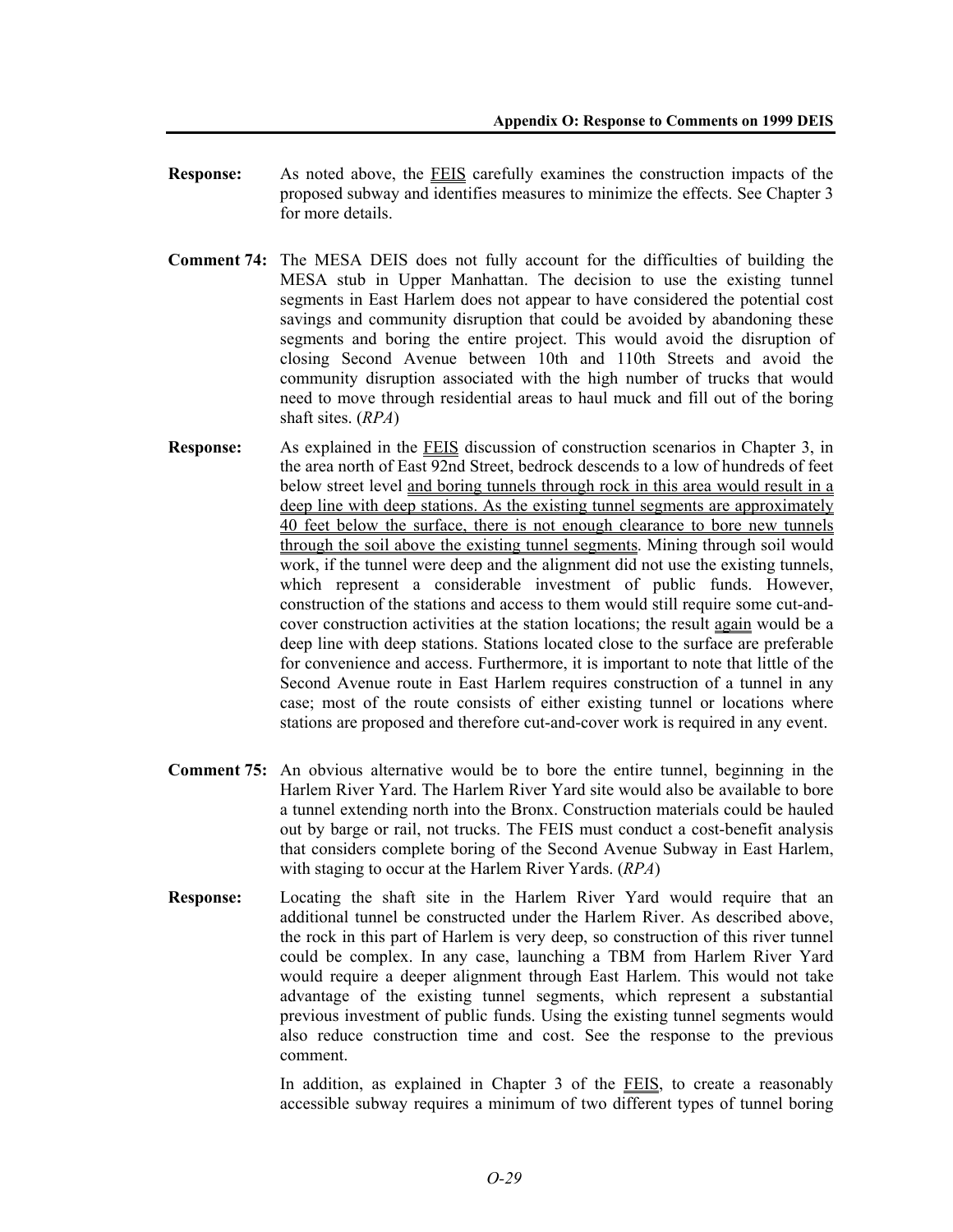machines, so that a direct boring route from the Harlem River Yards down to Manhattan's tip would be impossible. In addition, this plan would be inflexible; it would preclude construction on more than one section of the alignment at the same time, and would create a condition in which no station could be built and no service could operate until the entire tunnel was completed and all the spoils from the tunnel were removed. Working the entire project from one shaft site would take far longer and be more expensive than other options described in Chapter 3. In addition, all the impacts would be concentrated in one area.

- **Comment 76:** Many changes in technology, including new tunnel boring and open cut technologies, have made heavy construction more community friendly since the last subways were built. Nonetheless, subway construction will create shortterm neighborhood inconveniences. Even so, there has been strong support all over the East Side. (*McArdle*)
- **Response:** Comment noted.

#### *SHAFT SITES*

- **Comment 77:** The three sites listed as potential boring shaft sites are all too small, and would therefore increase the impact on surrounding neighborhoods because construction vehicles and trucks would need to be stored on adjacent streets. While the DEIS indicates that 40,000 to 60,000 square feet is the optimal size for a site, the sites identified in the document are all smaller. The support activities around the sites, including ventilation, dust control, and muck removal, would be extremely difficult to accomplish in such a tight space. Much of the staging would need to be conducted off-site, with materials and equipment trucked in immediately prior to use. This is likely to result in the storage and queuing of large vehicles on adjacent streets. The vulnerability of such an arrangement to disruption from traffic is very high and will significantly increase construction costs. (*RPA*)
- **Response:** Chapter 3 in the FEIS addresses a full range of shaft site options, their size, the operations that could take place, and the impacts of staging and spoil removal.
- **Comment 78:** The DEIS indicates that a shaft site should be a minimum of 10,000 square feet, and optimally 40,000 to 60,000 square feet. The preferred shaft site in the DEIS, at 97th Street and Second Avenue, is just 10,000 square feet and is across the street from Metropolitan Hospital, adjacent to a playground and residential buildings, and at a site that the DEIS acknowledges will be particularly disruptive to a school and a mosque. It should be eliminated from consideration. (*Fields*)
- **Response:** The shaft site identified as preferred in the DEIS, on the west side of Second Avenue between 96th and 97th Streets, is no longer under consideration. Information on the shaft sites and other construction activities is provided in Chapter 3 of the FEIS. As described there, an extensive search was undertaken for suitable shaft sites along the project alignment, an area where all sites are close to sensitive land uses. One of the sites being considered in the FEIS as a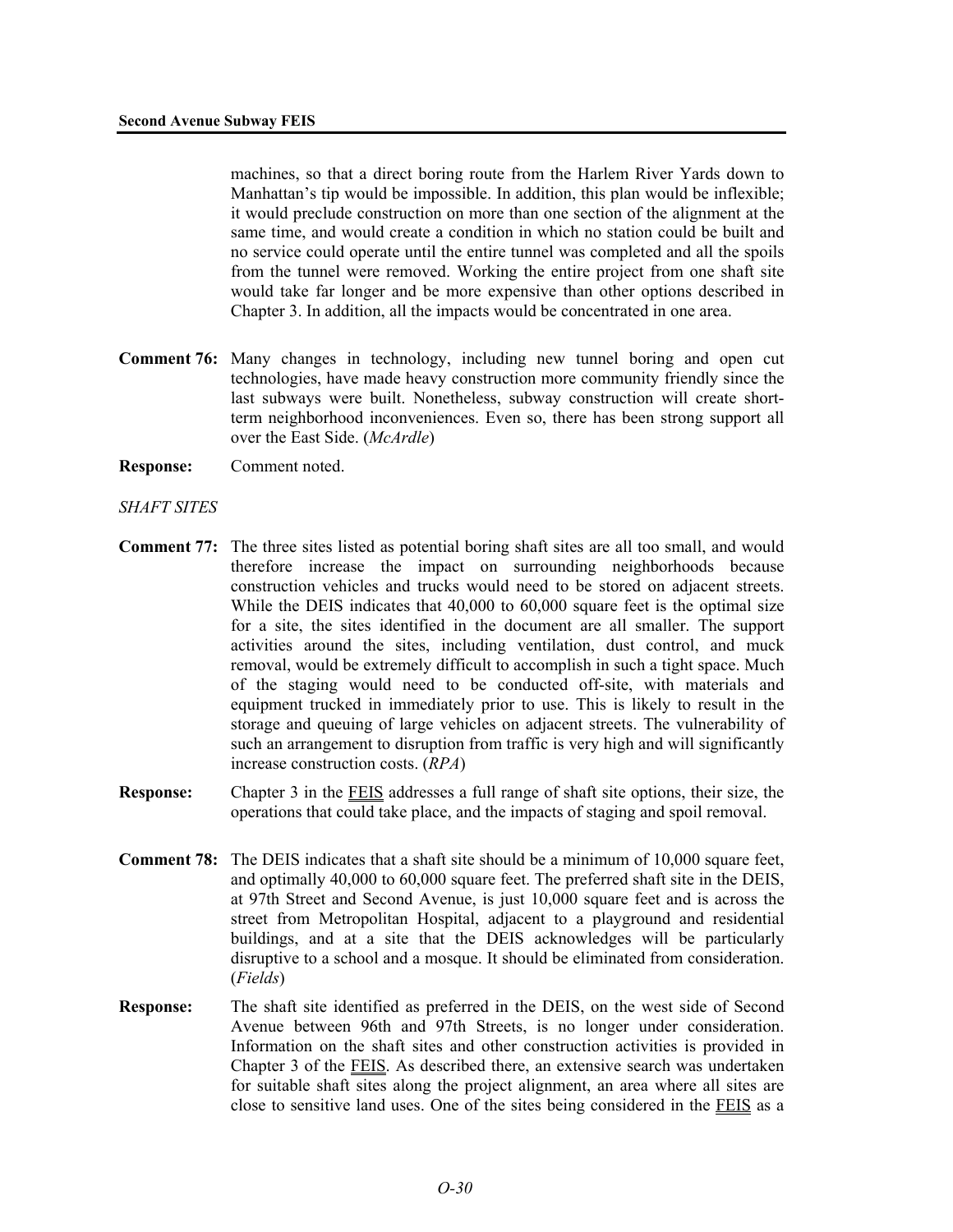potential staging area (rather than shaft site) is on the east side of Second Avenue between 96th and 97th Streets, across the avenue from the site described in the comment. Other sites are also being considered, as detailed in Chapter 3.

- **Comment 79:** Of the two remaining sites on Second Avenue in the 60s, the one at 63rd Street is too small based on the criteria provided by the DEIS and may be pre-empted for use by the LIRR East Side Access Project. This leaves one potential site, and others need to be considered. (*Fields*)
- **Response:** As noted above, the FEIS addresses a full range of shaft site options, their size, the operations that could take place, and the impacts of staging and spoil removal. It is clear from the analyses that very few appropriately located large sites are available in Manhattan.

## **AIR QUALITY**

- **Comment 80:** We have some concerns with the air quality analysis in the 1999 DEIS. The transportation conformity rule requires federal projects in nonattainment areas to conform with the State Implementation Plan (SIP). For a project to conform, it cannot cause or contribute to a violation of the National Ambient Air Quality Standards (NAAQS), increase the frequency or severity of any existing violation of the NAAQS, nor delay timely attainment of NAAQS. Transportation projects that are from a conforming Transportation Improvement Program (TIP) and long range plan (LRP) are considered to conform to the rule. The 1999 DEIS indicates that the Second Avenue Subway is contained in the TIP. To satisfy the transportation conformity requirement, FTA must identify *what* TIP and LRP it comes from and *when* they were found to conform. Otherwise, in order for this project to proceed, it must be determined to conform by following the projectlevel analysis requirements of 40 CFR 93.100. We recommend that FTA perform an evaluation of the full subway options. (*EPA*)
- **Response:** The evaluation of the full-length subway option includes a project-level analysis, as discussed in Chapter 11, "Air Quality."
- **Comment 81:** All proposed project alternatives must be considered in assessing the air quality impacts of this project and its potential interim effects on the attainment status of New York County. All of the impact assessments must follow the EPA's Guideline on Air Quality Models (40 CFR Part 51 Appendix W) and Guideline for Modeling Carbon Monoxide from Roadway Intersections (November 1992, EPA-454/R-92-005), and employ the latest vehicle emissions model (currently MOBILE5b) with appropriate inputs. However, the DEIS attempts to argue away the necessity for modeling half of the project alternatives, claiming that alternatives are not predicted to affect traffic conditions significantly in certain areas of the study area. Furthermore, with plans to link the LIRR to Grand Central Terminal by 2009, but not complete the Second Avenue Subway on the Upper East Side until 2015, the claims of insignificant increases in bus volumes and traffic conditions may not be valid. Accordingly, since the definition of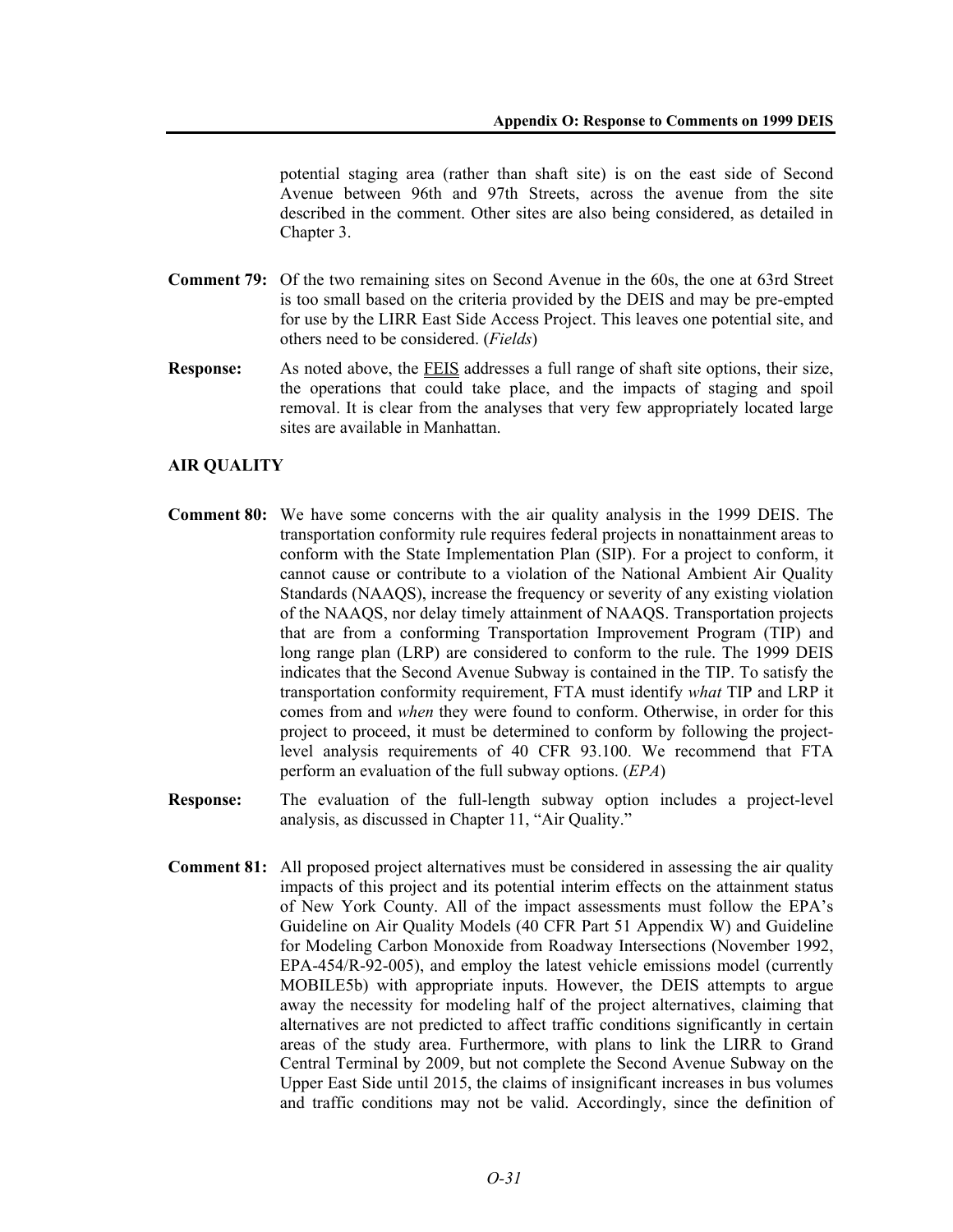affecting traffic conditions significantly is subjective, the DEIS should model all project alternatives to demonstrate their effect on air quality. (*EPA*)

**Response:** None of the alternatives that were addressed in the DEIS were major vehicular trip generators. In most scenarios, no noticeable change in peak hour on-street traffic when compared with the No Build condition would be expected from any of the alternatives in the DEIS. This was not a subjective analysis, but was based on the quantified traffic estimates of on-street vehicular changes for the various alternatives that were addressed in the DEIS. The analyses in the DEIS focused on the worst-case locations that would be subjected to incremental traffic, largely due to diversions of traffic from other streets. In any event, air quality impacts of the project are addressed fully in the FEIS.

> In the FEIS, the MTA LIRR East Side Access Project is considered to be complete under the No Build Alternative. The analysis of that alternative addresses the cumulative effects of the East Side Access Project with other projects and general growth predicted for the analysis year, 2020. Thus, the air quality analysis of the Second Avenue Subway appropriately includes the MTA LIRR East Side Access Project.

- **Comment 82:** The DEIS claims, "the total bus volumes along routes affected by the Build Alternatives are minor, and the overall effect on particulate levels in the study area zone would be localized and insignificant," yet no quantification is provided in support. Since Manhattan is a nonattainment area for  $PM_{10}$ , the DEIS should quantify the effect on  $PM_{10}$  levels resulting from each proposed project alternative. (*EPA*)
- **Response:** The potential PM<sub>10</sub> impacts from the full-length Second Avenue Subway are addressed in the FEIS.
- **Comment 83:** The full-length subway under the MetroLink proposal will result in better air quality, because people will ride the new subway rather than drive. People also may choose the subway over diesel buses. The MESA subway won't do that. (*Aryel, Kassel*)

Community Board 11 supports a full-length subway to reduce the number of diesel buses that come up to East Harlem. (*Shelton*)

**Response:** Comment noted.

#### **INFRASTRUCTURE AND ENERGY**

- **Comment 84:** Where will the power come from to build and to run a new subway? New York City's power infrastructure is inadequate today to handle the needs during hot weather. (*Duban*)
- **Response:** The New York Power Authority would supply the power for the construction and operation of the Second Avenue Subway, and Con Edison would distribute the power. These organizations have indicated that they are prepared to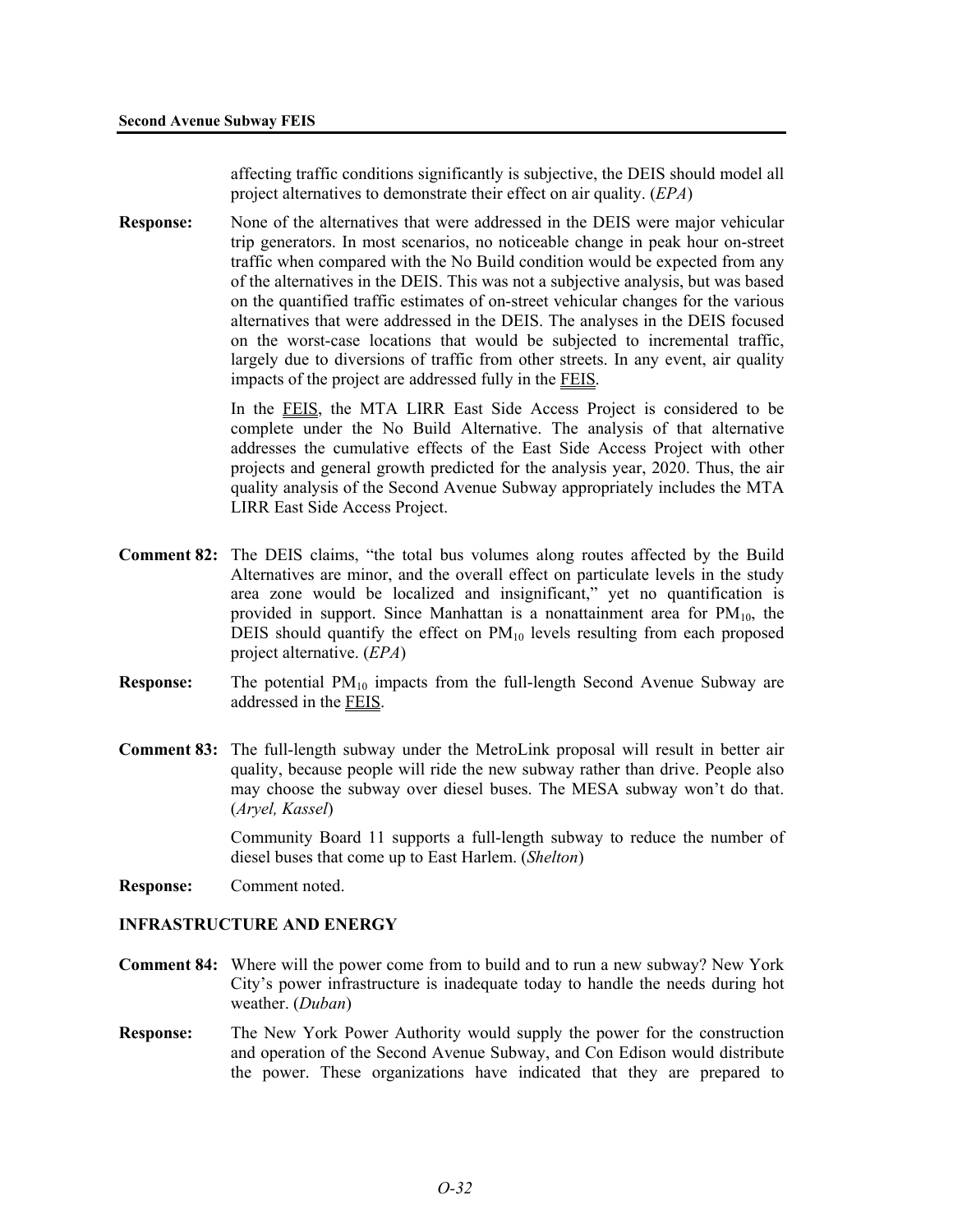undertake this when required. More details are discussed in Chapter 13, "Infrastructure and Energy."

## **ENVIRONMENTAL JUSTICE**

- **Comment 85:** The adverse environmental effects of building the MESA subway spur would fall most heavily on minority, elderly, and low-income neighborhoods. This is unnecessary, unfair, and unacceptable. For example, cut-and-cover tunnel construction methodology is proposed only for areas north of 96th Street, as is what appears to be the preferred site for construction staging and shaft site. Moreover, construction using cut-and-cover in this area is estimated to take four years, even though some sections of the tunnel have already been completed, while tunneling south of 96th Street is estimated to take only two years using the less disruptive tunnel boring technique for a longer length of tunnel. The FEIS should lay out a plan that treats all neighborhoods fairly in the construction and development of transit services. (*Fields*)
- **Response:** As noted above, the discussion of construction scenarios in the FEIS explains that in the East Harlem area north of East 96th Street, bedrock is deep and use of a rock TBM in this area would result in a very deep line with very deep stations that would not be preferable for convenience or access. Mining would work, if the tunnel were deep and the alignment did not use the existing tunnels. However, construction of the stations and access to them would still require some cut-and-cover construction activities; the result would again be a deep line with deep stations. Stations located close to the surface are preferable for ease of accessibility. Furthermore, it is important to note that little of the Second Avenue route in East Harlem requires construction of a tunnel; most of the route consists of either existing tunnel or locations where stations are proposed and therefore cut-and-cover work is required in any event. See Chapter 18, "Environmental Justice," for more on this issue.
- **Comment 86:** The DEIS states that the subway should be built in stages so that service to 86th Street and points south could begin while the northern segment is still being built. The FEIS should lay out a plan that treats all neighborhoods fairly in the construction and development of transit services. (*Fields*)
- **Response:** Chapter 3 of the **FEIS** explains in general the various construction methods that can be used for the project and possible construction scenarios. The specific sequencing to be used for construction is being developed as engineering continues, and will depend on construction feasibility and availability of funding.
- **Comment 87:** The white wealthy influential NIMBYs may kill the project, if they think construction will hurt their properties. The message is that the least amount of building—and only in industrial or poor minority neighborhoods—the better. (*Read*)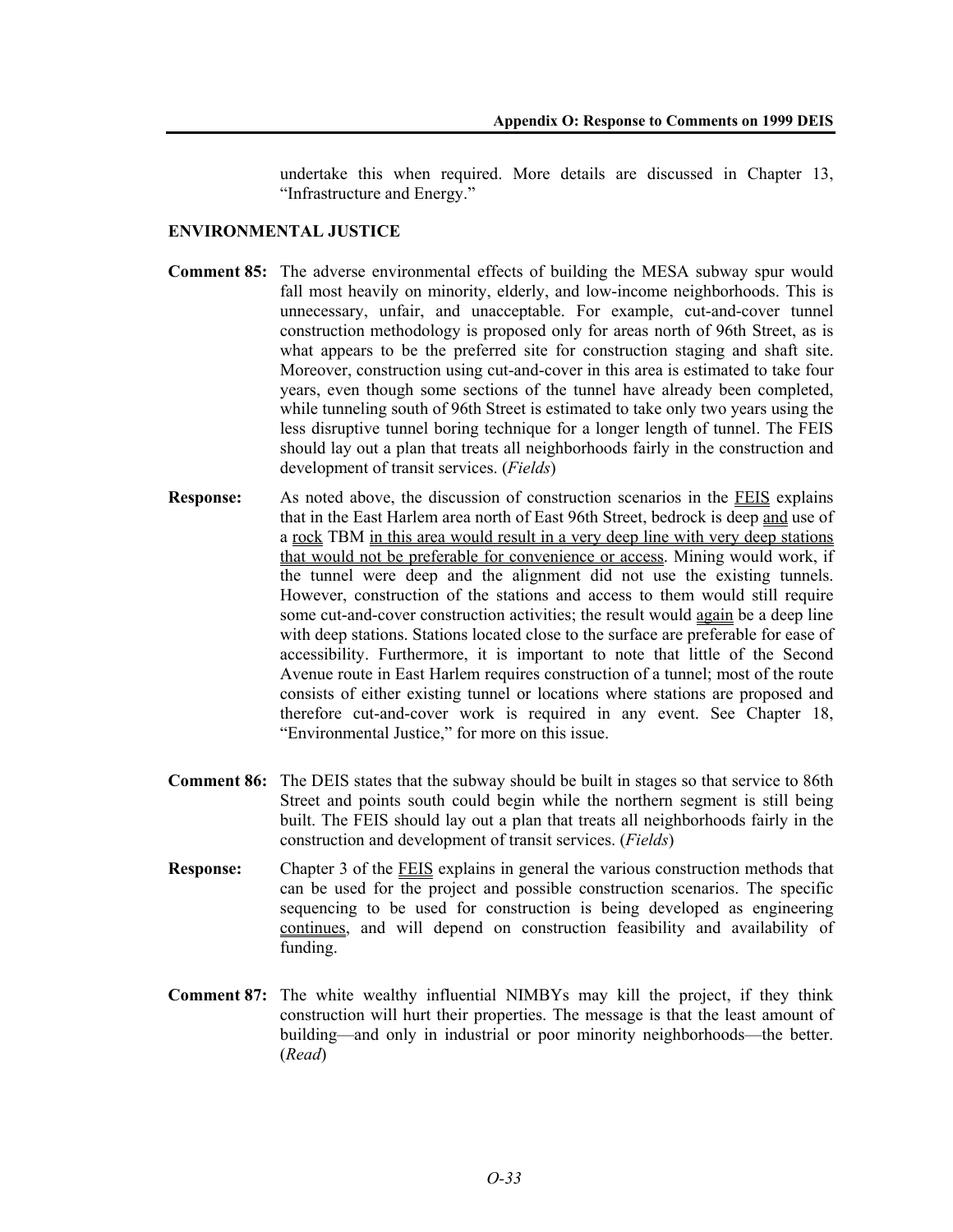**Response:** A full-length Second Avenue Subway cannot be built without going through the full length of the East Side and passing through each neighborhood along the way. See Chapter 18, "Environmental Justice," for more on this issue.

## **INDIRECT AND CUMULATIVE EFFECTS**

## *LIRR EAST SIDE ACCESS PROJECT*

- **Comment 88:** Under both NEPA and SEQRA, an agency must act in a way so the cumulative impacts of its actions are taken account of and the agency doesn't segment its actions in a way that prevents them from being considered completely. The MTA failed to do this because it failed to take proper account of the relationship between the LIRR East Side Access Project and MESA. Even more disturbing is apparently a decision was made to go ahead with the LIRR connection before even a DEIS has been issued for that project and submitted for public comment. The DEIS for the LIRR project should have been prepared before making a decision and in coordination with the MESA analysis. (*Goodman*)
- **Response:** The FEIS for the MTA/LIRR East Side Access Project is now complete, FTA has signed a Record of Decision (ROD), the project is in final design, and certain elements of the project are under construction. The project's FEIS has had full public comment, and it examined impacts of its project on the subway system, assuming that the Second Avenue Subway would not be built. This created the most conservative impacts for that project. This FEIS considers the effects of the Second Avenue Subway with the LIRR project in place.
- **Comment 89:** The MTA is obligated under SEQRA to choose alternatives that are consistent with social, economic, and other essential considerations to the maximum extent practicable, and minimize or avoid adverse environmental effects. Due regard for that obligation requires at a minimum a full-scale Second Avenue Subway be operating before the LIRR East Side Access Project is in place. Failure to do so will lead to thousands of hapless LIRR commuters dumped in the grossly overcrowded Lexington Avenue Line. (*Goodman*)

Given the overcrowding to the Lexington Avenue Line brought by the East Side Access Project and the proposal for the MESA subway, I am concerned that MTA's current priorities favor suburban commuters over city residents, particularly Manhattan residents. (*Duane*)

The MESA stub's absence of an effective plan to ease East Side subway crowding jeopardizes support for the highly beneficial LIRR East Side Access Project. East Side Access and RPA's MetroLink must be built in tandem and completely at the same time. (*Aryel, Connor, Fields, Grannis, Reed, Sepersky, Zupan*)

You cannot solve a problem by creating one. The LIRR connector to Grand Central Terminal should be abandoned. (*Duban*)

We are concerned that the expected additional ridership on the Lexington Avenue subway from the LIRR to Grand Central Terminal was not included in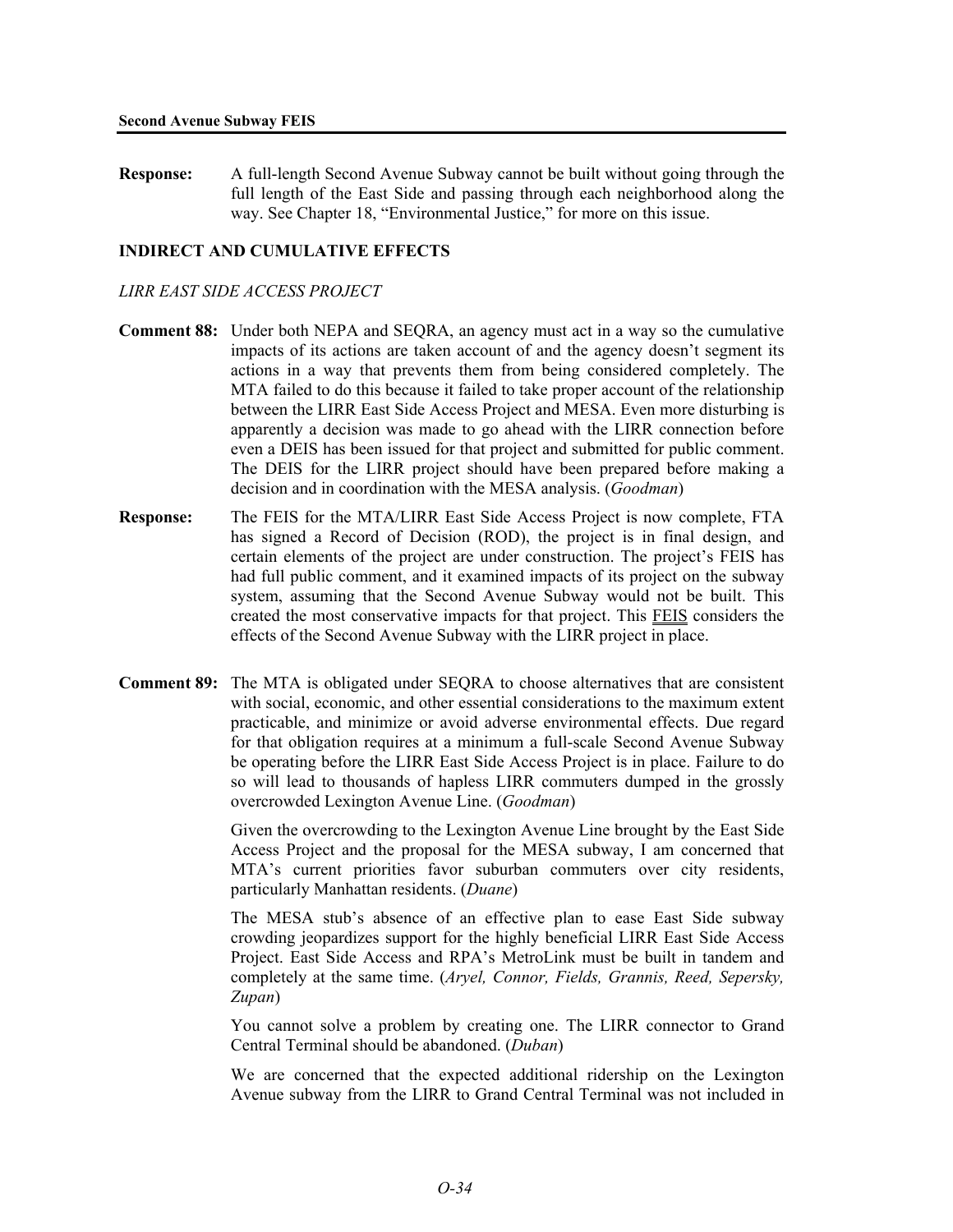the year 2020 projections. When the DEIS concluded that the stub subway would substantially reduce overcrowding, it failed to take into account the volume the LIRR East Side Access Project would add to the Lexington Avenue Line. If so, the implications for the Lexington Avenue subway have been underestimated and the benefits of the build alternatives overstated. Accordingly, we recommend that FTA and MTA provide a more detailed analysis of the relationship between those two projects. (*Fields, Glick, Maloney, EPA, RPA*)

Connecting the LIRR to Grand Central without building a full-length Second Avenue Subway ignores the probable impacts of such a connection on the rest of the subway system. Completion of the East Side Access Project bringing LIRR service into Grand Central Terminal will only exacerbate current overcrowded conditions. (*Albert, Connor, Gottfried, Olmsted, Smith, Stringer, CB1, ESNA, RPA*)

The new LIRR connector to Grand Central will send 17,000 more riders to the Lexington Avenue Line every day. (*Duane, Ravitz, Williams*)

Approximately 12,000 more daily riders will use the already overcrowded Lexington Avenue line each day as a result of the new LIRR connection to Grand Central. Nearly half of those will arrive between 8AM and 9AM. Adding more passengers to these subway lines will totally negate the benefits from East Side Access. (*Connor, Freed, McArdle, Moskowitz, Russianoff, Stringer*)

East Side Access will bring 12,000 commuters to Grand Central during peak hours. An estimated 4,500 of them will use the southbound Lexington Avenue Line. (*Glick*)

An EIS must be prepared to examine the full-length subway and consider the explicit impact of the proposed East Side Access Project on crowding levels on the Lexington Avenue Line. This should be coordinated with a similar discussion in the DEIS that is being prepared for that project. (*Maloney, RPA*)

**Response:** As noted above, in response to comments made during public review of the DEIS and in consultation with public officials and the public outreach program, MTA/NYCT has selected a full-length subway as the preferred alternative. That option is evaluated in the FEIS. The FEIS addresses conditions with the proposed MTA LIRR East Side Access Project in place, because the East Side Access Project has published its FEIS, received its ROD, and entered final design, and certain elements of the project are now under construction.

> As discussed in the FEIS for the MTA LIRR East Side Access Project, the new LIRR service at Grand Central Terminal will increase use of the subway lines that are available at the Grand Central subway station, creating significant adverse impacts on several station elements (e.g., stairs, platforms). The East Side Access Project FEIS proposes mitigation to reduce these impacts. However, more than 90 percent of riders traveling to Grand Central Terminal on the LIRR are projected to walk to their final destination from Grand Central. All information is fully disclosed to the decision-makers, who balance the project impacts against other essential considerations in choosing whether to move the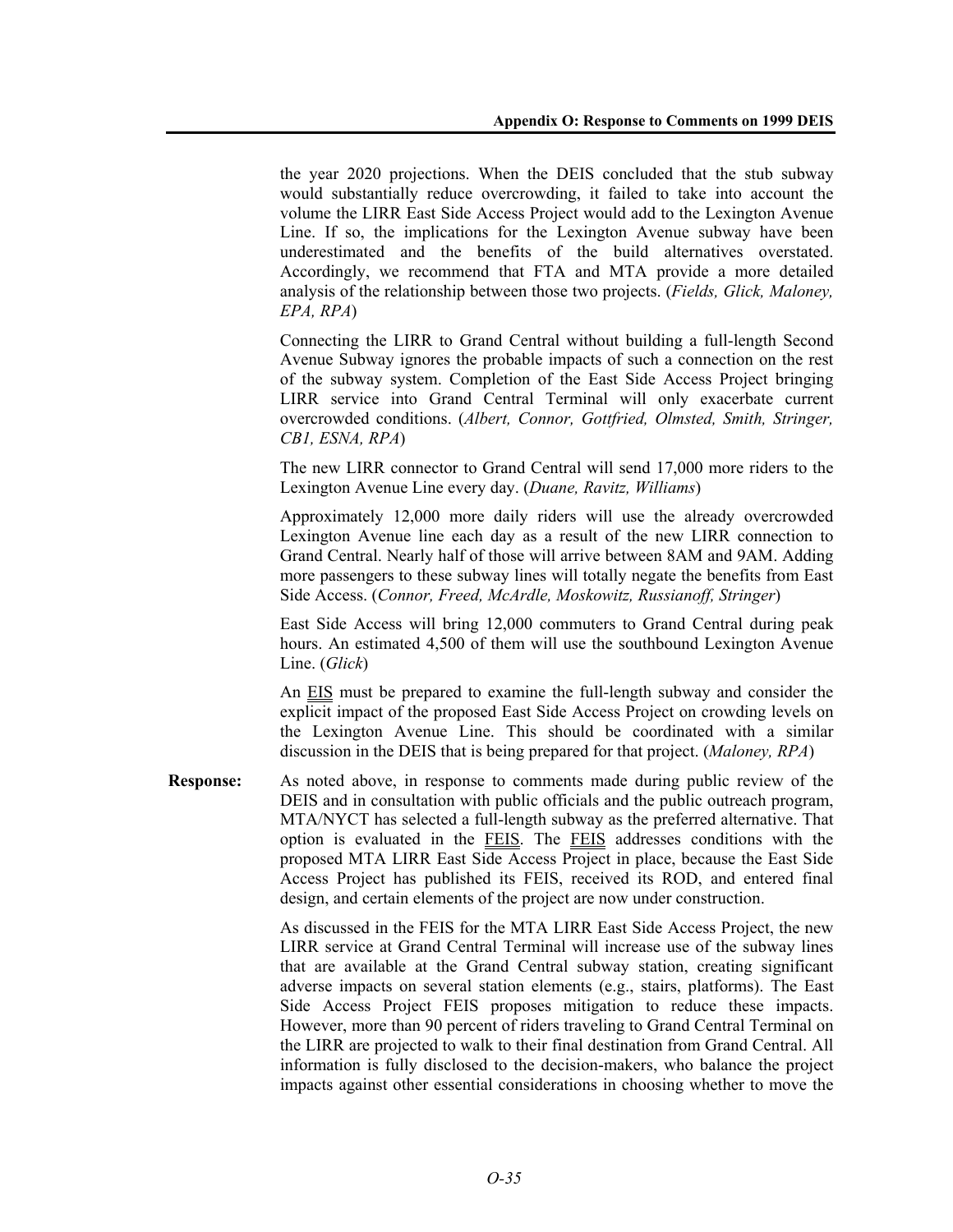project forward. The FTA's Record of Decision on the project sets forth MTA LIRR's commitments to mitigation for that project.

As discussed in Chapter 5 of the Second Avenue Subway FEIS, the full-length Second Avenue Subway would alleviate congestion in subway rides further and improve subway conditions on the East Side either without or with the MTA LIRR East Side Access Project in place. In addition, the increase at Grand Central from East Side Access would be offset by a decrease, compared with the No Build Alternative, in subway riders at stations serving Penn Station.

#### *OTHER PROJECTS*

**Comment 90:** The MTA's Long Range Planning Framework, cited in MESA DEIS as the conceptual basis for considering multiple major new initiatives in the transit system, does not account for either synergies or conflicting impacts of multiple projects. The explicit decision to keep each study separate discourages the development of project alternatives that would address the problems identified in multiple corridors. (*RPA*)

> Although the DEIS makes reference to a common planning framework, the actual analyses in the DEIS are completely segmented and do not address common benefits, common impacts, or other aspects of the interaction of MESA with the numerous other studies the MTA is undertaking and the improvements it is planning. This segmentation is inconsistent with basic requirements for preparation of an EIS, and should be resolved in an SDEIS and FEIS. The MESA DEIS draws a firewall between projects rather than searching for synergies between them. The final analysis must integrate the impact of the other projects moving under the umbrella of the Long Range Planning Framework. (*Fields, Maloney, Zupan*)

> The MTA indicates that its Long Range Planning Framework is a unified program of improvements that are coordinated in analysis (in terms of regional forecasts and assumptions about current and future levels of service) but are each independent of each other, and can be built without that action affecting the decision to build another. This is not appropriate, as is clear when considering East Side Access. (*Fields*)

> One comprehensive plan to meet the various un-met transit needs in New York City should be developed. Then, the compatibility of the current proposal with that larger plan can be judged. (*Tripp*)

> The MTA's Second Avenue Subway proposal is missing a regional context. One possibility, building on MTA's current study of Lower Manhattan Access from the suburbs, would be development of a regional commuter rail system. (*Haikalis*)

> The objectives of the Lower Manhattan Access Study and MESA are similar, and considerable cost savings could be realized if coordination between or consolidation of these projects were considered. We can join together the MTA's Lower Manhattan Study, which does envision building a Second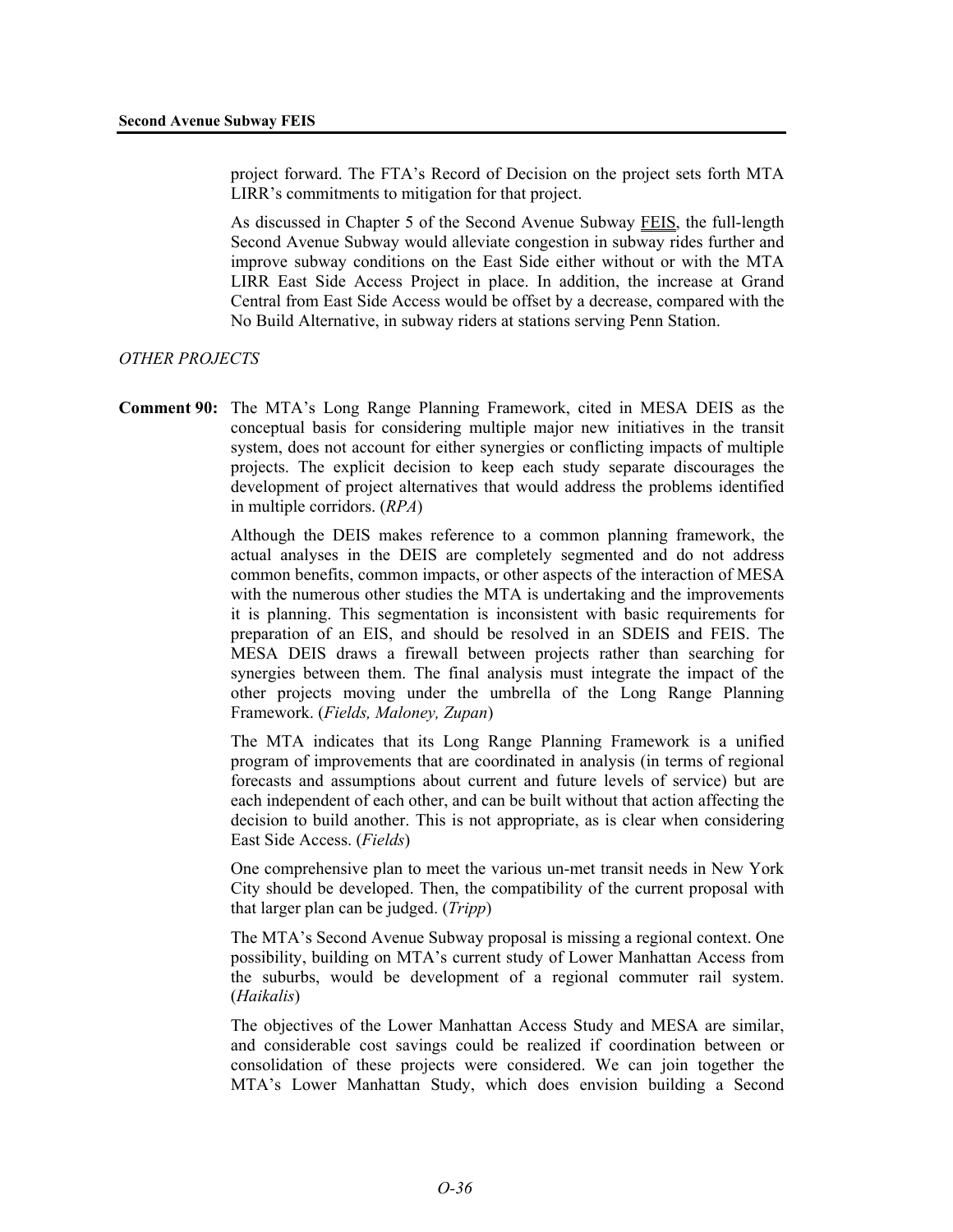Avenue Subway below 63rd Street, and the MESA proposal. Do the whole thing together as one study. (*Adler, Fields*)

**Response:** The Second Avenue Subway is part of a comprehensive plan conceived in the 1960s. Several major components of that plan have been implemented since then, some of them very recently. These include construction of the 63rd Street Tunnel, the Archer Avenue Line to replace a portion of the  $\bigcirc$  and  $\bigcirc$  trains in Queens, and the 63rd Street Connector Project, which allows the  $\bigcirc$  train to travel through the 63rd Street Tunnel and down Sixth Avenue.

> In addition, the project is part of MTA's long range planning effort, which addresses regional as well as local issues, and is coordinated through the long range planning working group and other MTA studies. For example, the MTA LIRR East Side Access Project's FEIS predicted impacts at the Grand Central subway station on the  $\bigcirc$   $\bigcirc$   $\bigcirc$  and  $\bigcirc$  lines without completion of a Second Avenue Subway improvement, and proposed appropriate mitigation for those impacts. The FEIS considers the effects of a full-length Second Avenue Subway at the Grand Central subway station with East Side Access in place, because the East Side Access Project has published its FEIS, received its ROD, and entered final design, and certain elements of the project are now under construction. The Second Avenue Subway would improve conditions at the station and on the trains and would thus work well in conjunction with East Side Access.

> Although each of these studies had to be undertaken separately because of the realities of FTA funding requirements in MISs and EISs, MTA created an ongoing working group for all the studies that has coordinated forecasting as well as the synergies or conflicts between and among the projects. Because the alternatives evaluated in the MESA DEIS and in the FEIS would not preclude construction of MTA's other plans, nor would it be necessary for or require the other plans to be built, its separate analysis does not constitute segmentation as defined for NEPA or SEQRA environmental reviews.

- **Comment 91:** More commuters will be added to the system as a result of New Jersey Transit's new service as well as Metro-North's Third Track Project, which will allow more Metro-North trains to come to Grand Central. The new Metro-North commuters at Grand Central will add to the growth we have seen there in the last two years and increase the need for the full-length Second Avenue Subway. (*McArdle*)
- **Response:** The analysis in the FEIS was conducted using ridership projections developed using MTA's Regional Transit Forecasting Model, which accounts for expected changes to ridership on Metro-North Railroad, New Jersey Transit, and the Long Island Rail Road as a result of proposed service changes and other factors.
- **Comment 92:** MESA as currently proposed has the capability of hindering the possible extension of the subway system to LaGuardia Airport now being considered in the LaGuardia Airport subway access study. Using the express tracks of the Broadway Line for the MESA trains would prevent consistent, sufficient, regular service to any proposed BMT-based extension to the airport. (*Sepersky*)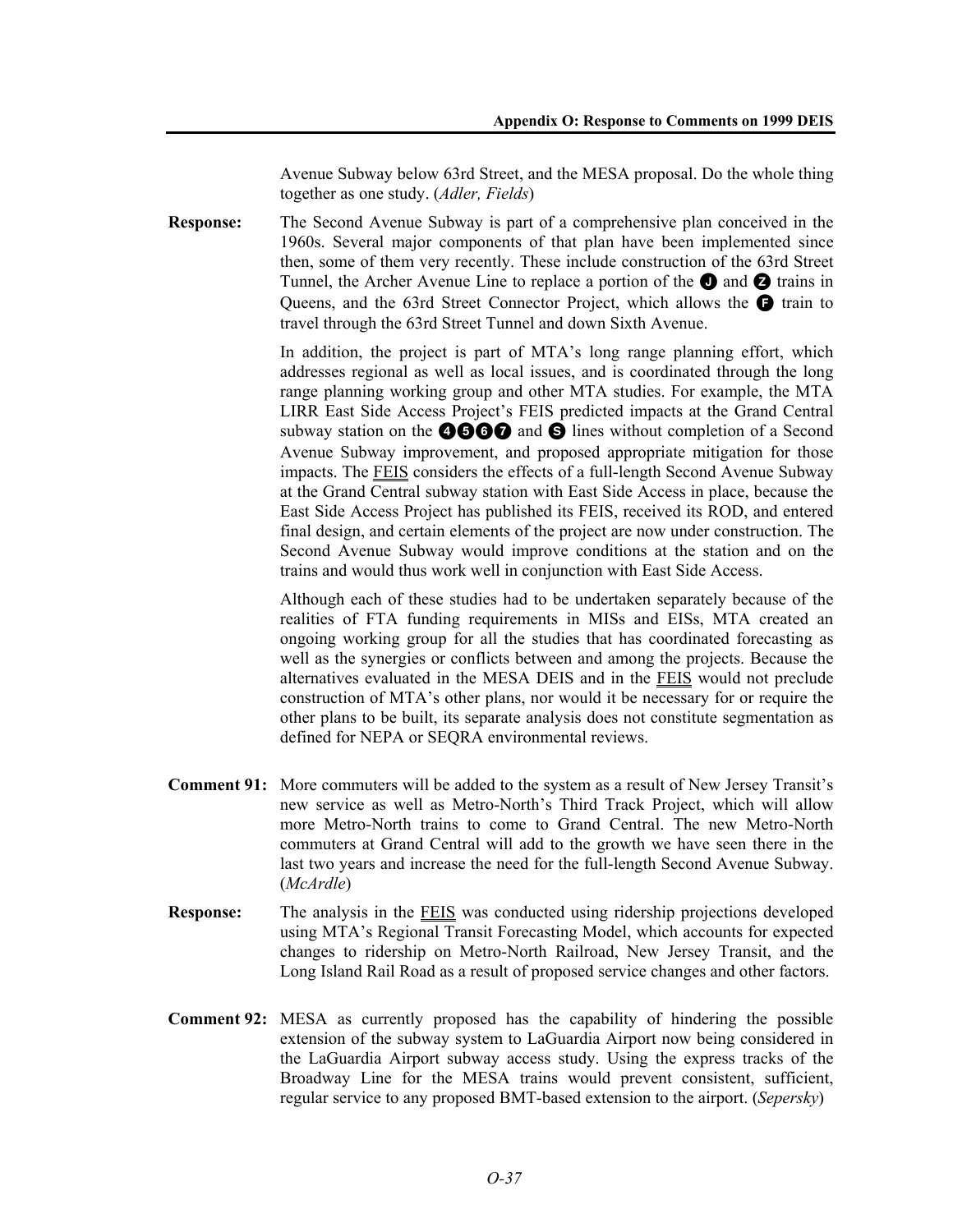**Response:** Although the plan does allow for 15 trains per peak hour to travel from the Second Avenue Line down the Broadway Line, this would not impact any proposed LaGuardia service, which would use the local tracks, should that project advance. With the Canal Flip now eliminated, LaGuardia-Lower Manhattan conflicts have also been eliminated.

## **FINANCIAL ANALYSIS/FUNDING**

- **Comment 93:** The MTA has not identified a firm funding source that won't be plundered by officials, as has happened many times in the past for this project. MTA must lock in funding from private and City sources. We are extremely skeptical that the MTA will win Federal, State, and even local funding; a project to benefit Manhattan residents and particularly Upper East Siders won't get support from those outside the city. According to the Independent Budget Office, if the city's Wall Street-driven economy turns sour—and the boom will not last for the subway's time frame—the MTA will not have its share of the funds for the subway. (*Read*)
- **Response:** The MTA has developed a strategy to pay for this project through the same types of funding that has supported the MTA Capital Programs since 1982. The combination of funds paying for the Capital Program is more reliable than having one dedicated funding source, which could change through the project. The Capital Program and the project have the support of state and local officials, and the project is following the normal process to receive Federal New Start funds.
- **Comment 94:** The transportation system is underfunded, particularly with respect to funding levels relative to the city's residents' income compared to spending levels in the nation as a whole. A shift in these priorities would allow the City to afford other alternatives. (*Littlefield*)
- **Response:** The transportation system's critical components, such as rolling stock and track, are in a state-of-good-repair, and the Capital Program allows these components to be replaced at or near their useful life. The Capital Program will bring the entire transportation system to a state-of-good-repair by 2020.
- **Comment 95:** If we had invested all the money that has been spent on studies and legal fees for the subway, we'd have enough to build it. It's time to construct now, rather than spending any more money on studies. (*Littlefield*)
- **Response:** The project could not be built without the engineering work that lays out its designs and the environmental studies (provided in the FEIS) required under Federal law by the National Environmental Policy Act (NEPA).
- **Comment 96:** MTA should explore using private capital and creative funding solutions to fund the new full-length subway. Government and business must join forces to find ways to raise the capital. Perhaps new taxes, fees, and revenues specifically dedicated to the new subway could fund the project. People should accept a fare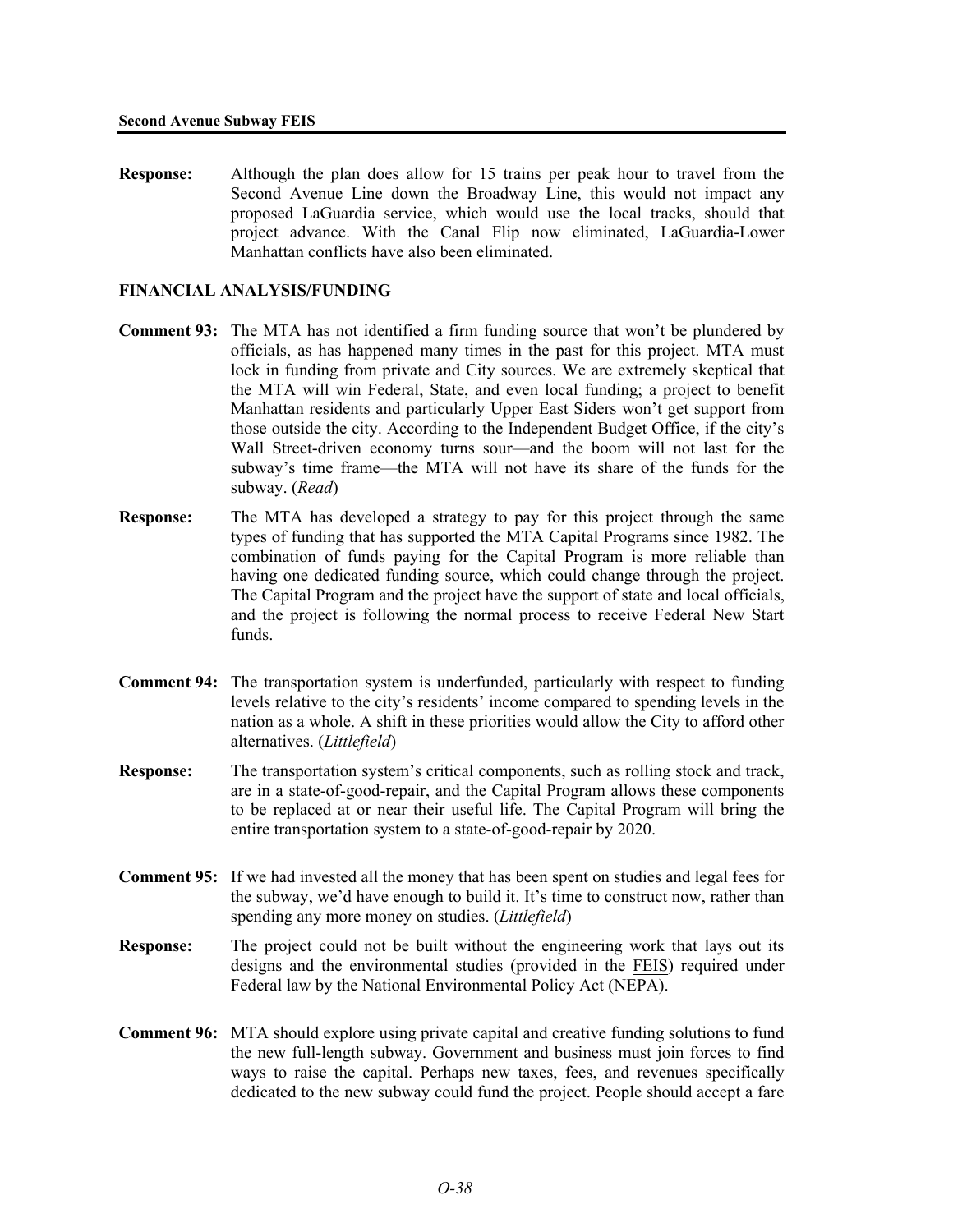increase to pay for the new subway as well. Development fees, value capture, road pricing, gas taxes, and some version of a public/private partnership have been suggested. (*Adler, Cornelius, McArdle, Oddo, Olmsted, Reilly, Sanders*)

- **Response:** Comment noted. The MTA continues to work with its funding partners to find new sources of funds. The MTA has used and will continue to be a leader in innovative financing tools.
- **Comment 97:** The MTA must put adequate funds in the upcoming Five-Year Capital Program for both design and construction to ensure that a full-length Second Avenue Subway can be designed, and construction started within that five-year period. The many groups that comprise the Empire State Transportation Alliance also share this view. If you do that, the City, State, and Federal legislature will be strong lobbies for funds, and the business community will join you to seek creative new financing to get the subway built. (*Connor, Fields, Freed, Glick, Goodman, Gottfried, Grannis, Green, Maloney, Moskowitz, Olmsted, Ravitz, Reed, Sanders, Williams, Zupan, ESNA, RPA*)

The current capital plan should include the funds necessary for engineering studies on the Second Avenue Subway. (*Adler*)

- **Response:** As noted above, in response to comments made during public review of the DEIS and in consultation with public officials and the public outreach program, FTA and MTA in conjunction with NYCT selected a full-length subway as the preferred alternative. Funding for planning, engineering, and environmental analysis of that project as well as some construction, was included in the 2000- 2004 MTA Capital Program.
- **Comment 98:** I believe we can find the funding for the new Second Avenue Subway if we stop having so much promotion of the Van Wyck [Air Train] and other lines that people don't want in their communities. (*Williams-Pereira*)
- **Response:** Projects are evaluated for federal funding under the Transportation Equity Act for the 21st Century (TEA-21), which has set aside funding for transportation projects. Projects proposed nationwide are evaluated against each other, using common criteria, to judge which merit funding based on the benefits they provide in relation to their cost. Eliminating one federally funded project, such as the Air Train, in New York City would not mean that federal funding could necessarily be obtained for another instead; each project is evaluated individually on its own merits.
- **Comment 99:** Where will the funding come from for the new subway, particularly given the present cost of union labor with around-the-clock overtime, and the deplorable state of union corruption and racketeering? The thought that a new subway line might be built safely, economically, and in a timely manner is delusional. (*Duban*)
- **Response:** The MTA has been completing projects since 1982 safely and economically. Now that most of the transportation system is in a state-of-good-repair, the